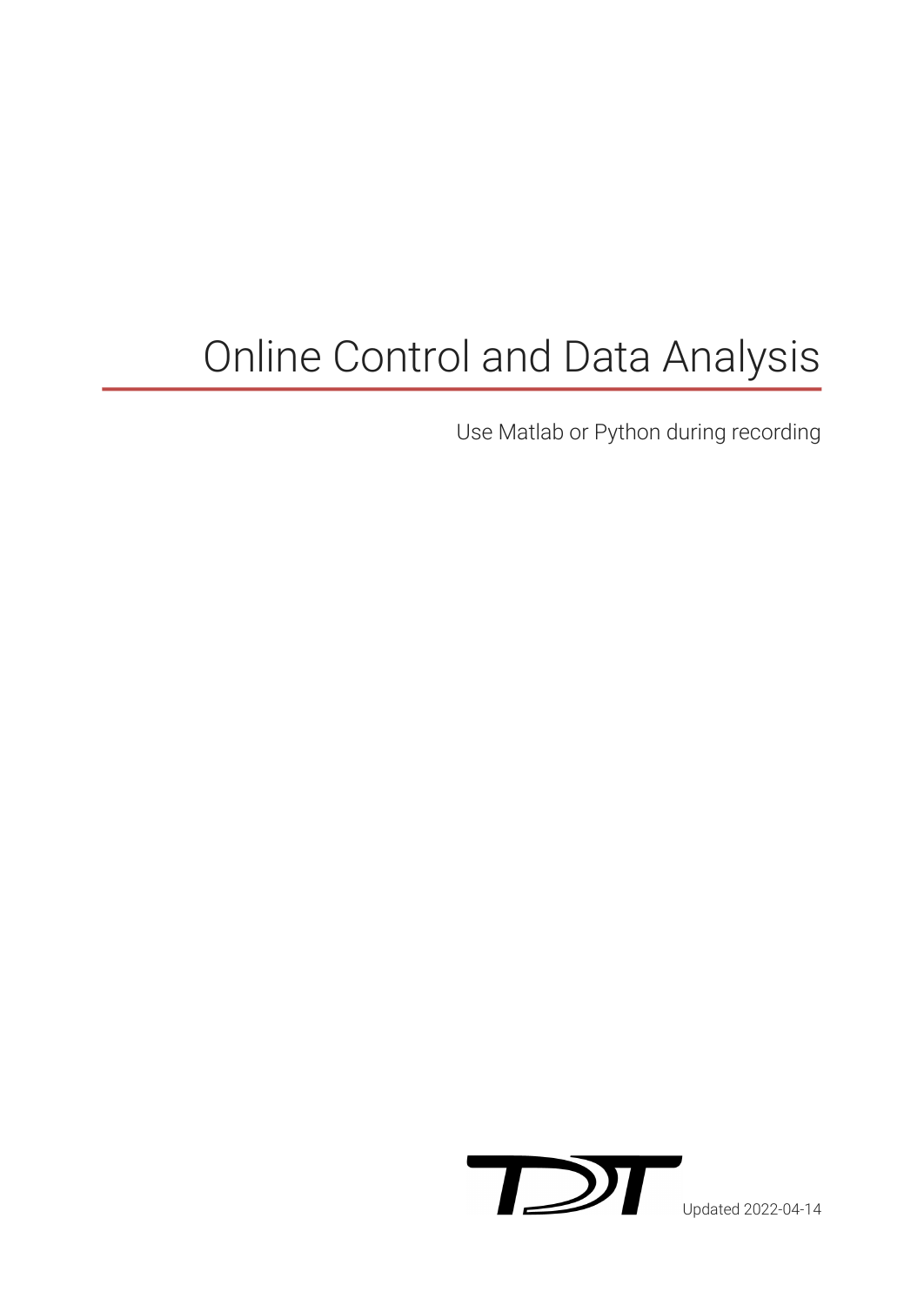© 2016-2022 Tucker-Davis Technologies, Inc. (TDT). All rights reserved.

Tucker-Davis Technologies 11930 Research Circle Alachua, FL 32615 USA Phone: +1.386.462.9622 Fax: +1.386.462.5365

#### **Notices**

The information contained in this document is provided "as is," and is subject to being changed, without notice. TDT shall not be liable for errors or damages in connection with the furnishing, use, or performance of this document or of any information contained herein.

The latest versions of TDT documents are always online at <https://www.tdt.com/docs/>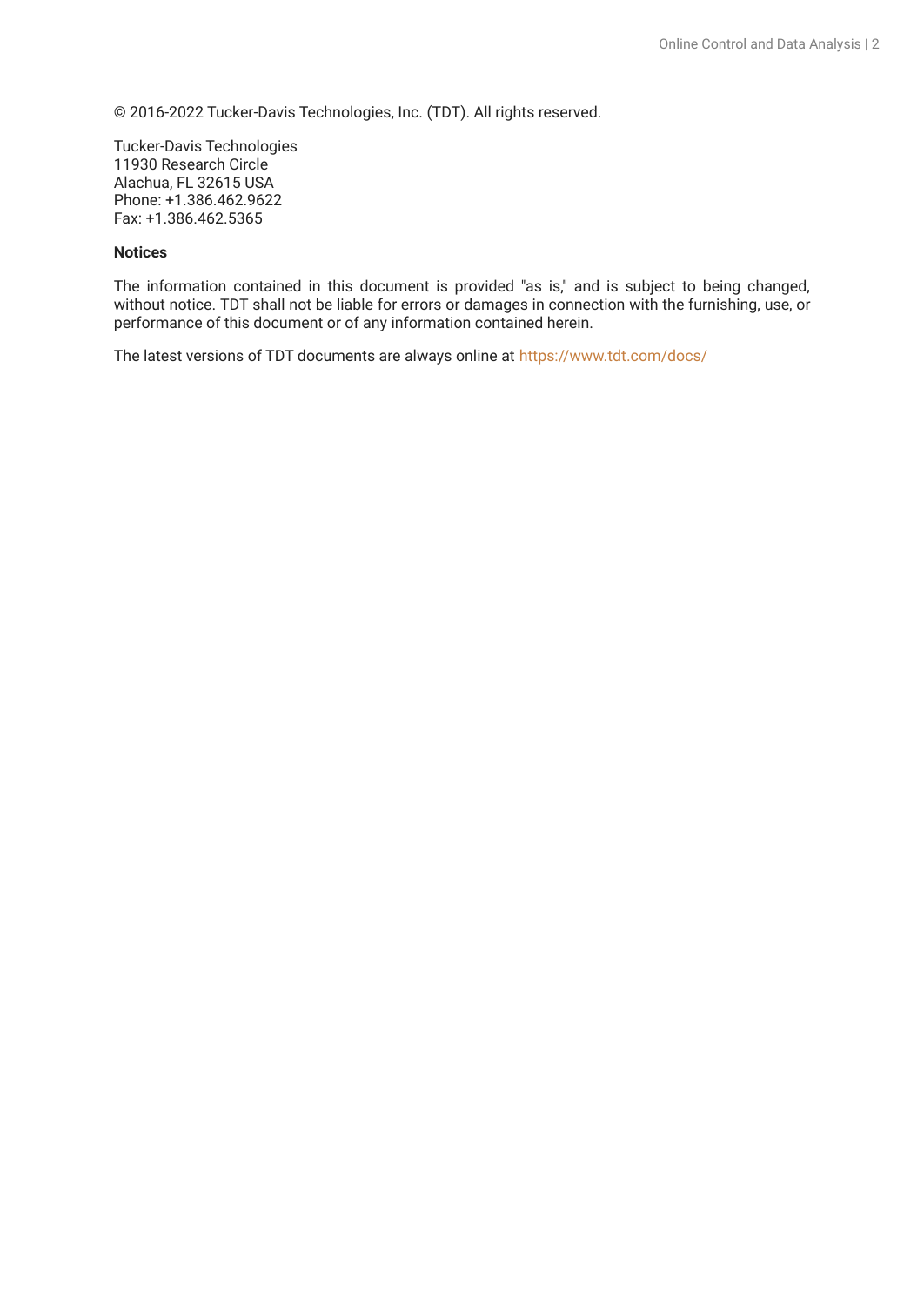## Table of Contents

## **[Online Control and Data Analysis](#page-3-0)**

| TDT Online Control and Data Analysis |    |
|--------------------------------------|----|
| SynapseLive                          |    |
| APIStreamer                          | 8  |
| PO8eStreaming                        | 10 |
| <b>RZUDP</b>                         | 28 |
| <b>SynapseLive Examples</b>          |    |
| Online Raster PSTH Example           | 38 |
| Online Stream Example                | ΔΔ |
| <b>APIStreamer Examples</b>          |    |
| Spectrum Analyzer                    | 50 |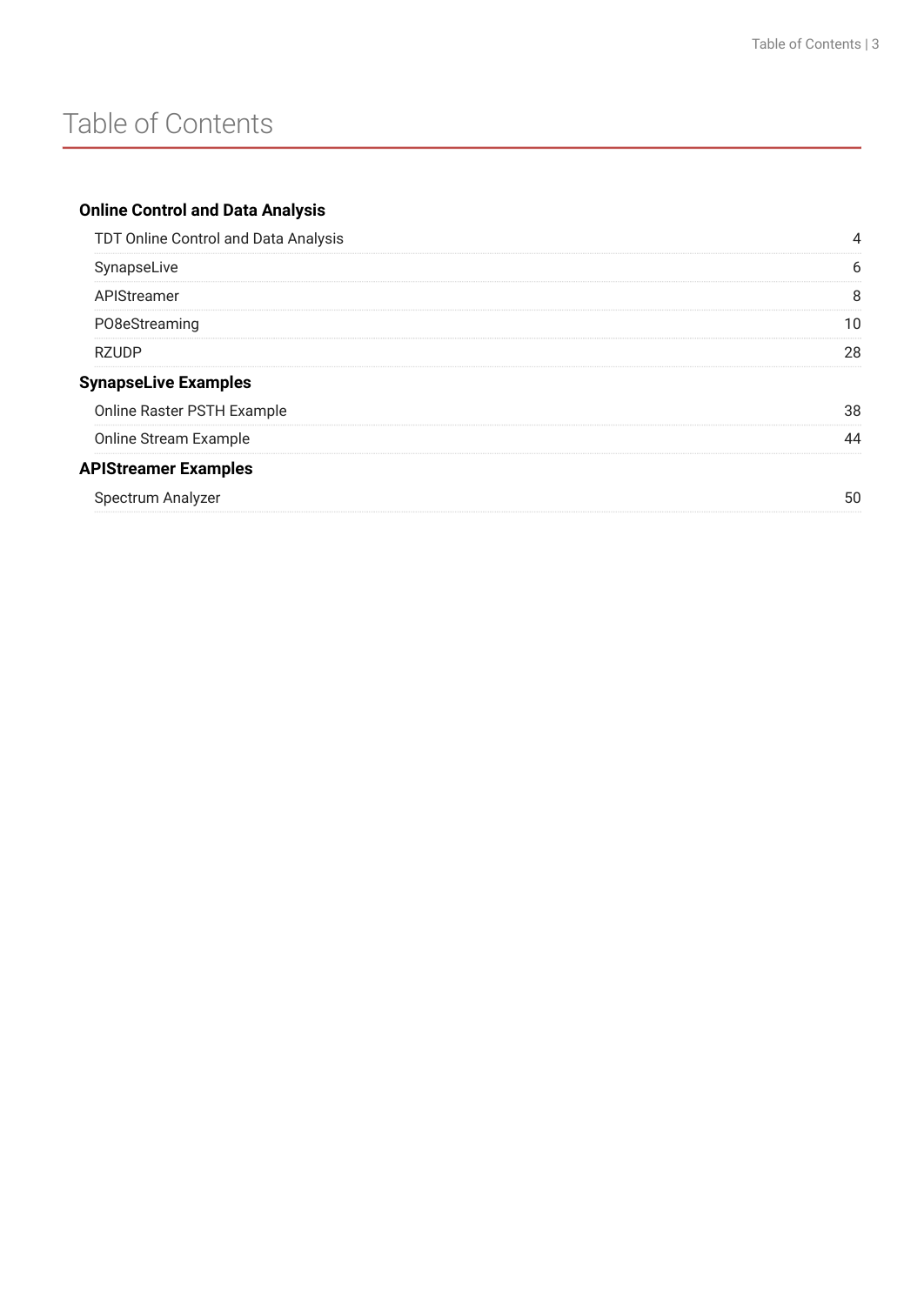# <span id="page-3-0"></span>Online Control and Data Analysis

## <span id="page-3-1"></span>TDT Online Control and Data Analysis

TDT provides several API tools for reading data as it is recorded and controlling Synapse and TDT hardware programmatically. This page provides an overview and comparison of these tools.



Synapse runs on Windows, but many of these tools can run across network or fiber optic connections to other computers with different operating systems.

| Library            | <b>Direction</b> | Connection     | <b>Bandwidth</b> | Speed       | <b>MATLAB</b> | Python | Cross-Platform |
|--------------------|------------------|----------------|------------------|-------------|---------------|--------|----------------|
| <b>SynapseAPI</b>  | Read-Write       | PC/Network     | $++$             | $^{+++}$    |               |        |                |
| <b>RZUDP</b>       | Read-Write       | <b>Network</b> | ÷.               | $+++++$     |               |        |                |
| SynapseLive        | Read-Only        | N/A            | $+ + + +$        | +           |               |        |                |
| <b>APIStreamer</b> | Read-Only        | PC/Network     | $++$             | $+ + +$     |               |        |                |
| PO8eStreaming      | Read-Only        | Fiber Optic    | $+++++$          | $+ + + + +$ |               |        |                |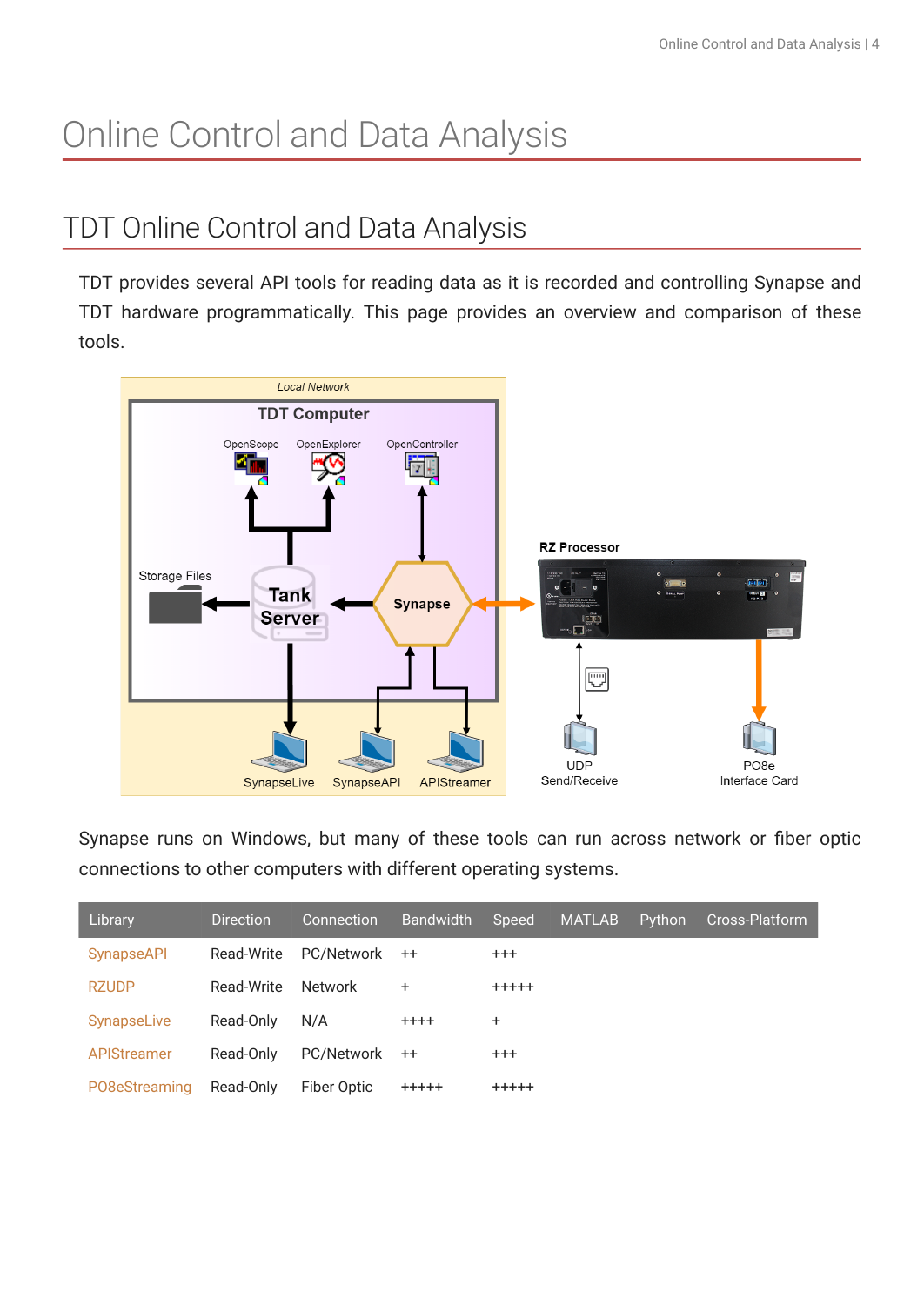| Library       | Use Case                                                                                                                                                                 |
|---------------|--------------------------------------------------------------------------------------------------------------------------------------------------------------------------|
| SynapseAPI    | Interface with Synapse while it is running. Mimic anything a user can do, and read/write<br>parameters on hardware.                                                      |
| <b>RZUDP</b>  | Event-driven packets, typically spike counts, sent across network interface                                                                                              |
| SynapseLive   | Read all saved data directly into MATLAB through the tank server as it is recorded (6 second<br>delay typical). Can be combined with SynapseAPI for closed-loop control. |
| APIStreamer   | Read streaming data directly from the hardware while Synapse is recording. Can be combined<br>with SynapseAPI for closed-loop control.                                   |
| PO8eStreaming | Fast access to large amounts of data. Often used with RZUDP or SynapseAPI for closed-loop<br>control.                                                                    |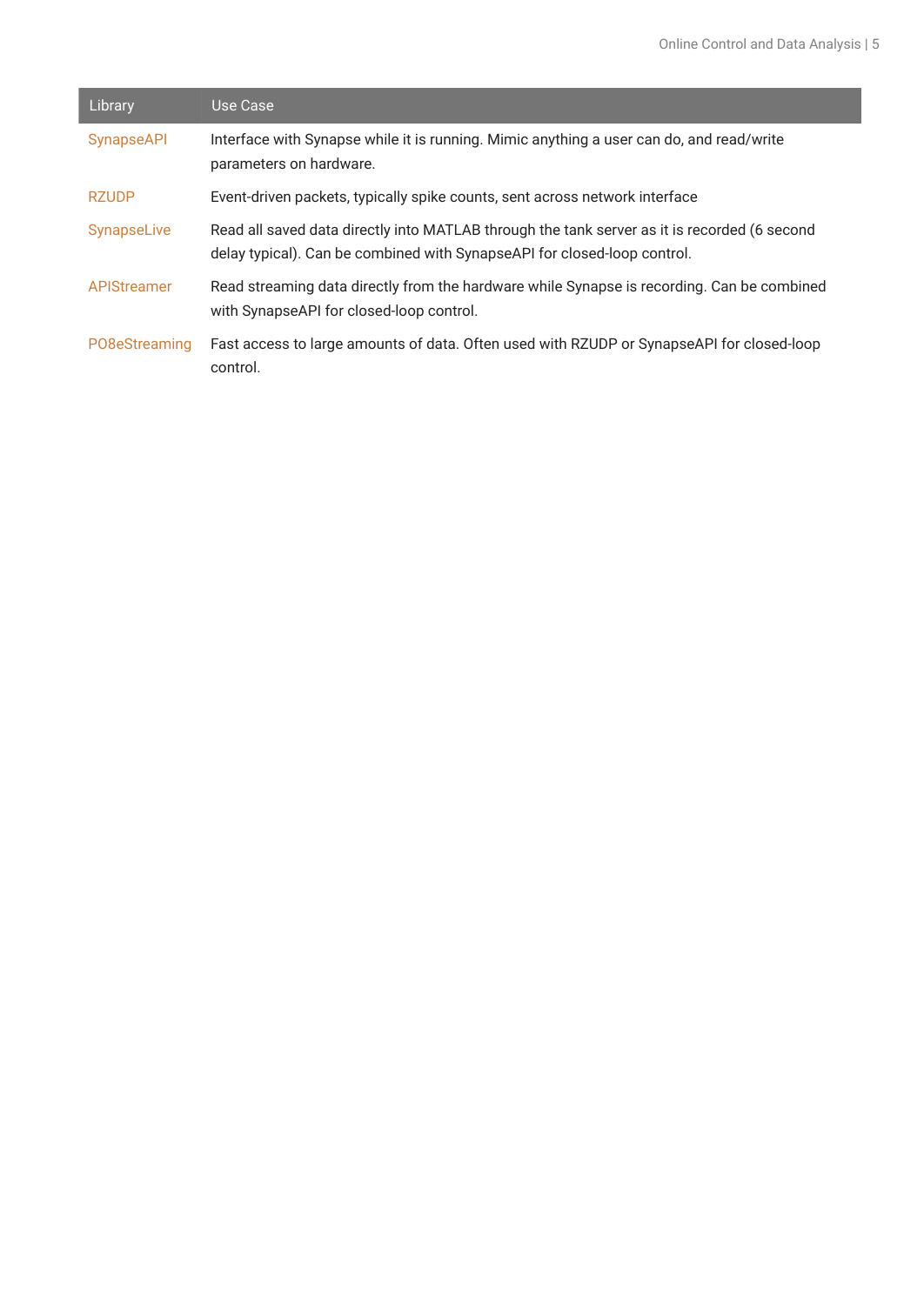## <span id="page-5-0"></span>SynapseLive

The MATLAB SDK includes the SynapseLive class for reading data from the tank as it is acquired, with a several second delay. This is a Windows-only solution.

You can download the [latest MATLAB SDK](https://www.tdt.com/docs/sdk/offline-data-analysis/offline-data-matlab/getting-started/) files here. The SynapseLive class installs into:

C:\TDT\TDTMatlabSDK\TDTSDK\SynapseLive

Example experiments and scripts can be found here:

C:\TDT\TDTMatlabSDK\Examples\OnlineAnalysis

All block data is available in MATLAB during the recording. It is in the same data structure as if you read the block offline using [TDTbin2mat](https://www.tdt.com/docs/sdk/offline-data-analysis/offline-data-matlab/overview/).

The amount of delay between when the data occurs and when it is available in MATLAB is controlled by the Tank Engine Cache Delay parameter. This is the amount of time Synapse has to save the data to disk before it's made accessible to other applications, like SynapseLive. You can change this setting in Synapse Menu > Preferences > Advanced.

The lower the delay, the sooner you can read the data into MATLAB. However, if the data rate is high or variable (for example there is a brief flood of spike activity caused by a sudden noise burst) then there is a chance that Synapse and the tank server could get too far behind. Synapse will give you data errors and stop recording if this is the case.

Consider also increasing the Data Read Limit in Synapse Menu > Preferences > Run-time Ops. This prioritizes data storage over visualization in Synapse.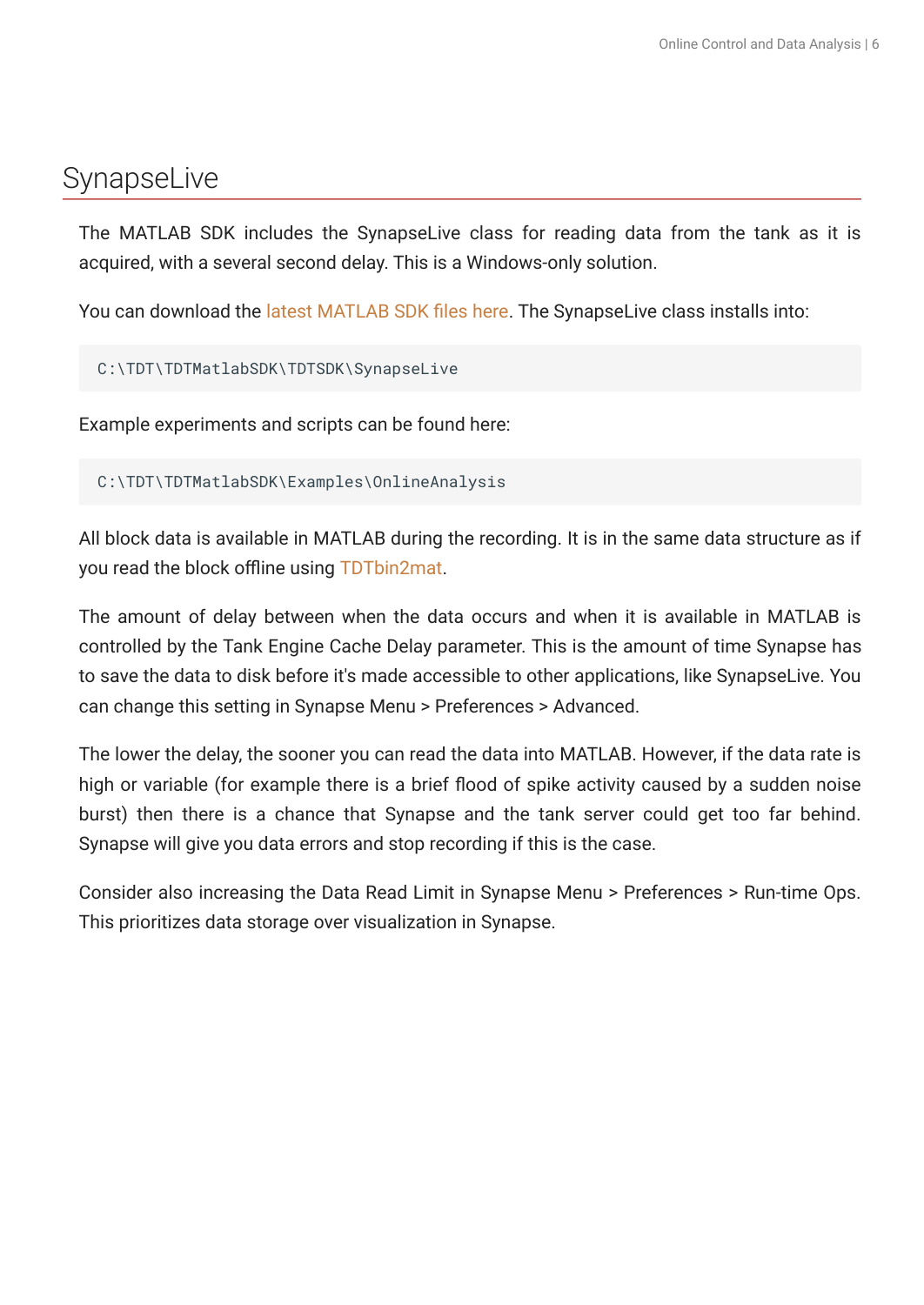## Examples

## **[Online Signal Averaging](#page-32-1)**

Import strobe store gizmo data into MATLAB using SynapseLive during the experiment

Plot the average waveform

Good for Evoked Potential visualization

## **[Online Raster PSTH](#page-37-0)**

Import snippet and epoc data into MATLAB using SynapseLive while the experiment is running

Generate peri-event raster and histogram plots over all trials

Good for stim-response experiments, such as optogenetic or electrical stimulation, where you need immediate visual feedback

## **[Online Streaming Data](#page-43-0)**

Read a streaming data store into MATLAB from Tank server during a recording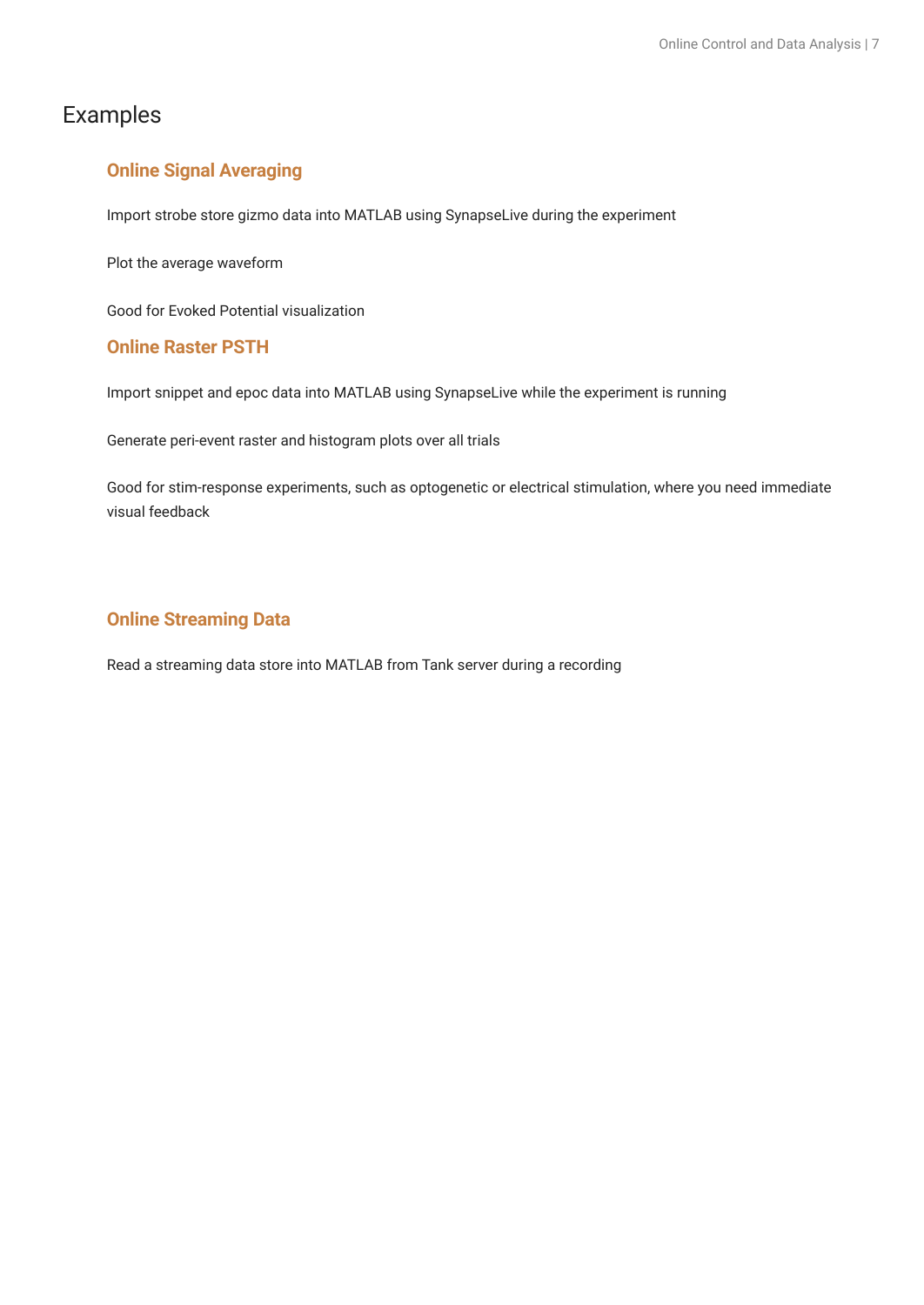## <span id="page-7-0"></span>APIStreamer

APIStreamer is a MATLAB class that reads directly from buffers on the hardware without waiting for it to go to the tank. Because it is essentially competing with Synapse for access to the hardware, it has lower bandwidth than [SynapseLive](#page-5-0), but it has much faster access.

You can download the [latest MATLAB SDK](https://www.tdt.com/docs/sdk/offline-data-analysis/offline-data-matlab/getting-started/) files here. The APIStreamer class installs into:

C:\TDT\TDTMatlabSDK\TDTSDK\APIStreamer

Examples install into:

C:\TDT\TDTMatlabSDK\Examples\OnlineAnalysis

Release v96 of Synapse and above includes the custom gizmos that APIStreamer can read from, in the Gizmo List under Custom > TDT > API.

- Attach one of the APIStreamer gizmos (e.g. APIStreamMC for multi-channel signals) to your 1. data source.
- 2. Use one of the examples to read from the buffer inside the APIStream gizmo during the recording.

The data rate limit for APIStreamer is  $\sim$ 8 channels of 32-bit floats at  $\sim$ 25 kHz or the equivalent data rate (e.g. 32 channels at  $~6$  kHz). Beyond that we recommend a [PO8e Streaming](https://www.tdt.com/docs/hardware/po8e-streaming-interface-for-the-rz/) [Interface](https://www.tdt.com/docs/hardware/po8e-streaming-interface-for-the-rz/) card, which is a direct connection from the RZ to a separate PCI card, bypassing Synapse altogether.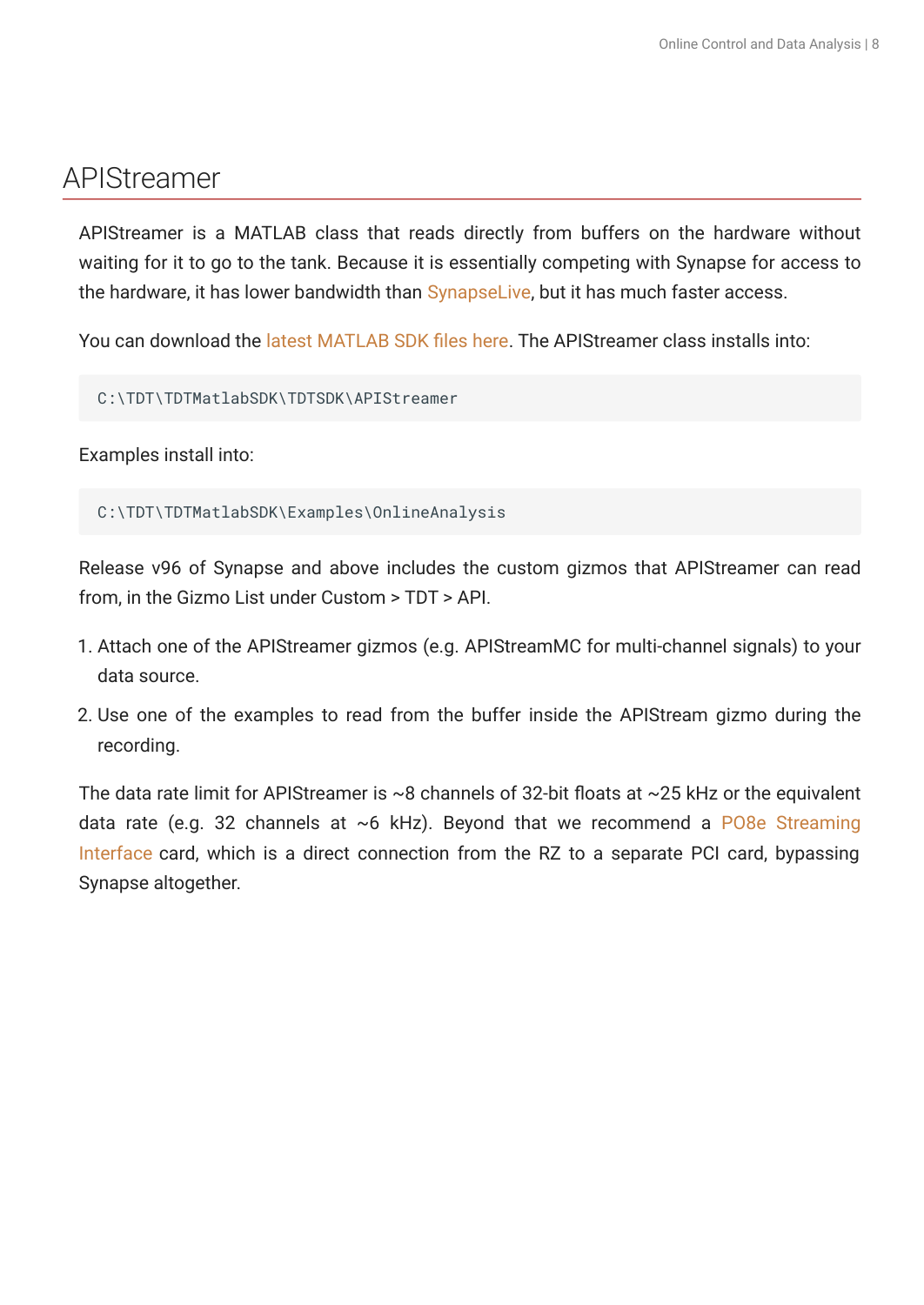## Examples

## **[Online Streaming Data](#page-46-1)**

Read a stream of multi-channel data directly into Matlab using APIStreamer

## **[Online Spectrum Analyzer](#page-49-0)**

Read a single channel and plot the power spectrum over time

Good for visualization and online analysis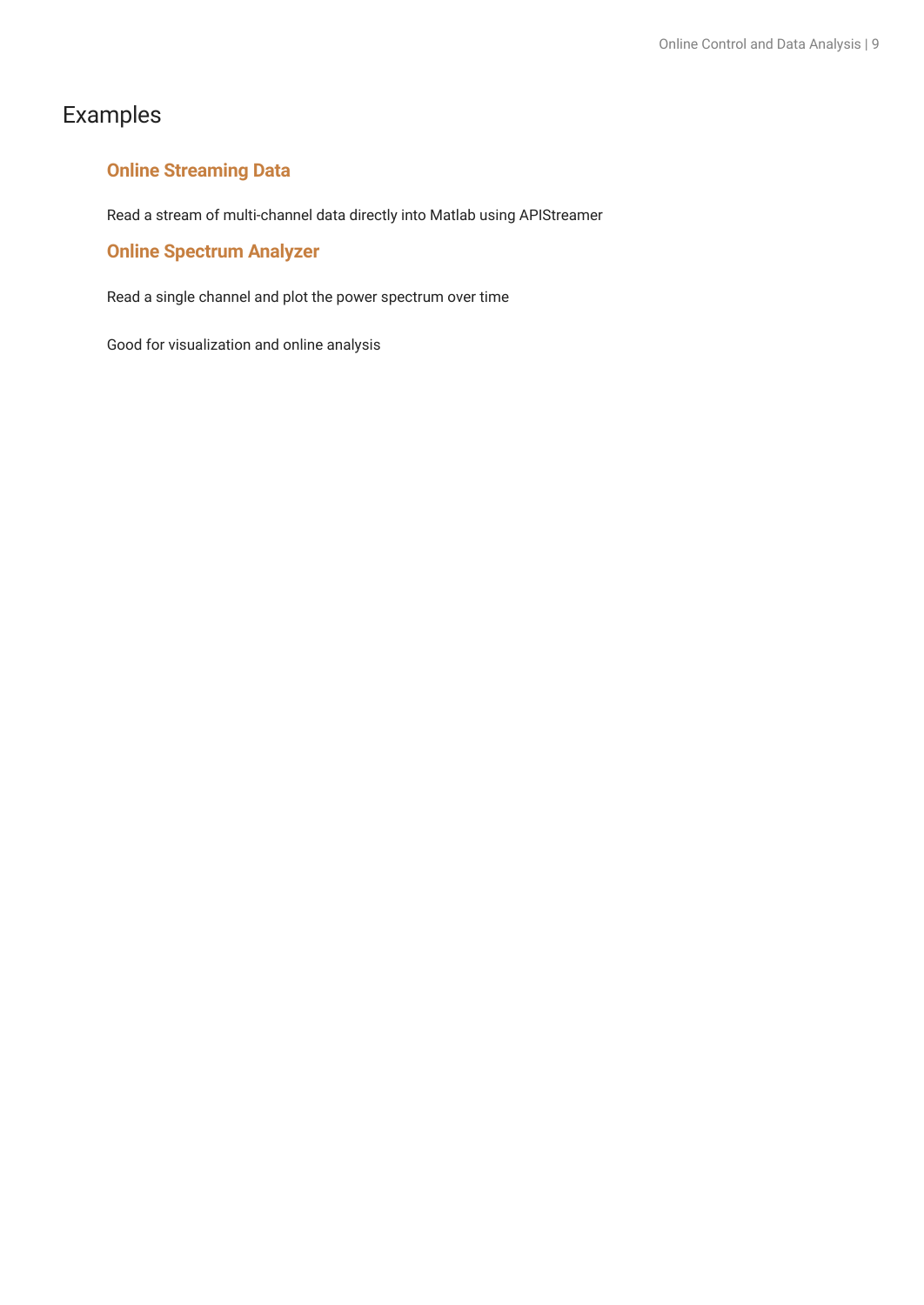## <span id="page-9-0"></span>PO8eStreaming

PO8eStreaming is a library of methods for accessing data on one or several PO8e interfaces through a custom Windows or Linux application. See [PO8e Streaming Interface](https://www.tdt.com/docs/hardware/po8e-streaming-interface-for-the-rz/) for more hardware-related information.

The PO8eStreaming libraries and examples for C++, Python, and MATLAB install with the TDT drivers into:

## C:\TDT\RPvdsEx\Examples\PO8e\

Users should be mindful of using good 'closed loop' access when working with PO8eStreaming. This means always releasing any open connections to PO8e cards.

## **A typical PO8e access session for a client consists of five main steps:**

- 1. Call connect ToCard to get a pointer to an available PO8e card.
- 2. Call [startCollecting](#page-12-0) to begin reading from PO8e card.
- 3. Run the circuit on the RZ device that streams to the PO8e card.
- 4. Perform any number of buffer operations.
- 5. Call [releaseCard](#page-11-0) to release the card object from memory.

## Setup and Control

The methods in this group are used to setup access to any PO8e card(s) in the system.

## **cardCount**

Returns the number of PO8e cards detected in the system. Call this first to determine the possible values for the cardIndex passed to the constructor.

## **C++ prototype**

static int cardCount();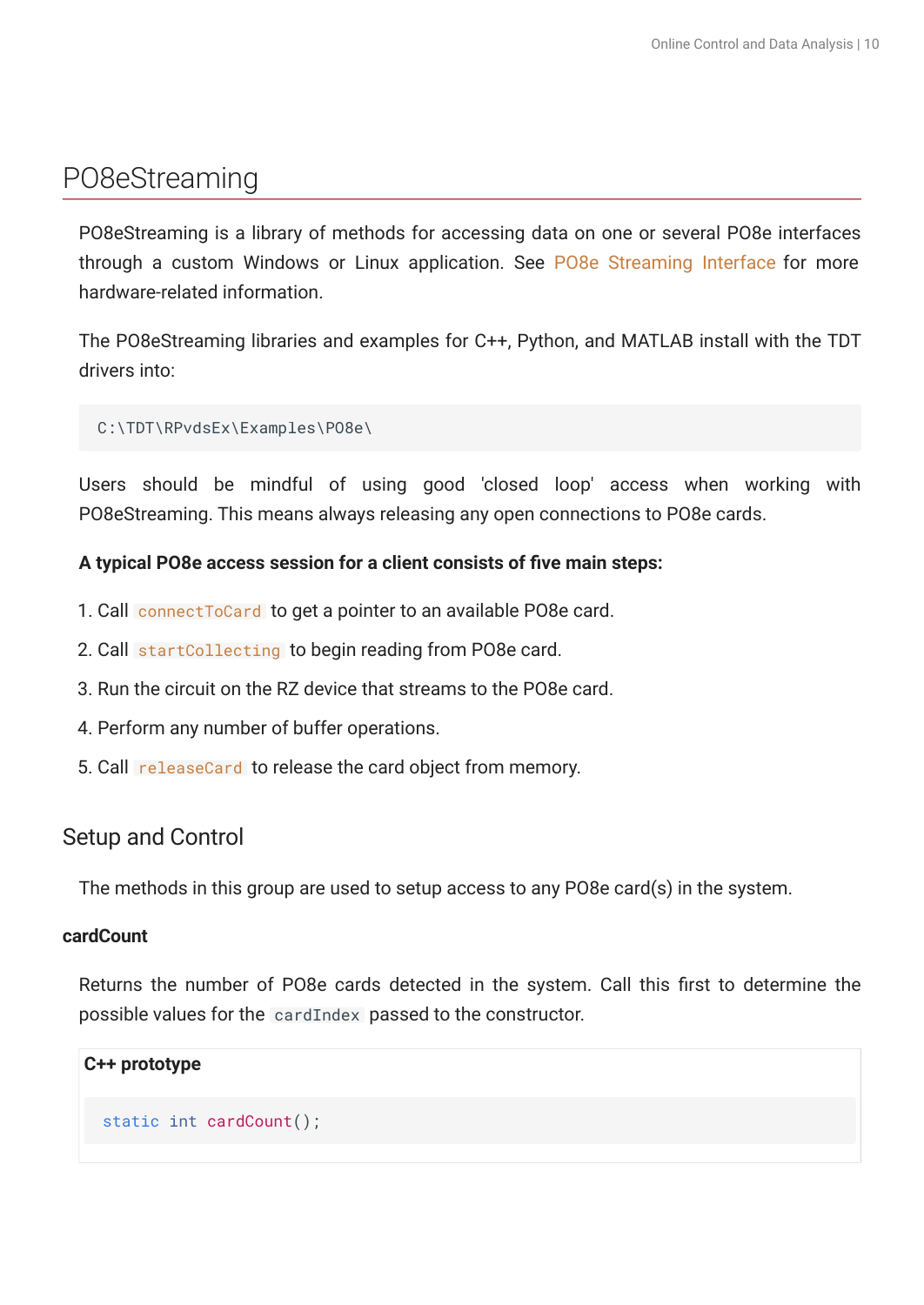| C prototype                            |                                          |
|----------------------------------------|------------------------------------------|
| int cardCount();                       |                                          |
|                                        |                                          |
| Values<br>Returns<br>Type              |                                          |
| totalCards<br>int                      | 0-4, total number of cards in the system |
|                                        |                                          |
| $\frac{1}{2}$ Example                  |                                          |
| $C++$                                  |                                          |
| $int totalCards = PO8e::cardCount()$ ; |                                          |
|                                        |                                          |
| $\mathbf c$                            |                                          |
| $int totalCards = cardCount();$        |                                          |

#### <span id="page-10-0"></span>**connectToCard**

Returns a pointer to the specified card index. Note that the index will be consistent across system boots and is dependent on the PCIe bus layout, so if you move the cards between slots their respective indices can change.



| Inputs         | Type | <b>Values</b>                       |
|----------------|------|-------------------------------------|
| cardIndex      |      | unsigned int 0-3, target card index |
| <b>Returns</b> |      |                                     |

pointer to PO8e instance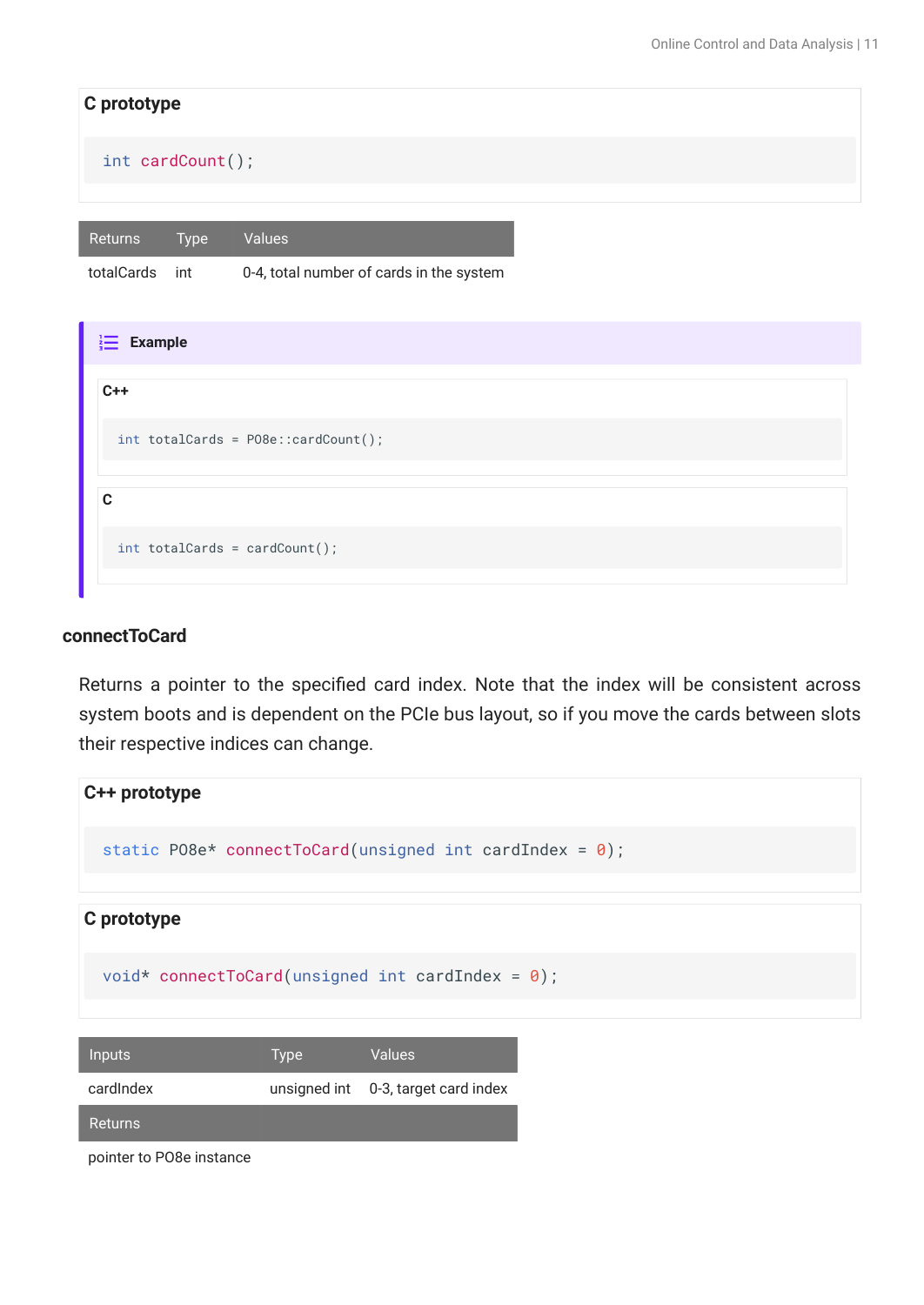| <b>Example</b><br>$\frac{2}{3}$                                                             |
|---------------------------------------------------------------------------------------------|
| This code sample creates a PO8e object pointing to the first card identified in the system. |
| $C++$                                                                                       |
| P08e *card = P08e::connectToCard $(0)$ ;                                                    |
|                                                                                             |
| C                                                                                           |
| void *card = connectToCard $(0)$ ;                                                          |
|                                                                                             |

#### <span id="page-11-0"></span>**releaseCard**

Free the PO8e card objects through this interface. It is done this way to ensure that in Windows the objects are freed from the correct heap context.

# **C++ prototype C prototype** static void releaseCard(PO8e \*card); void releaseCard(void\* card);

card pointer to PO8e object

Inputs Type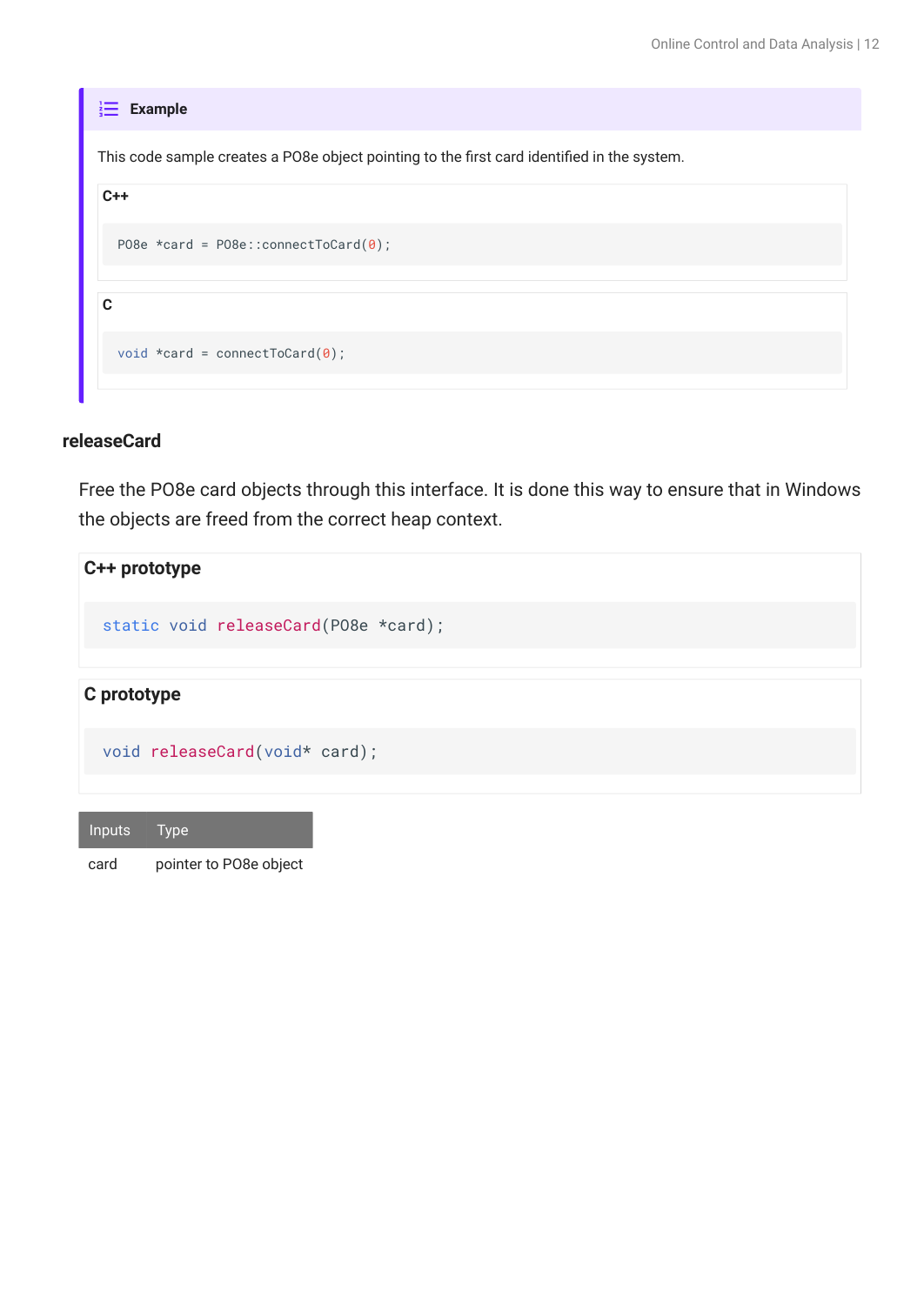| <b>Example</b><br>$rac{2}{3}$                     |
|---------------------------------------------------|
| This code sample releases the card object memory. |
| $C++$                                             |
| PO8e::releaseCard(card);                          |
| C                                                 |
| releaseCard(card);                                |

## Hardware Data Access

The methods in this group are used to read data from PO8e card(s).

## <span id="page-12-0"></span>**startCollecting**

Call this to start collecting a data stream from the PO8e card. Collected data will be buffered as needed.



pointer to PO8e instance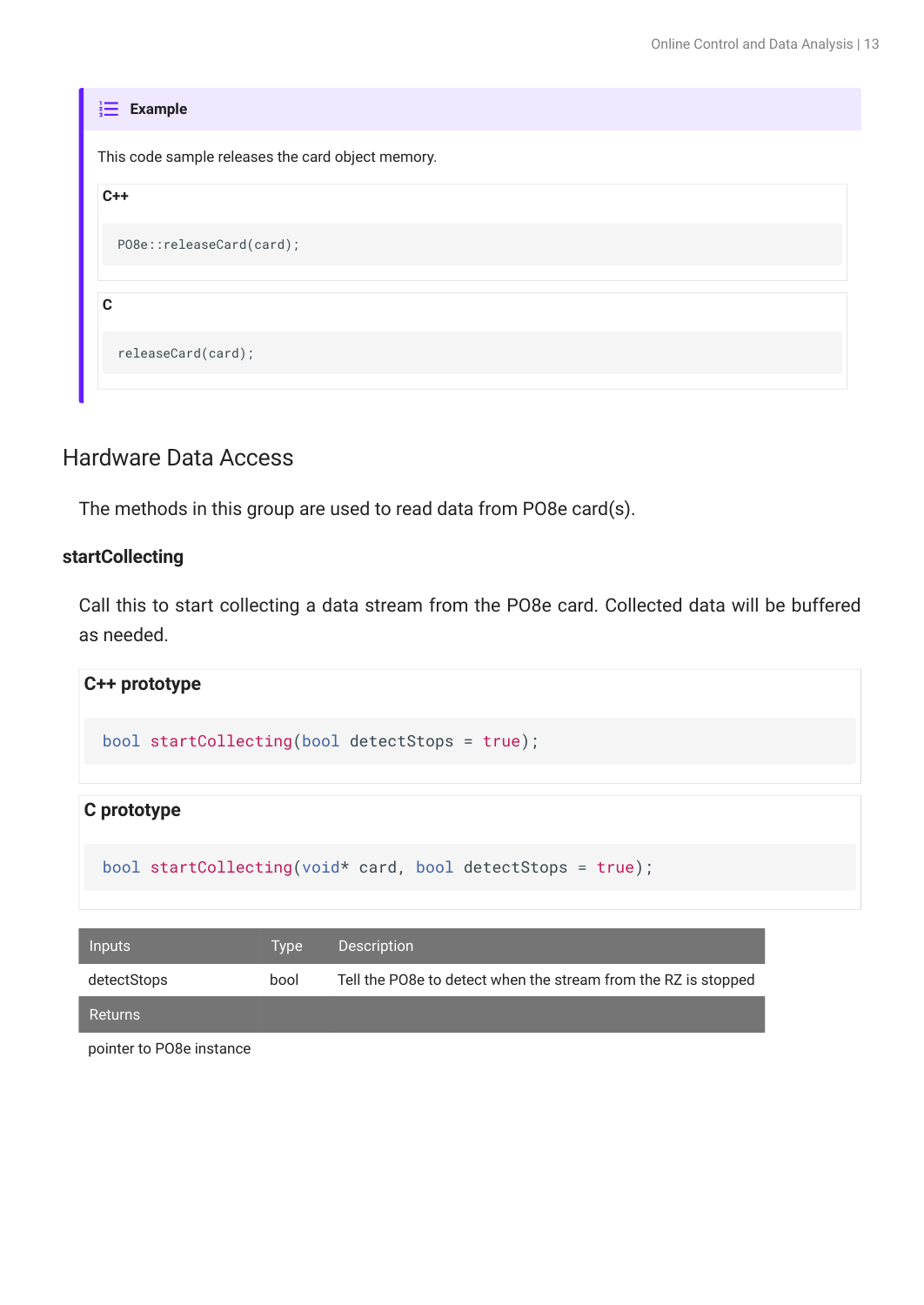## **stopCollecting**

Call this to stop collecting a data stream from the PO8e card.

## **C++ prototype**

void stopCollecting();

**C prototype**

```
void stopCollecting(void* card);
```
 $\frac{1}{3}$  **Example** 

This code sample stops data collection on a PO8e object.

**C++**

card->stopCollecting(true);

**C**

stopCollecting(card, true);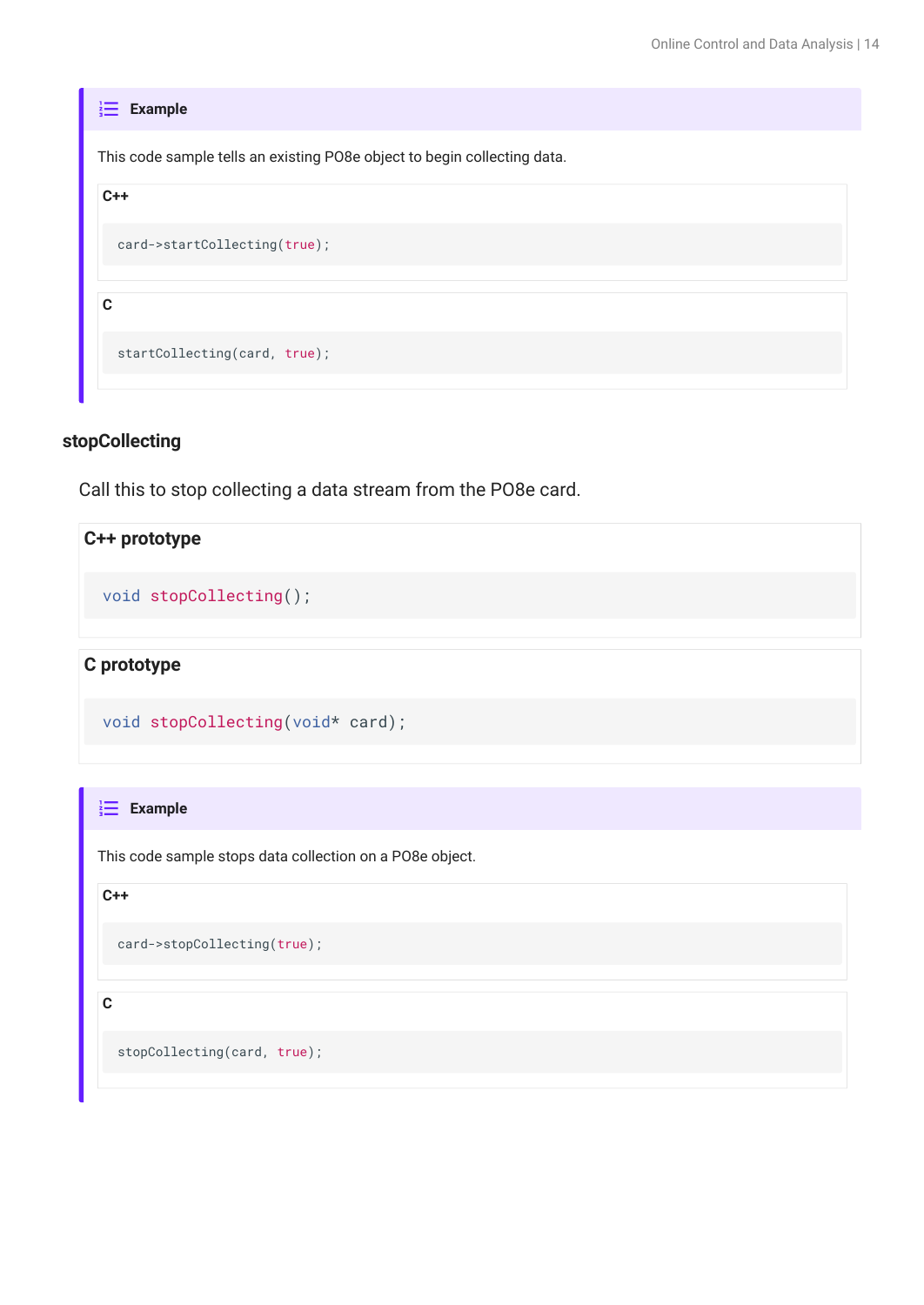## **waitForDataReady**

This function provides a means to efficiently wait for data to arrive from the RZ unit.



#### **samplesReady**

Returns the number of samples (per channel) that are currently buffered.

```
C++ prototype
  size_t samplesReady(bool *stopped = 0);
```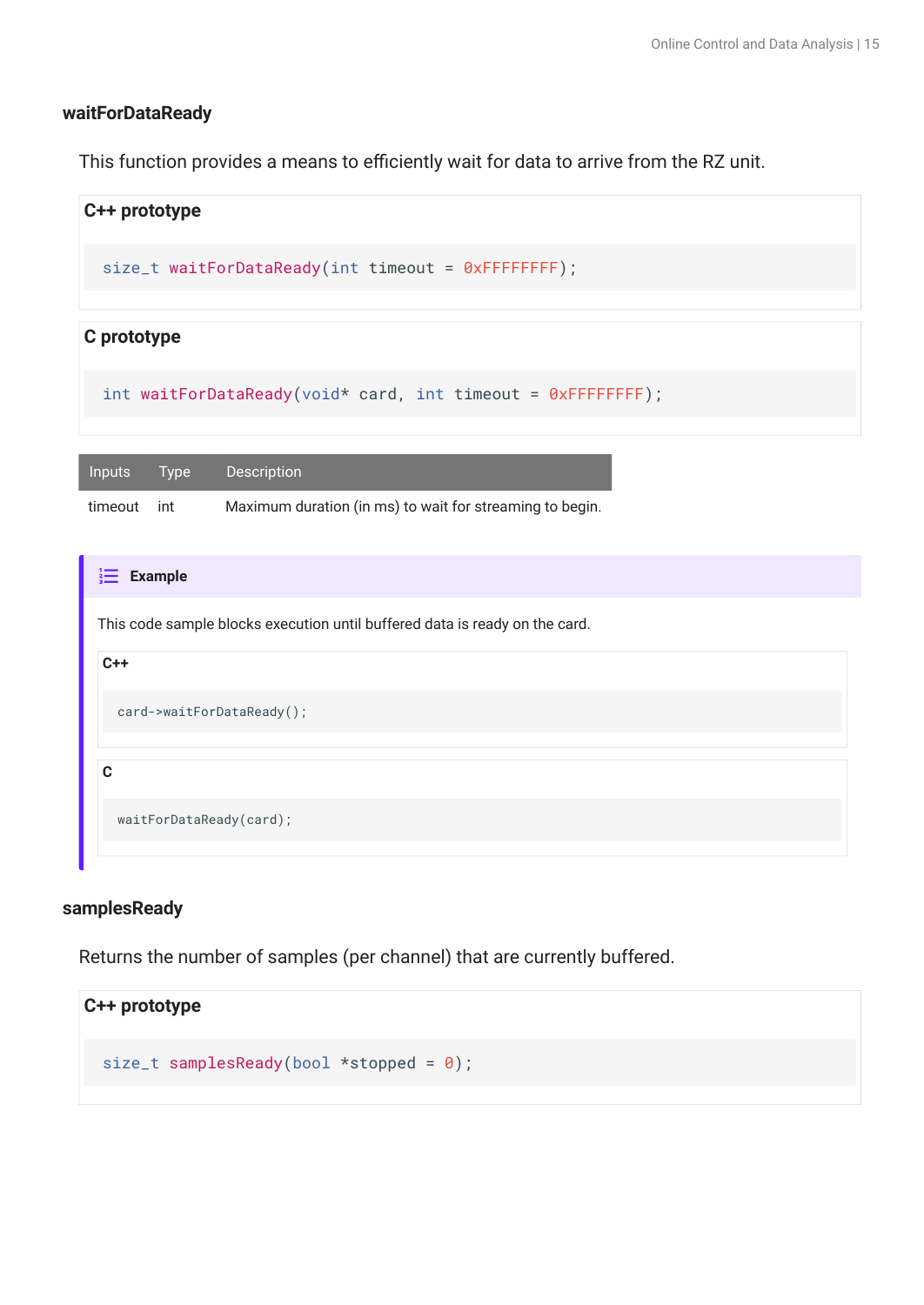| C prototype    |               |                                                                                                                |
|----------------|---------------|----------------------------------------------------------------------------------------------------------------|
|                |               | int samplesReady(void* card, bool *stopped = $\theta$ );                                                       |
|                |               |                                                                                                                |
| <b>Inputs</b>  | <b>Type</b>   | <b>Description</b>                                                                                             |
| stopped        | bool pointer  | The value pointed to will be set to true if the underlying<br>mechanisms detect that data has stopped flowing. |
| <b>Returns</b> |               |                                                                                                                |
| numSamples     | size t or int | Number of samples (per channel) that are currently buffered                                                    |

#### **Example**

This code returns the number of samples (per channel) currently buffered on the card and detects if streaming has stopped.

bool stopped; size\_t numSamples = card->samplesReady(&stopped); if (stopped) PO8e::releaseCard(card);

**C**

**C++**

```
bool stopped;
int numSamples = samplesReady(card, &stopped);
if (stopped)
     releaseCard(card);
```
#### **readChannel**

Copy the data buffered for an individual channel. Note that this call does *not* advance the data pointer. Use calls to flushBufferedData to discard the data copied using this function.

The user is responsible for ensuring that the buffer is large enough to hold nSamples  $*$ dataSampleSize() bytes.

The optional offsets array should be nSamples long and will be populated with the data offset of each block. This allows a user to detect if the buffer on the RZ unit has overflowed.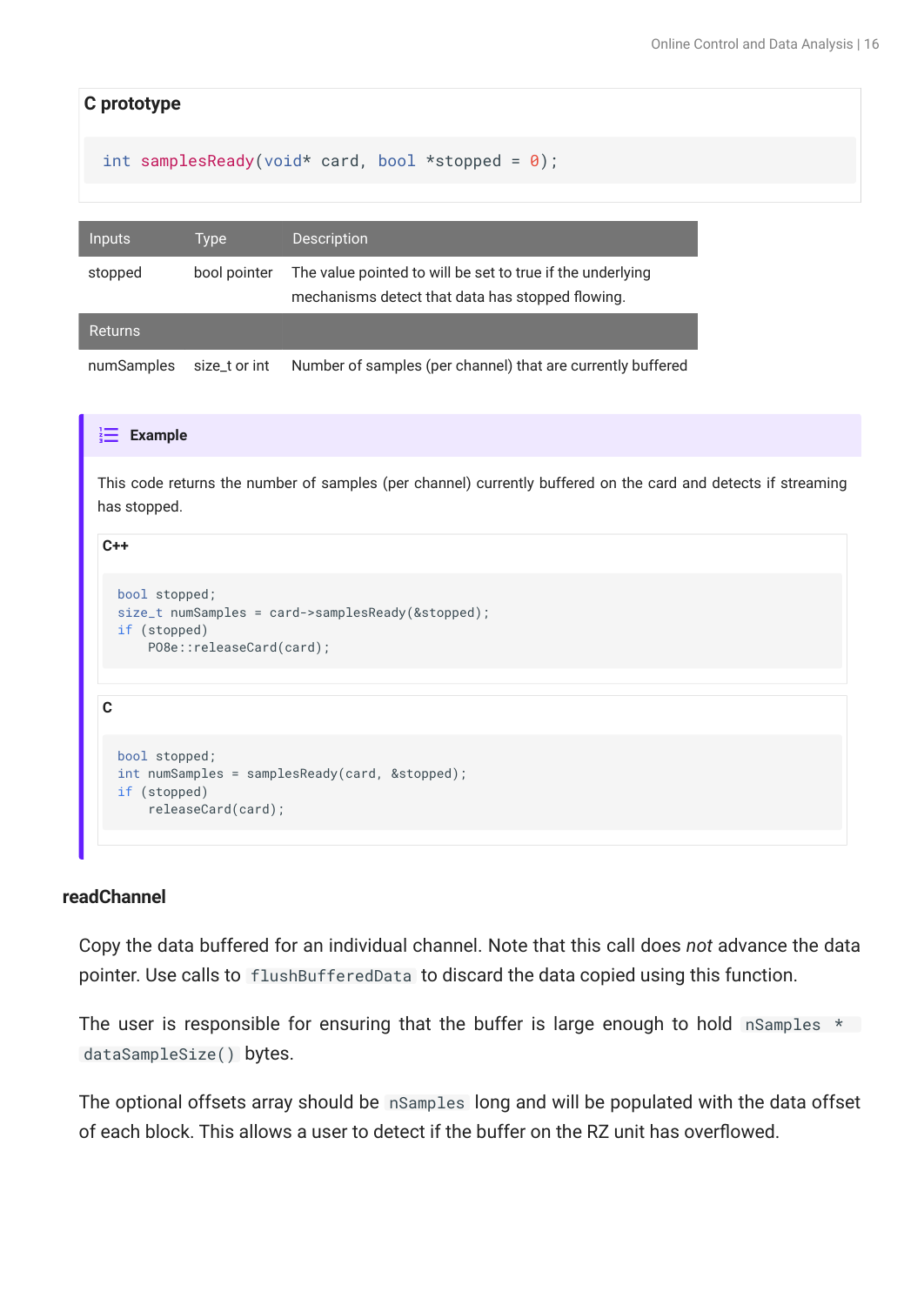#### **C++ prototype**

int readChannel(int chanIndex, void \*buffer, int nSamples, int64\_t \*offsets = NULL);

#### **C prototype**

```
int readChannel(void* card, int chanIndex, void *buffer, int nSamples,
int64_t *offsets);
```

| Inputs         | Type            | <b>Description</b>                          |
|----------------|-----------------|---------------------------------------------|
| chanIndex      | int             | The channel to read data from (1-based)     |
| buffer         | void pointer    | The location to write buffered data to      |
| nSamples       | int             | The number of samples to read               |
| offsets        | int64_t pointer | The location to write the buffer indices to |
| <b>Returns</b> |                 |                                             |
| numSamples     | int             | Number of samples that were read            |

#### **Example**

This code sample reads 1 sample from channel 2 and stores it in buff.

#### **C++**

```
short buff[8192];
card->readChannel(2, buff, 1);
```
#### **C**

```
short buff[8192];
readChannel(card, 2, buff, 1);
```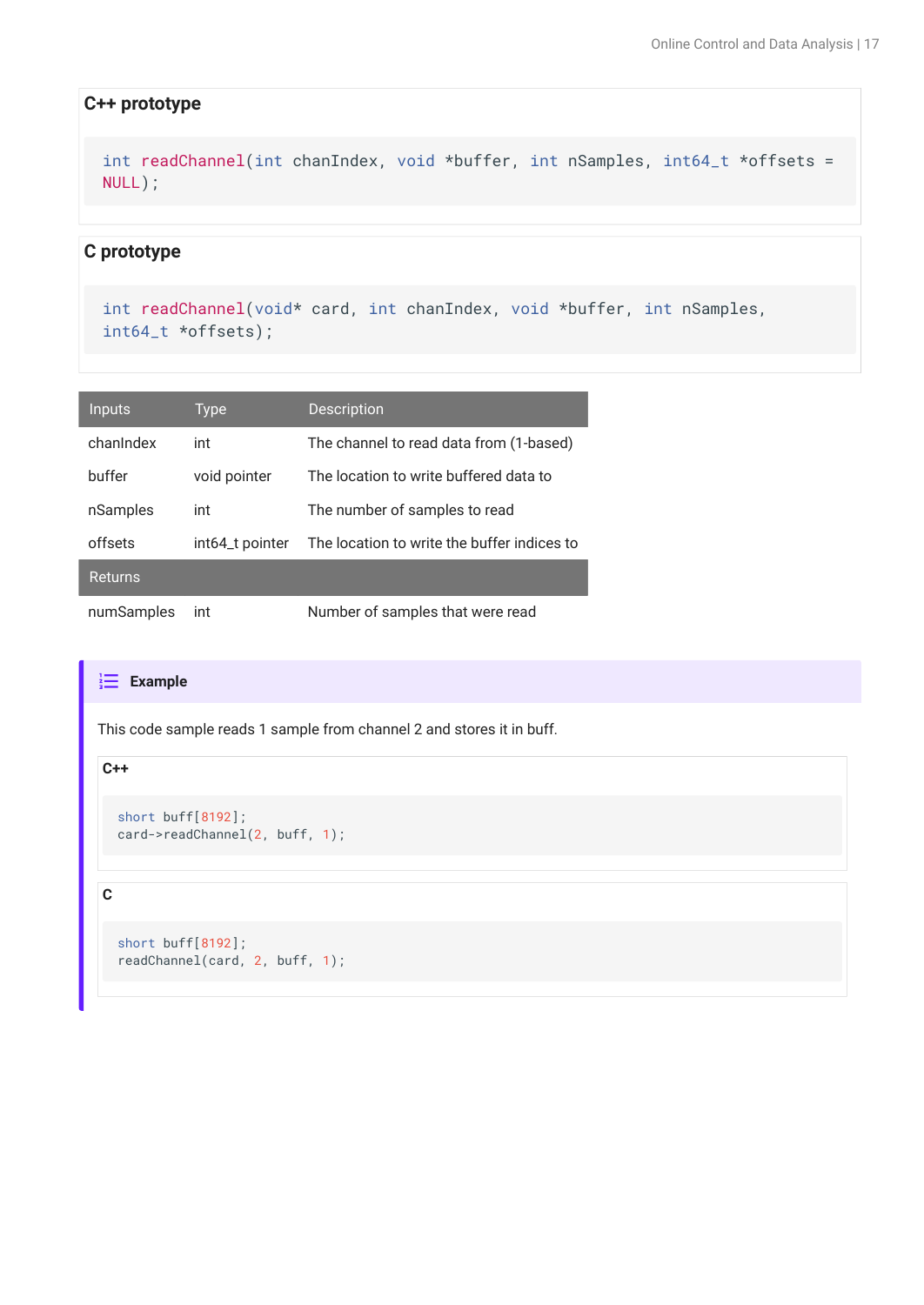## **readBlock**

Copy the data buffered for all channels. Note that this call does *not* advance the data pointer. Use calls to flushBufferedData to discard the data copied using this function.

The data will be grouped by channel and the number of samples returned applies to all channels. The user is responsible for ensuring that the buffer is large enough to hold nSamples \* numChannels() \* dataSampleSize() bytes.

The optional offsets array should be nSamples long and will be populated with the data offset of each block. This allows a user to detect if the buffer on the RZ unit has overflowed.

# **C++ prototype** int readBlock(void \*buffer, int nSamples, int64\_t \*offsets = NULL);

## **C prototype**

int readBlock(void\* card, void \*buffer, int nSamples, int64\_t \*offsets);

| <b>Inputs</b>  | Type            | Description                                 |
|----------------|-----------------|---------------------------------------------|
| buffer         | void pointer    | The location to write buffered data to      |
| nSamples       | int             | The number of samples to read               |
| offsets        | int64_t pointer | The location to write the buffer indices to |
| <b>Returns</b> |                 |                                             |
| numSamples     | int             | Number of samples that were read            |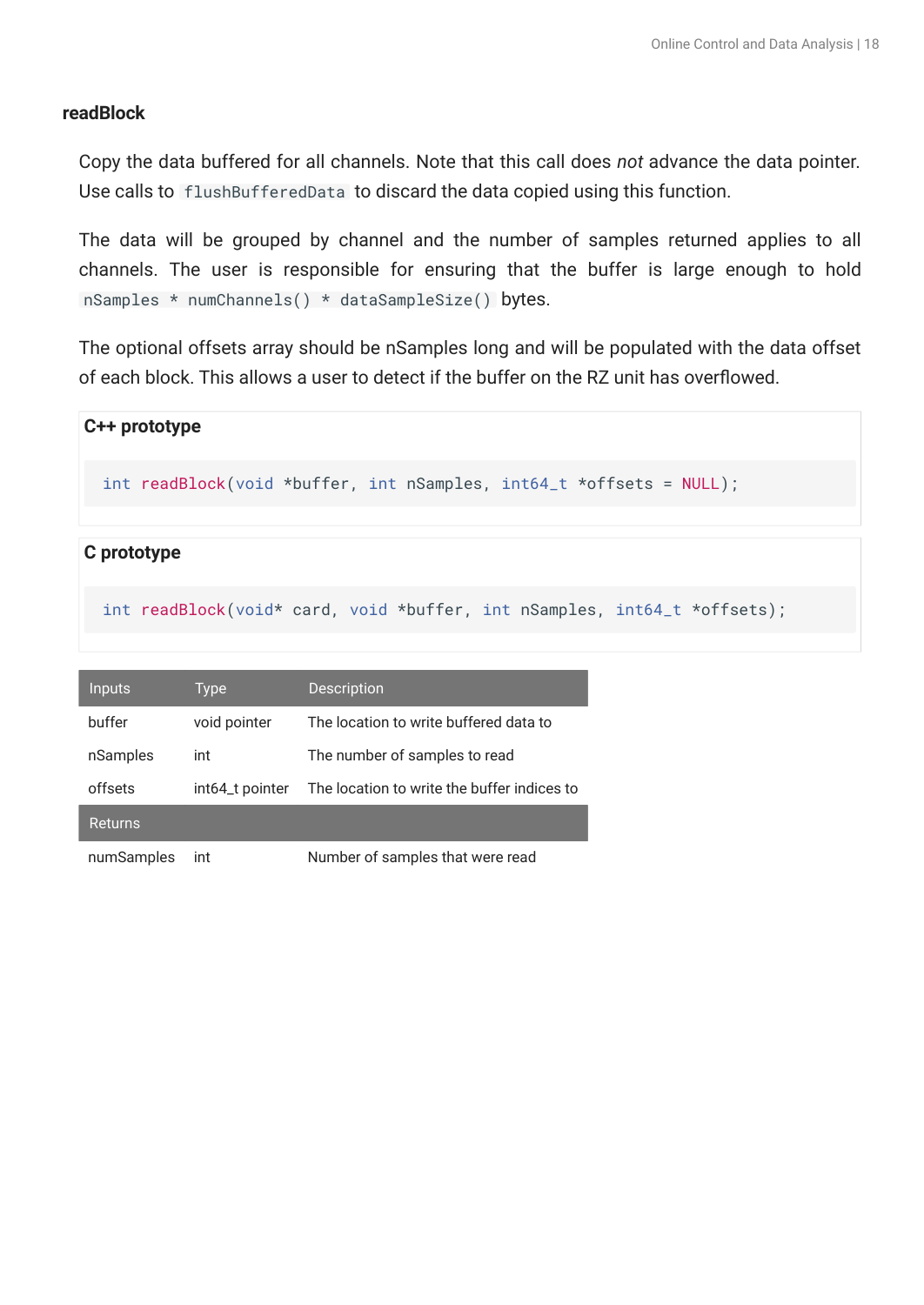#### **Example**

This code sample reads 1 sample from all channels, stores it in a buffer, and flushes that data from the card.

```
C++
```
**C**

```
short buff[1024];
card->readBlock(buff, 1);
card->flushBufferedData(1);
```
short buff[1024]; readBlock(card, buff, 1); flushBufferedData(card, 1);

## **flushBufferedData**

Releases samples from each buffered channel.

#### **C++ prototype**

```
void flushBufferedData(int numSamples = -1, bool freeBuffers = false);
```
#### **C prototype**

```
void flushBufferedData(void* card, int numSamples = -1, bool freeBuffers =
false);
```

| <b>Inputs</b> | Tvpe | <b>Description</b>                                                     |
|---------------|------|------------------------------------------------------------------------|
| numSamples    | int  | Number of samples to release. Passing -1 releases all buffered samples |
| freeBuffers   | bool | Controls the optional freeing of the underlying data buffers           |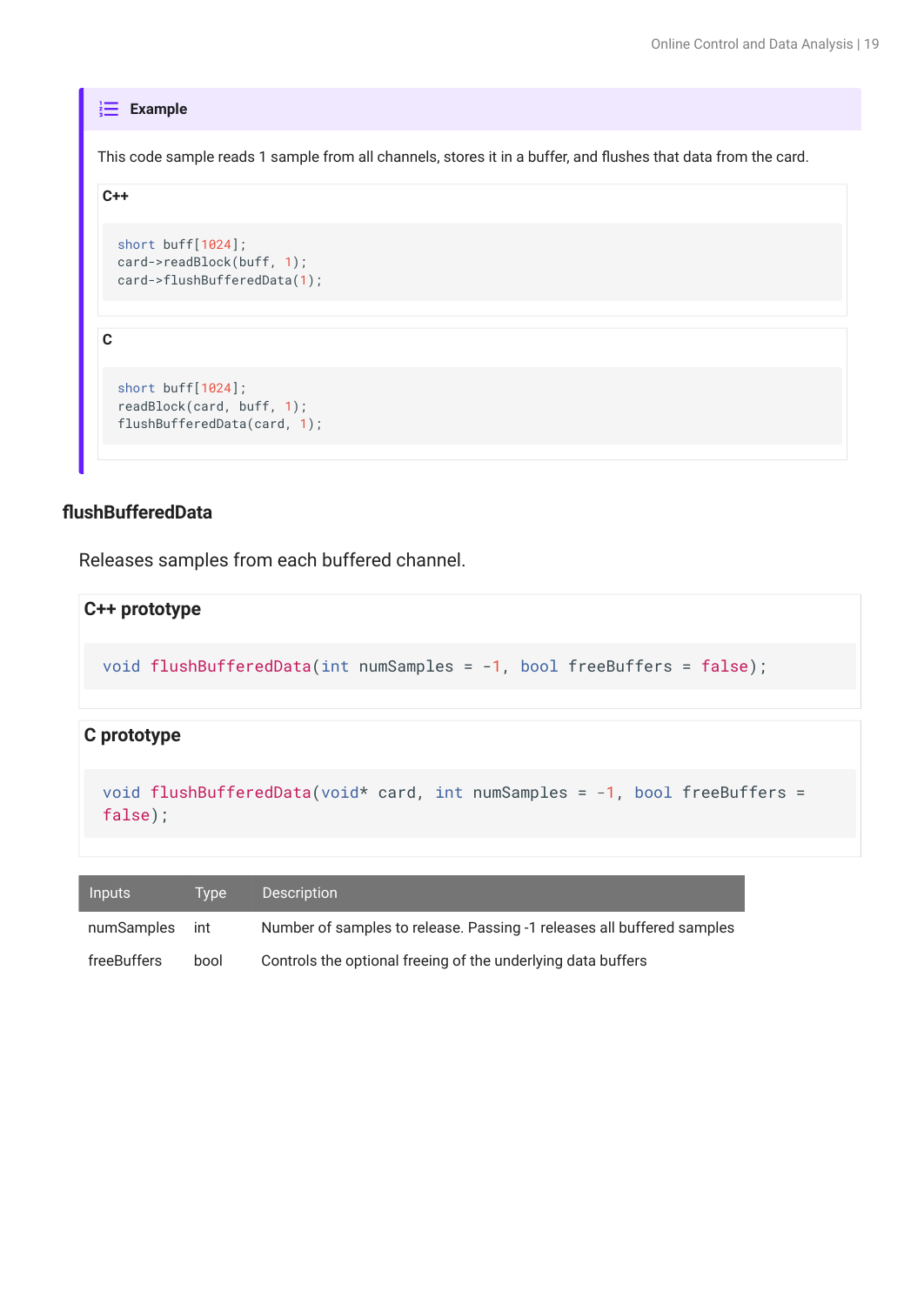| <b>Example</b><br>這                                    |
|--------------------------------------------------------|
| This code sample flushes one sample from all channels. |
| $C++$                                                  |
| card->flushBufferedData(1);                            |
|                                                        |
| C                                                      |
| flushBufferedData(card, 1);                            |

## Hardware Information Retrieval

The methods in this group access information pertaining to the current data stream, including number of channels and sample size in bytes.

## **numChannels**

Counts the number of channels in the current stream. This value is set in the PO8e HAL in Synapse (or Stream\_Remote\_MC macro in RPvdsEx). Changing the number of channels midstream triggers an error condition.



| nChannels int | Number of channels in the current data stream |
|---------------|-----------------------------------------------|
|               |                                               |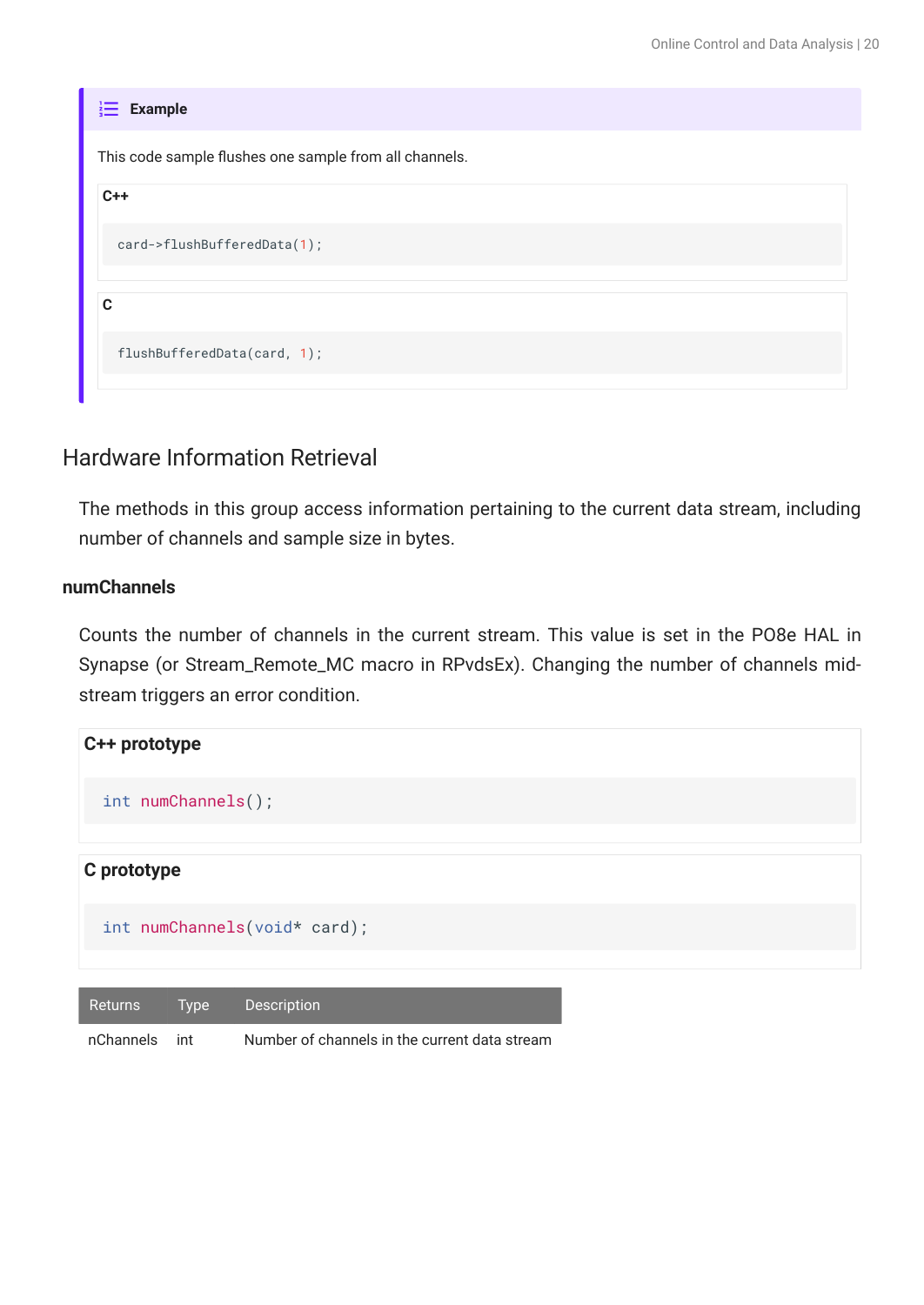| $\frac{1}{3}$ Example                                             |
|-------------------------------------------------------------------|
| This code determines how many channels are in the current stream. |
| $C++$                                                             |
| $int nChannels = card->numChannels()$ ;                           |
| C                                                                 |
|                                                                   |
| $int nChannels = numChannels(card);$                              |

#### **numBlocks**

Counts the number of blocks that the current stream is divided into. This value will always be 1 when using Synapse, or can be set in the Stream\_Remote\_MC macro in RPvdsEx.

Each block will contain the same number of channels, so dividing the value from numChannels() by this value will leave no remainder. Changing the number of blocks midstream triggers an error condition.



| ˈ Returns     Tvpe |       | <b>Description</b>                                       |
|--------------------|-------|----------------------------------------------------------|
| nBlocks            | - int | Number of blocks the current data stream is divided into |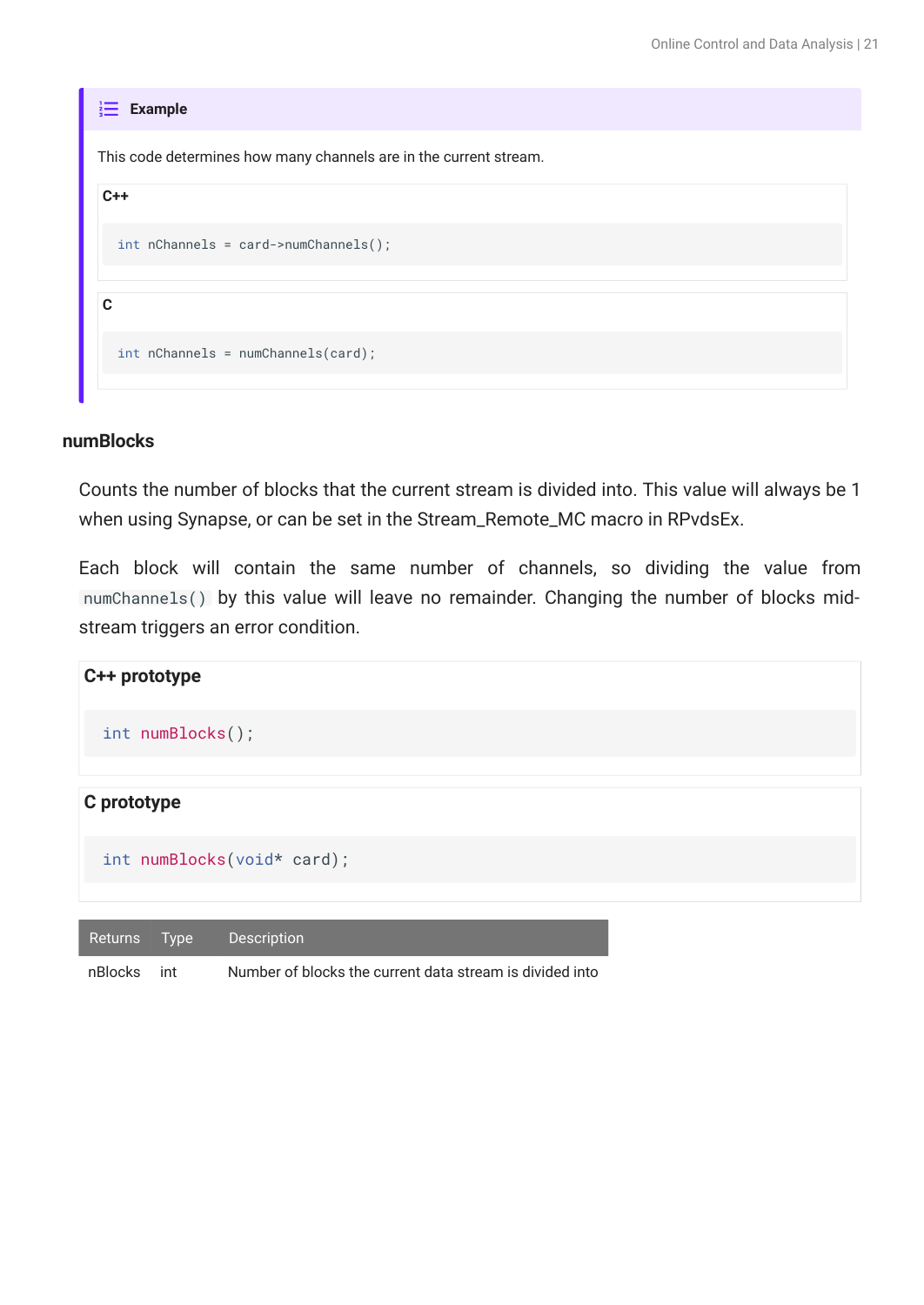| <b>Example</b><br>這                                             |  |  |  |  |
|-----------------------------------------------------------------|--|--|--|--|
| This code determines how many blocks are in the current stream. |  |  |  |  |
| $C++$                                                           |  |  |  |  |
| $int$ nBlocks = card->numBlocks();                              |  |  |  |  |
|                                                                 |  |  |  |  |
| C                                                               |  |  |  |  |
| $int$ nBlocks = numBlocks(card);                                |  |  |  |  |

#### **dataSampleSize**

Returns the size in bytes of each data sample (per channel). This value is set in the PO8e HAL in Synapse (or Stream\_Remote\_MC macro in RPvdsEx). Changing the data type mid-stream triggers an error condition.



| dataSize int | Size of each data sample in bytes |
|--------------|-----------------------------------|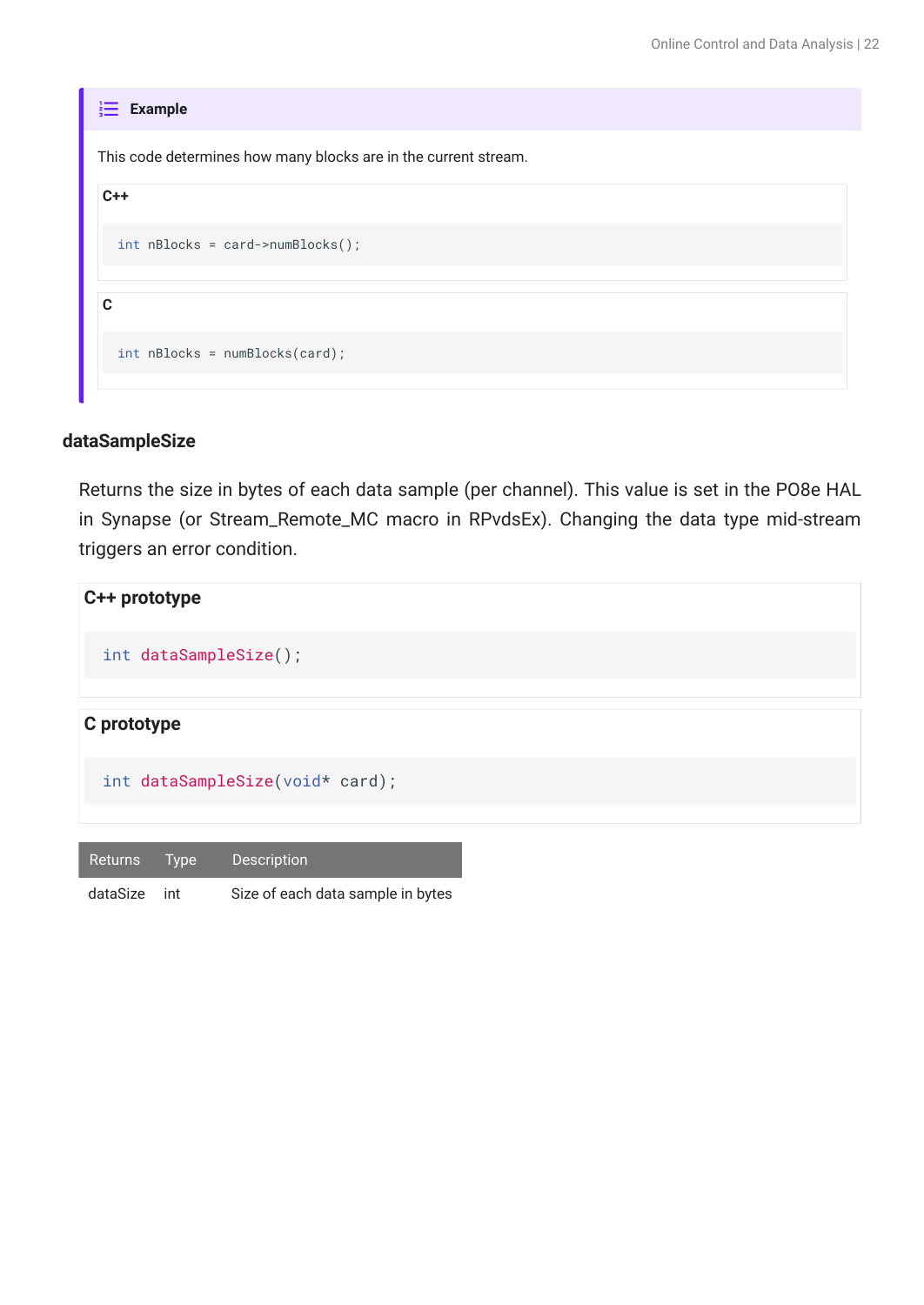| <b>Example</b>                                          |
|---------------------------------------------------------|
| This code determines how many bytes are in each sample. |
| $C++$                                                   |
| $int dataSize = card - > dataSampleSize()$ ;            |
| C                                                       |
| $int dataSize = dataSampleSize(card);$                  |

#### **getLastError**

This returns the most recent error.

## **C++ prototype**

int getLastError();

## **C prototype**

int getLastError(void\* card);

Returns Type Description

errCode int The most recent error code

```
This code returns the most recent error code.
Example
C++
C
  int errCode = card->getLastError();
  int errCode = getLastError(card);
```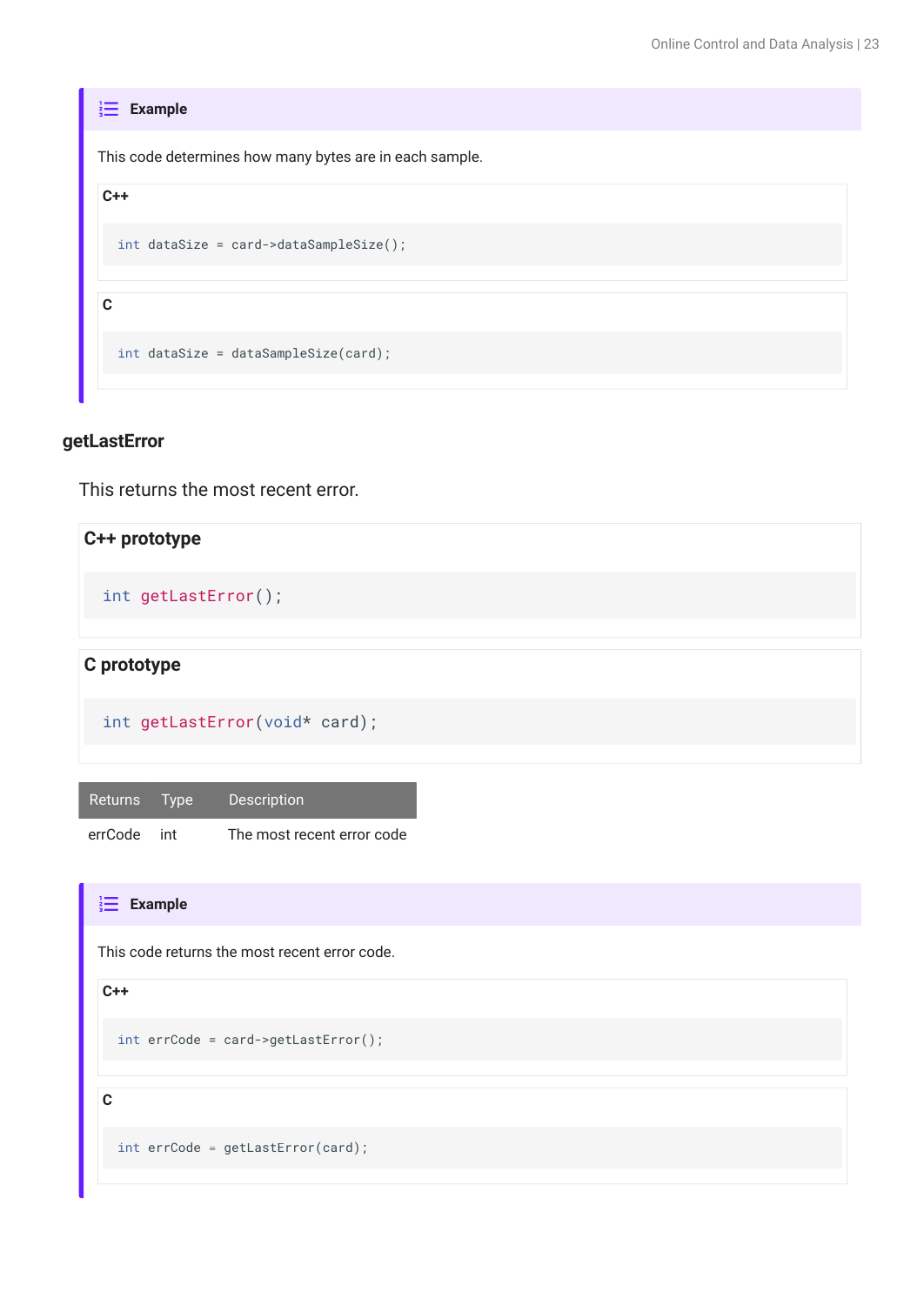## Examples

The example files below are installed with the TDT drivers package.

## **PO8eTest**

```
C:\TDT\RPvdsEx\Examples\PO8e\PO8eTest.rcx
C:\TDT\RPvdsEx\Examples\PO8e\PO8eTest.exe
```
PO8eTest.exe connects to any PO8e card(s) in the PC, waits for a stream then displays the data rate that each PO8e card is receiving.

PO8eTest.rcx streams 256 channels of floats to the PO8e card at 6.1 kHz.

- 1. Run PO8eTest.exe test application first.
- 2. Verify that it connected to the PO8e card.
- 3. Open PO8eTest.rcx in RPvdsEx.

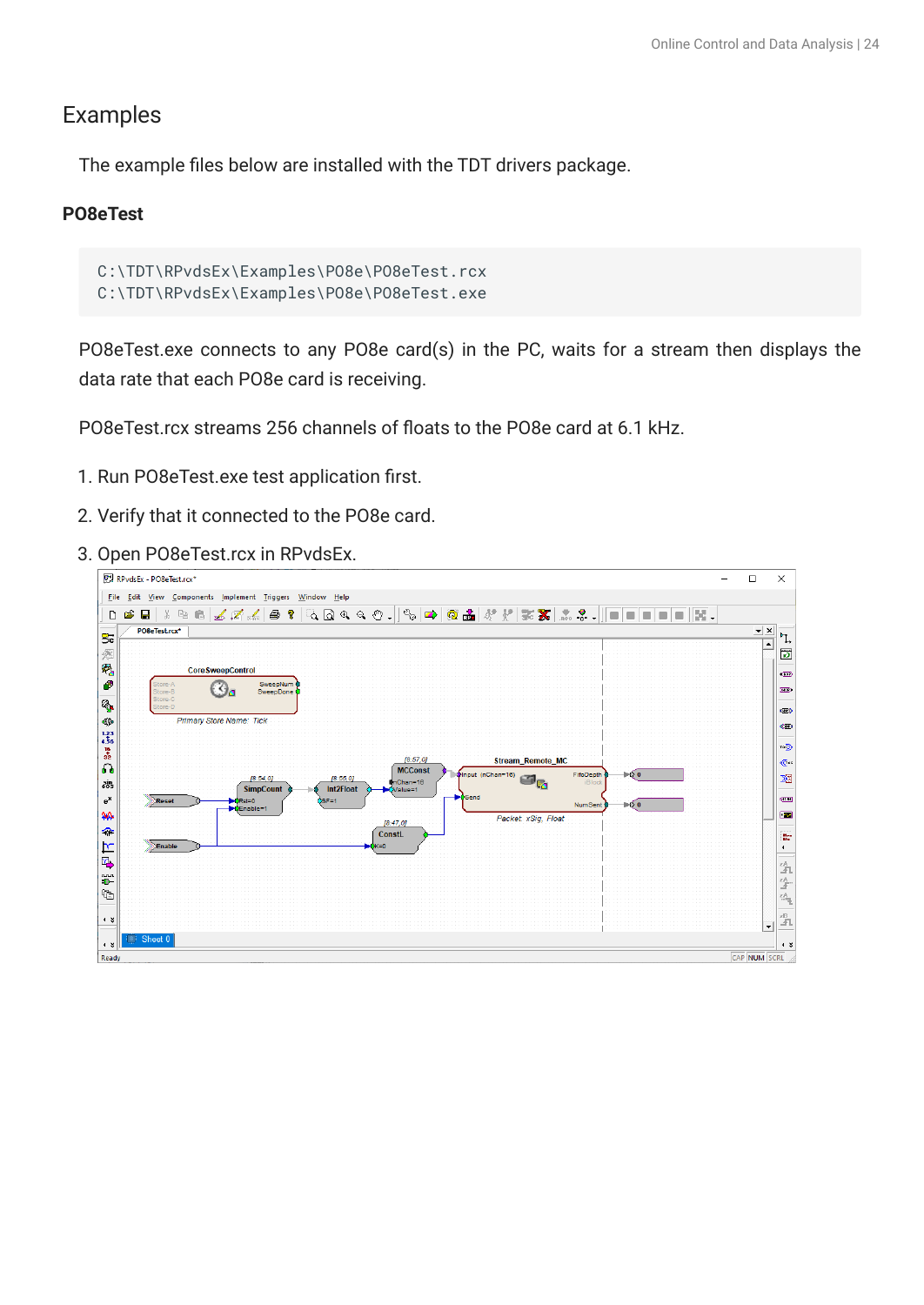- InCha sin<br>cos **SimpCount Int2Float** Value  $e^X$ Rst=0 Reset  $SE = 1$ Enable=1 ₩  $[8:47,0]$ ↷ **ConstL**  $\mathbf{r}$ Enable  $= 0$ 吗 ņи<br>D 牺  $\triangleleft$   $\boldsymbol{z}$ -S  $\bullet$   $\approx$ **Add Sheet** Ready **Delete Sheet Duplicate Sheet Sheet Setup Assign DSP**
- 4. Assign the circuit to the DSPU or DSPS in your RZ.

5. Run the circuit.

PO8eTest.rcx\*

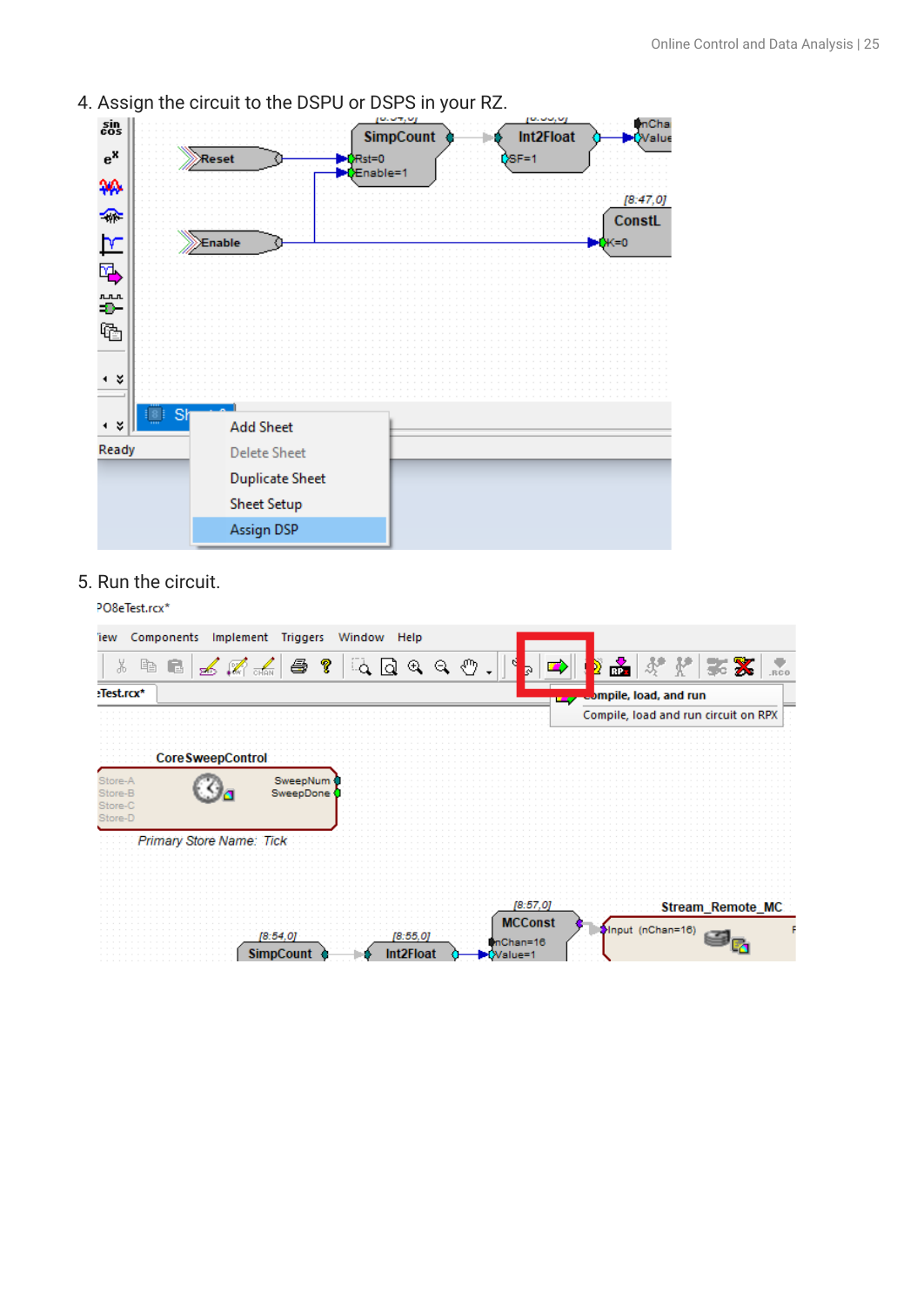6. Set the zBusA trigger high to begin streaming.



- 7. Verify that PO8eTest.exe sees data.
- 8. Set the zBusA trigger low to stop streaming.



Source Files:

C:\TDT\RPvdsEx\Examples\PO8e\Example\ C:\TDT\RPvdsEx\Examples\PO8e\Include\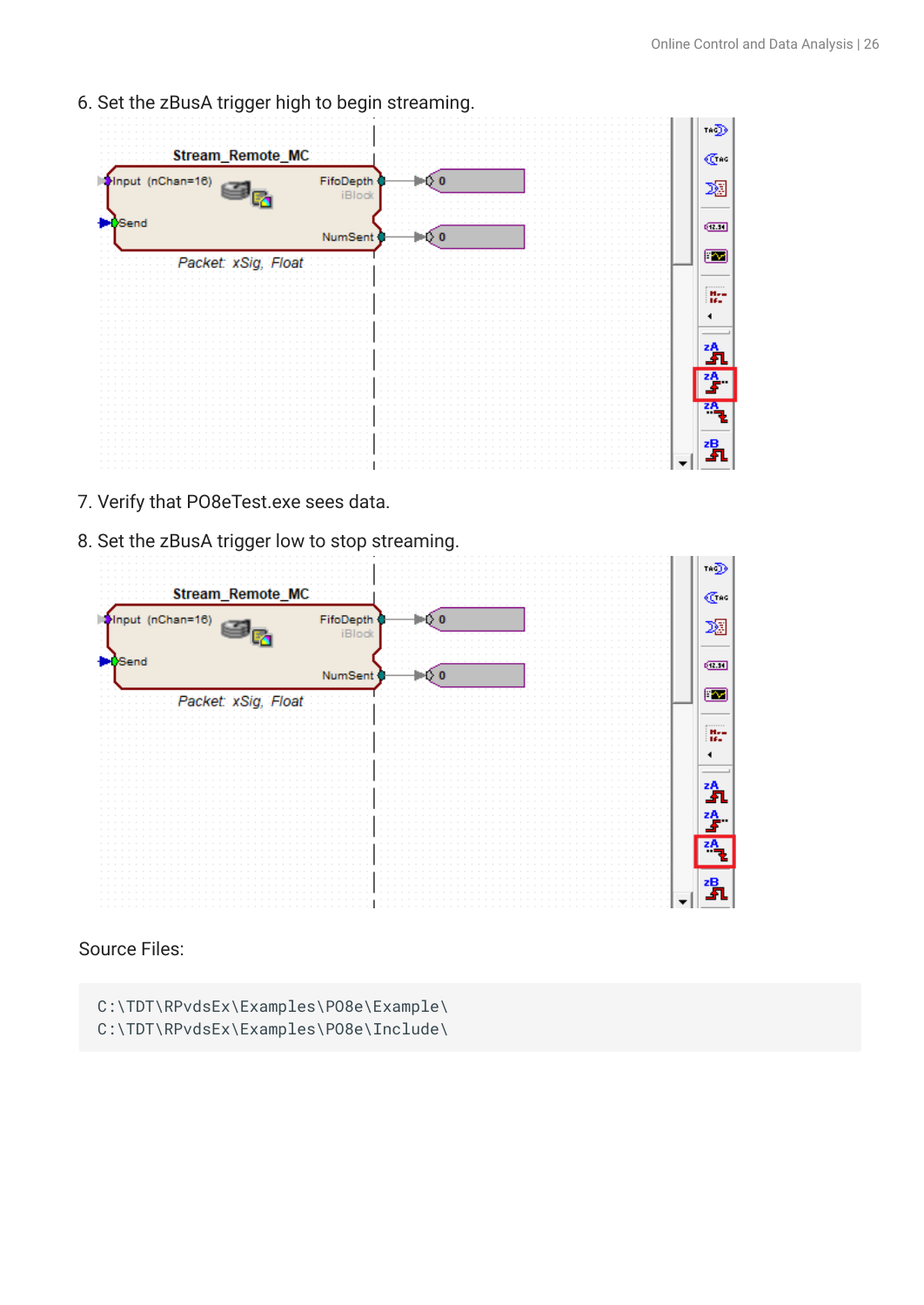## **MATLAB**

C:\TDT\RPvdsEx\Examples\PO8e\Matlab\

The PO8e\_4card.m class wraps the PO8e Streaming Library. The PO8e\_4cardTest.m example demonstrates reading from PO8e card(s) in MATLAB.

## **Python**

```
C:\TDT\RPvdsEx\Examples\PO8e\Python64
```
The PO8e.py class wraps the PO8e Streaming Library and contains demo code for reading from PO8e card(s) in Python.

## **Linux Support**

Some Linux library files and example build instructions are installed to:

```
C:\TDT\RPvdsEx\Examples\PO8e\Linux
```
Please contact TDT if you need assistance.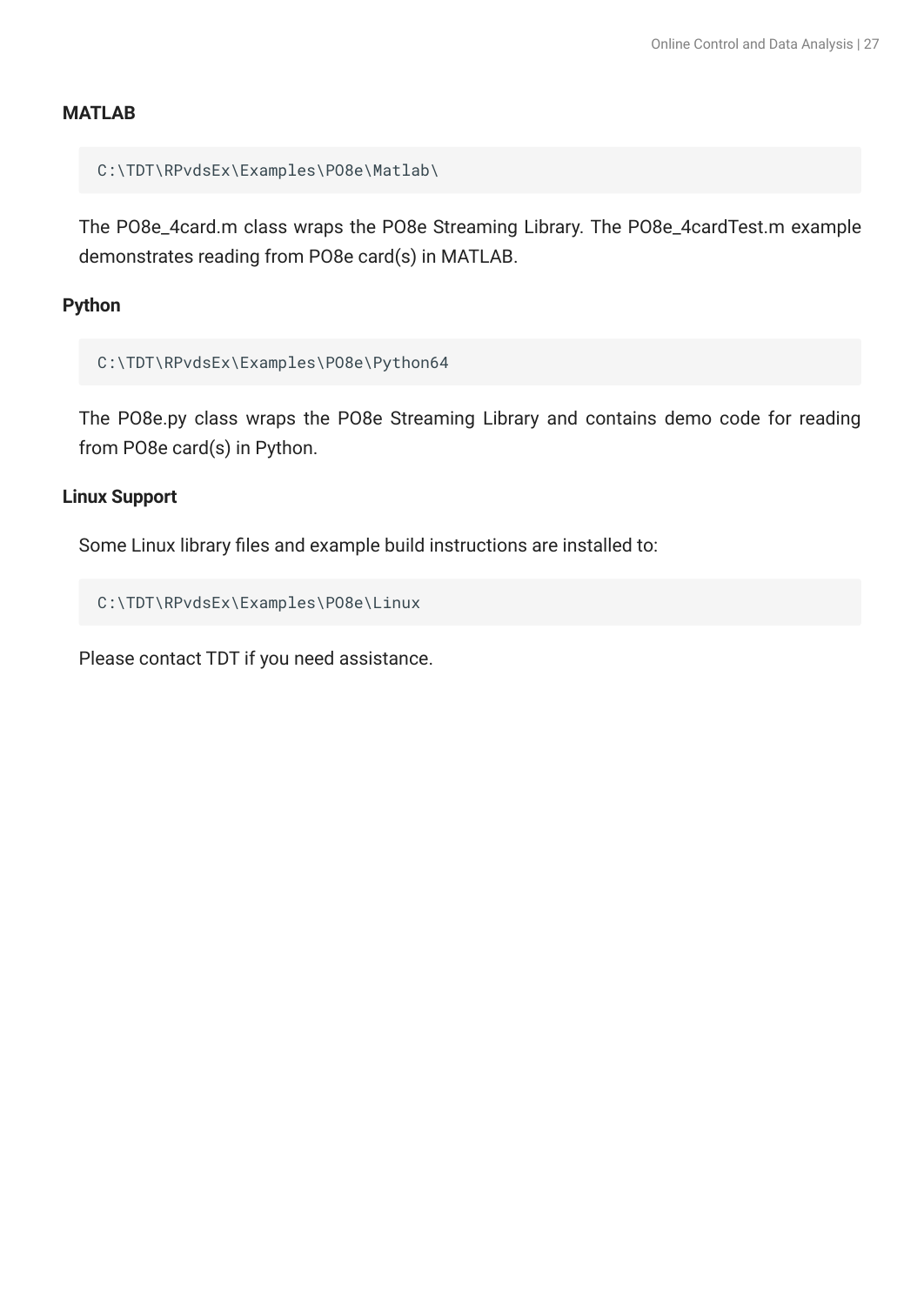## <span id="page-27-0"></span>RZUDP

Custom software applications are fully supported for any computer language that supports IP network protocols.

## Getting Started

TDT provides wrapper classes and demo files for communicating with the RZUDP interface from MATLAB or Python. You'll also need the IP address of the RZ UDP interface. See [RZ-UDP](https://www.tdt.com/docs/hardware/rz-udp-interface/) [Interface.](https://www.tdt.com/docs/hardware/rz-udp-interface/)



If you are communicating with the emulated UDP interface in Corpus, use 'localhost' for the RZ IP address if your script is running on the same computer as Corpus, or use the computer's IP address if your script is running on a different computer on the network.

## **MATLAB**

You can download the [latest MATLAB SDK](https://www.tdt.com/docs/sdk/offline-data-analysis/offline-data-matlab/getting-started/) files here.

The TDTUDP class installs to:

```
C:\TDT\TDTMatlabSDK\TDTSDK\UDP
```
Example scripts install to:

C:\TDT\TDTMatlabSDK\Examples\UDP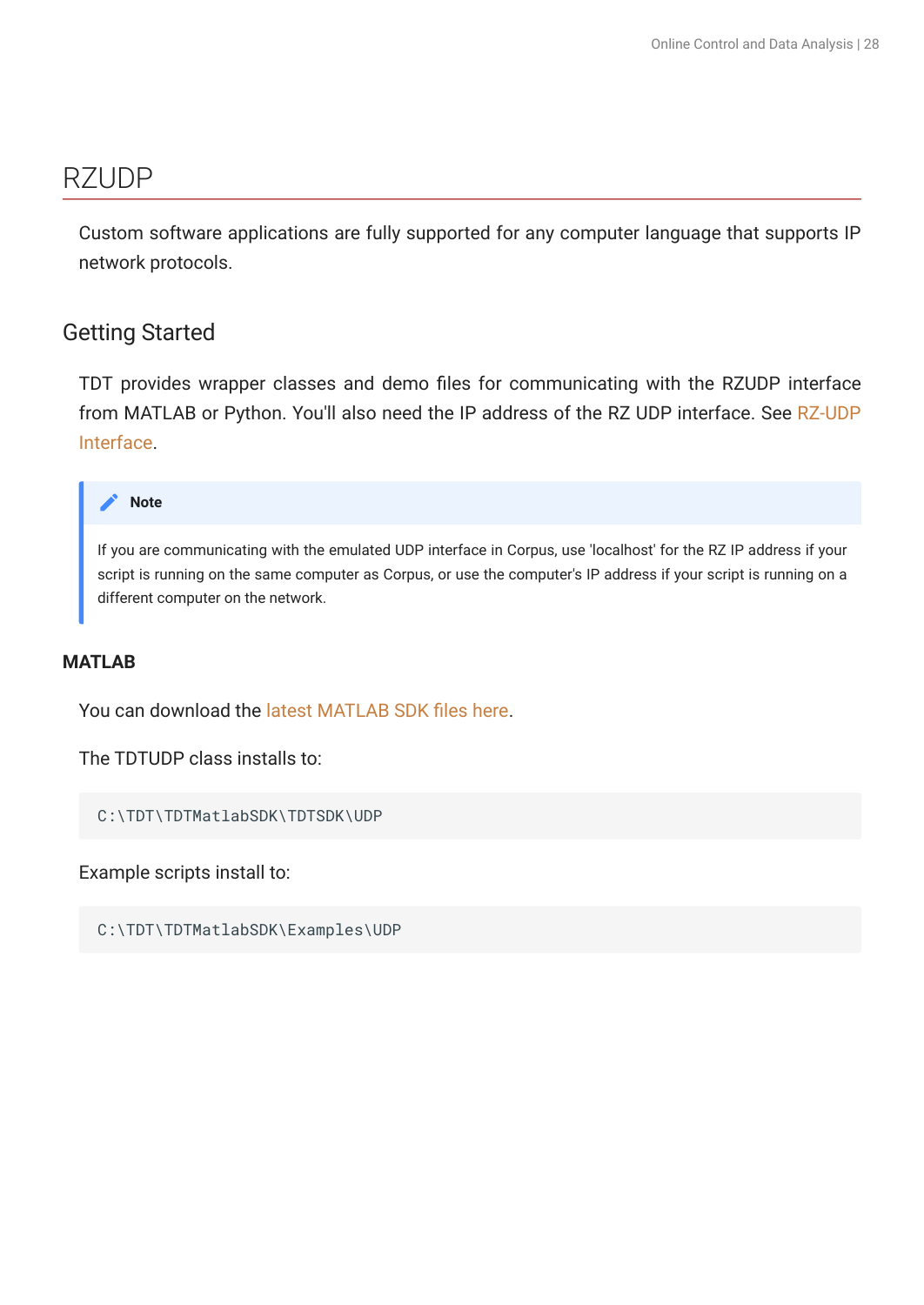## **Python**

The Python TDTUDP class interfaces with the RZ UDP hardware. It is available in the [tdt pypi](https://pypi.org/project/tdt/) [package](https://pypi.org/project/tdt/) (pip install tdt).

#### **Other Languages**

C++ example files are available on request. A C# implementation can be found on [github.](https://github.com/tischfieldlab/SynapseTools)

## MATLAB Examples

#### **Reading from RZ UDP**

```
RZ_IP = '10.1.0.100'; % find remote IP address of RZ device using zBusMon
% read demo
u = TDTUDP(RZ_I P, 'TYPE', 'single', 'VERBOSE', 1);while 1
    u = u.read();
     if isempty(u.data)
         continue
     end
     u.data
     % do something with the data here
end
```
## **Writing to RZ UDP**

```
RZ_IP = '10.1.0.100'; % find remote IP address of RZ device using zBusMon
% write demo
u = TDTUDP(RZ_IIP);
for i = 1:10cmd = [i \text{ zeros}(1, 15)];
    u = u.write(cmd);end
```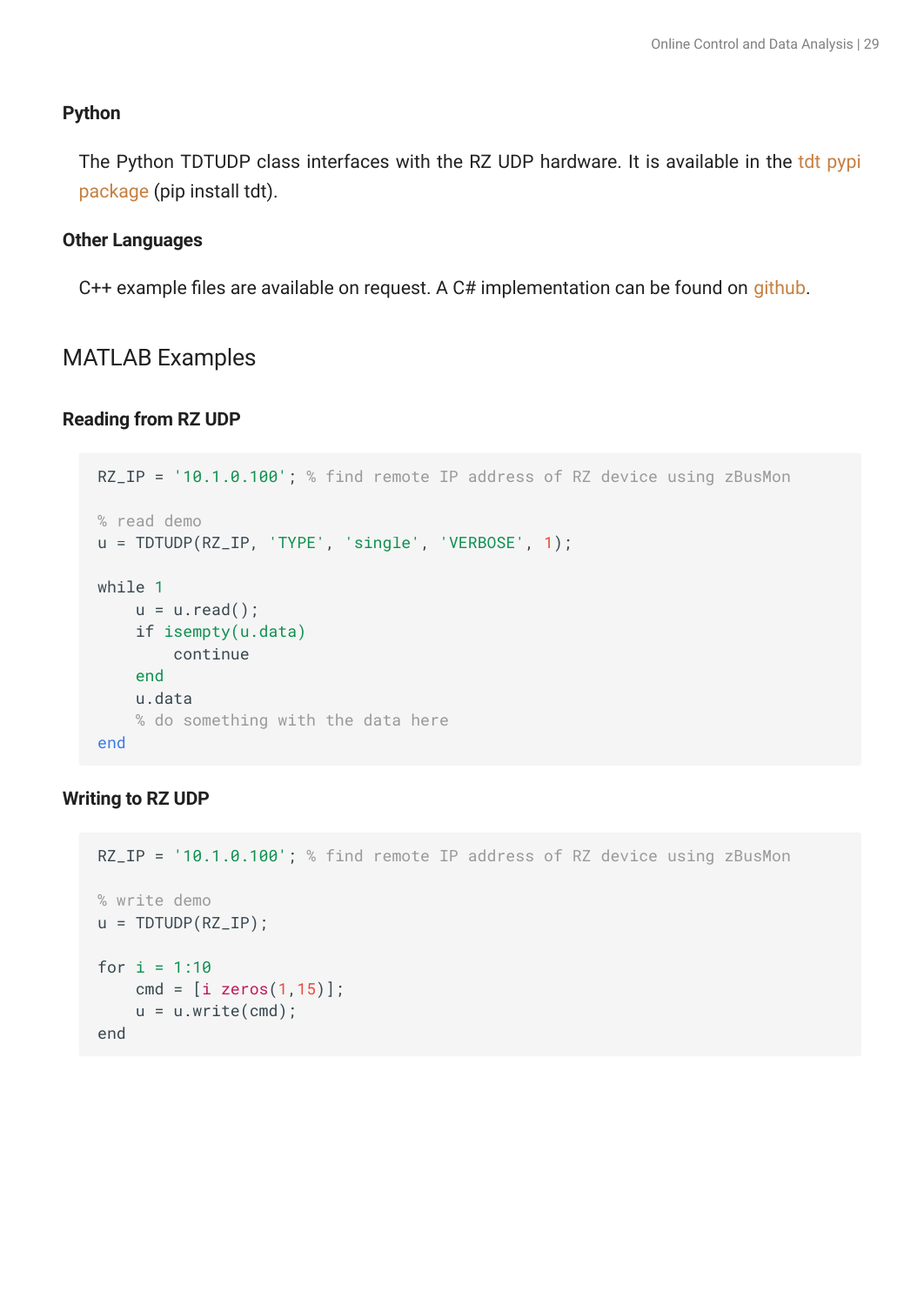## Python Examples

## **Reading from RZ UDP**

```
import tdt
RZ_IP = '10.1.0.100'
# this example has UDPSend hal connected to SortBinner gizmo for spike counts
udp = tdt.TDTUDP(host=RZ_IP, sort_codes=4, bits_per_bin=4)
while 1:
   data = udp.recv() # if looking at binner packets, extract sort codes
   channel = 4 sort_code = 2
     print('CHANNEL:', channel, 'SORT:', sort_code, '\t', data[sort_code-1]
[channel-1], end='\t\t\t\r')
```
## **Writing to RZ UDP**

```
import time
import tdt
RZ_IP = '10.1.0.100'
udp = tdt.TDTUDP(host=RZ_IP, send_type=np.float32)
SEND_PACKETS = 1
ct = 0while 1:
   ct += 1fakedata = range(ct % 10, SEND_PACKETS + ct % 10) if udp.send_type == float:
        fakedata = [x * 2. for x in fakedata]
    udp.send(fakedata)
    time.sleep(.1) # slow it down a bit
```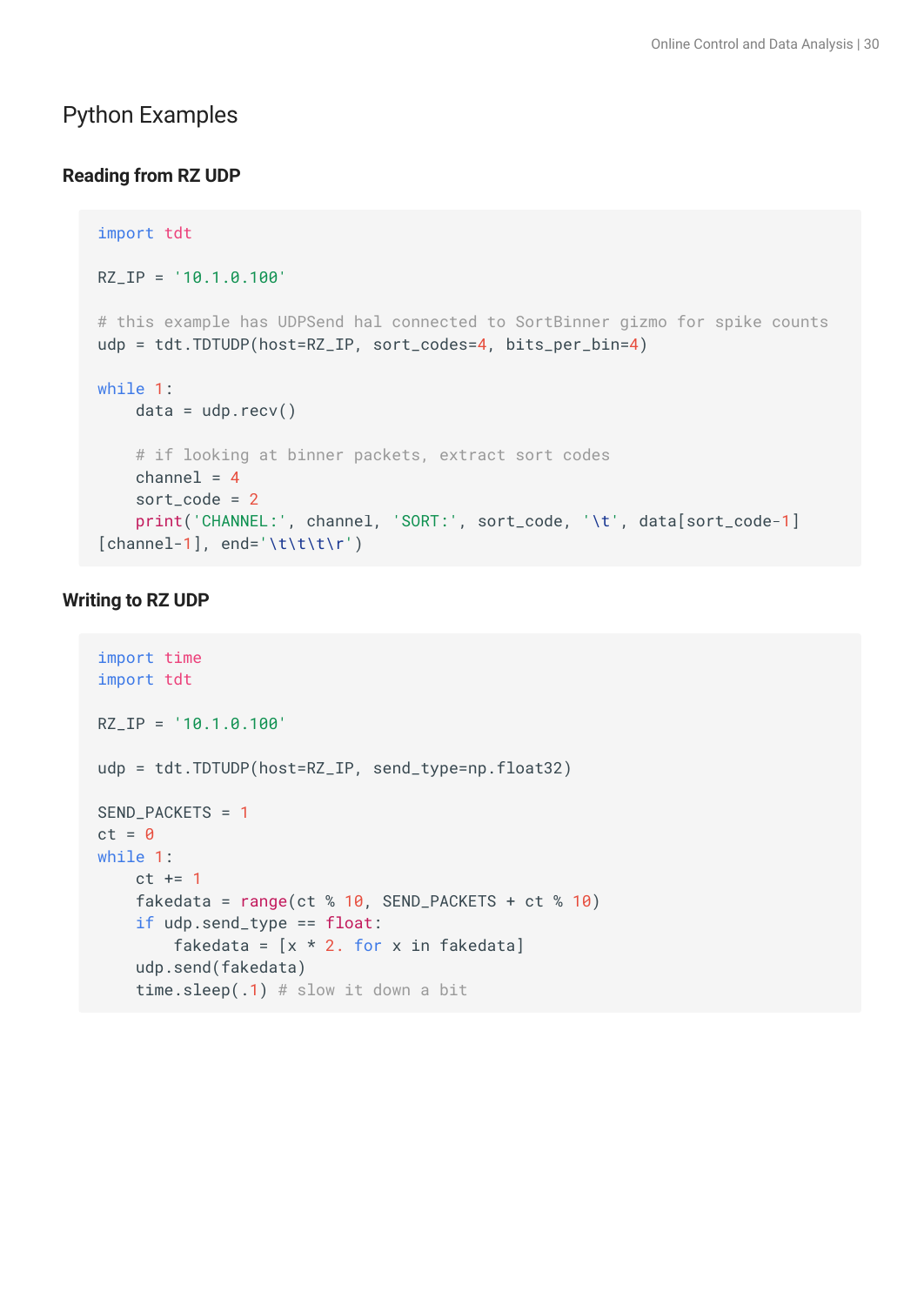#### **Reading and Writing**

```
import tdt
RZ_IP = '10.1.0.100'
udp = tdt.TDTUDP(host=RZ_IP, send_type=np.float32, recv_type=np.float32)
SEND_PACKETS = 8
ct = 0while 1:
   ct += 1fakedata = range(ct % 10, SEND_PACKETS + ct % 10) if udp.send_type == float:
        fakedata = [x * 2. for x in fakedata]
    data = udp.recv() print(data)
     udp.send(fakedata)
```
#### **Note**

The listening port on the UDP Ethernet interface is 22022 and cannot be changed.

## UDP Interface Performance

The UDP interface is a 10 Mb Ethernet interface, but the usable bandwidth is significantly lower due to overhead and serialization of the data. All data is transferred as single channel or multichannel packets from Synapse. Sort code data can be highly compressed to increase speed using the SortBinner gizmo.

The table below displays the expected throughput for different channel counts.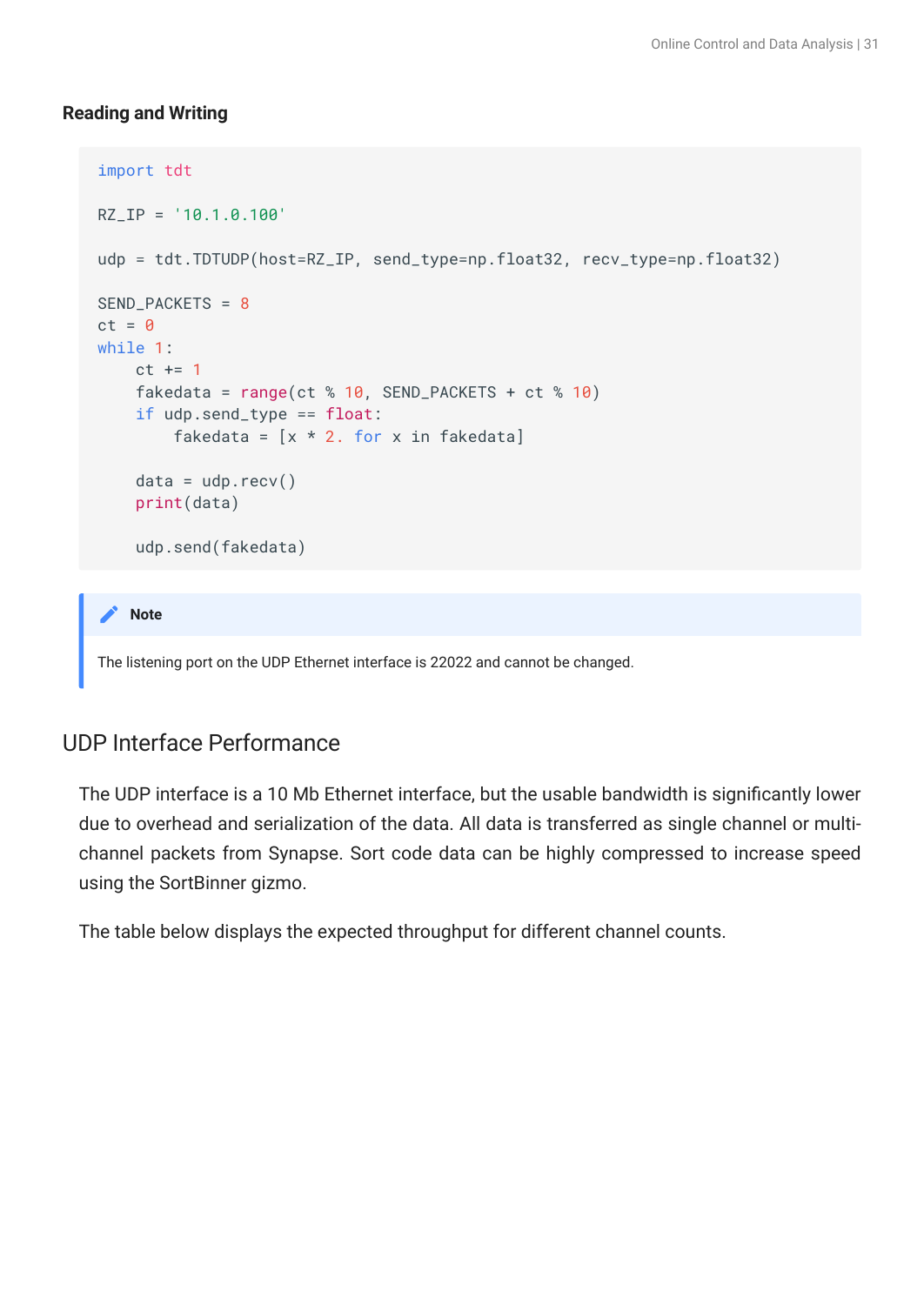| Channels (32-bits) | Rate (Hz) |
|--------------------|-----------|
| 1                  | 600       |
| 8                  | 500       |
| 16                 | 400       |
| 32                 | 300       |
| 64                 | 150       |
| 128                | 100       |
| 192                | 50        |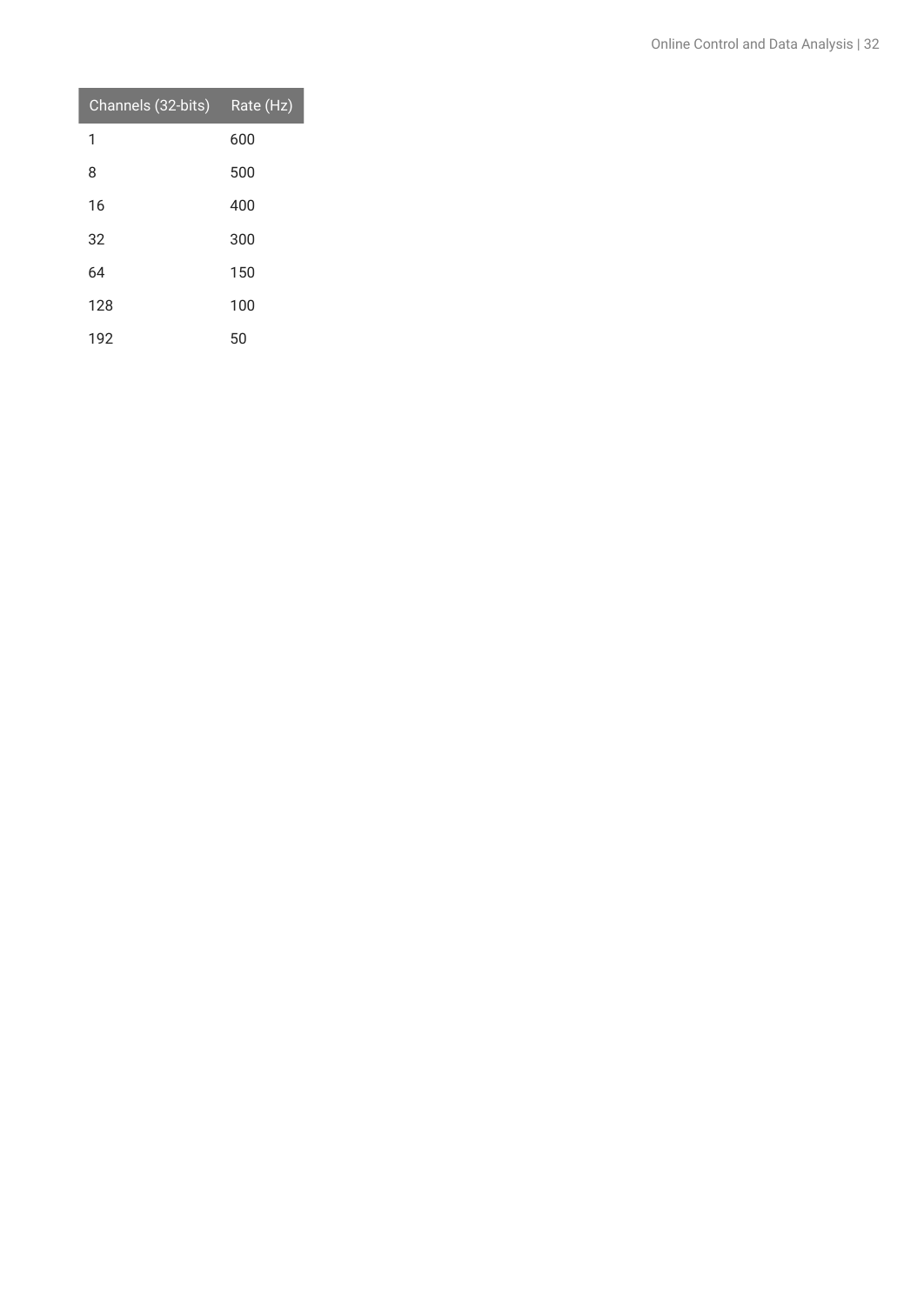# <span id="page-32-0"></span>SynapseLive Examples

## <span id="page-32-1"></span>Online Signal Averaging Example

Import strobe store gizmo data into MATLAB using SynapseLive during the experiment Plot the average waveform Good for Evoked Potential visualization

 [Download M File](https://www.tdt.com/docs/sdk/online-control-and-data-analysis/assets/m_files/SynapseLive_demo_Averaging.m)

 [Download Experiment File](https://www.tdt.com/docs/sdk/online-control-and-data-analysis/assets/synexpz_files/OnlineAveragingDemo.synexpz)

## **Housekeeping**

Clear workspace and close existing figures. Add SDK directories to Matlab path.

```
close all; clc;
[MAINEXAMPLEPATH,name,ext] = fileparts(cd); % \TDTMatlabSDK\Examples
[SDKPATH,name,ext] = fileparts(MAINEXAMPLEPATH); % \TDTMatlabSDK
addpath(genpath(SDKPATH));
```
## **Variable Setup**

Set up the variables for the data you want to extract. We will extract a single channel from a fixed duration strobed storage gizmo.

EVENT = 'StS1';  $CHANNEL = 1$ ;

show the last N waveforms in the plot.

```
N = 5;
```
Set KEEPALL to 0 to only show the running average of the last N waveforms. Otherwise, all waveforms in the block are included in the average.

KEEPALL =  $0$ ;

Setup SynapseLive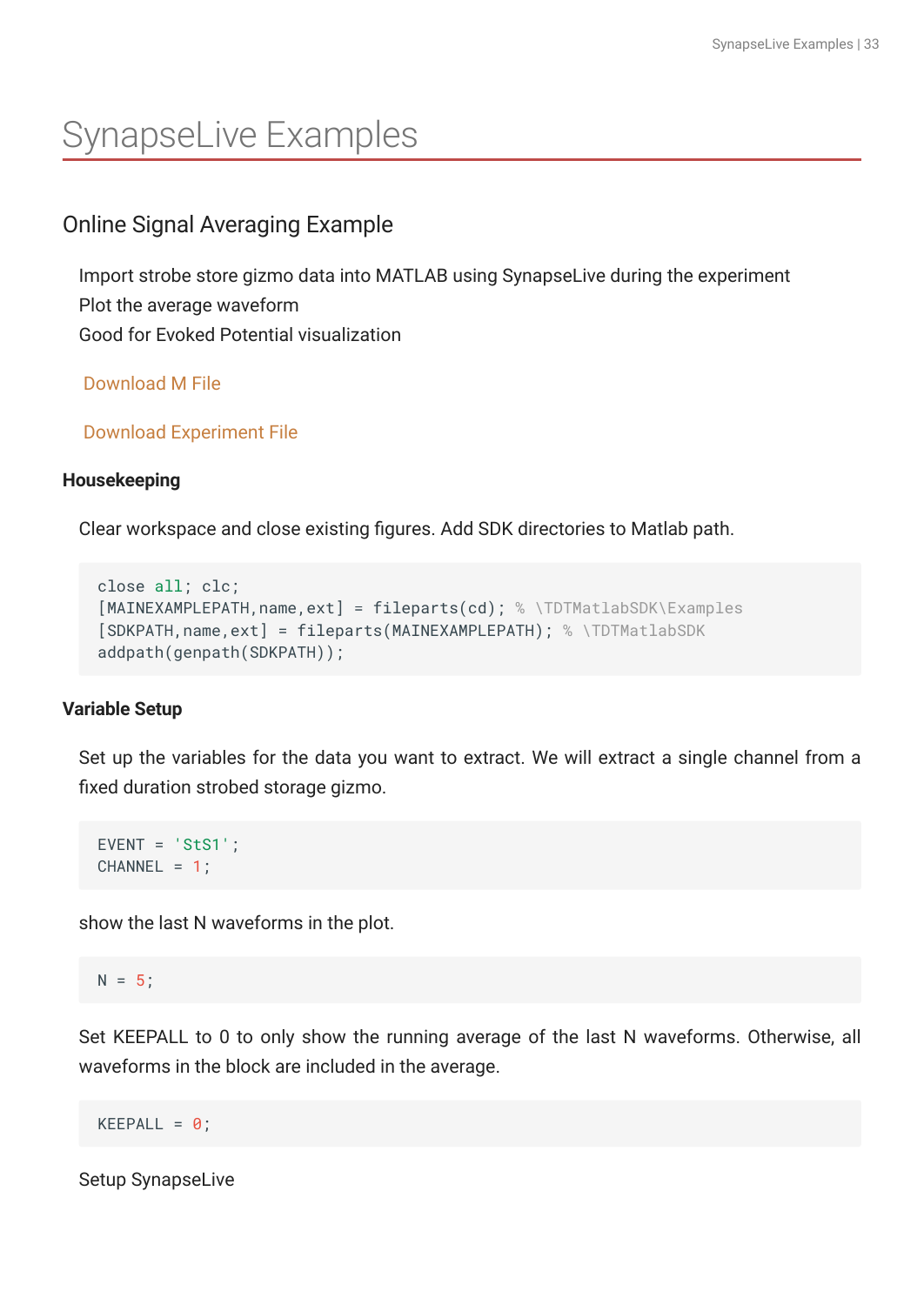```
t = SynapseLive('MODE', 'Preview', 'EXPERIMENT', 'OnlineAveragingDemo'); % we 
will default to 'Preview' mode
t.TYPE = {'snips'}; % we only care about these types of events
t.VERBOSE = false;
first_pass = true;
```
Connected to TANK: F:\Tanks\OnlineAveragingDemo-220119-151526, BLOCK: TempBlk Waiting for initial data...............................done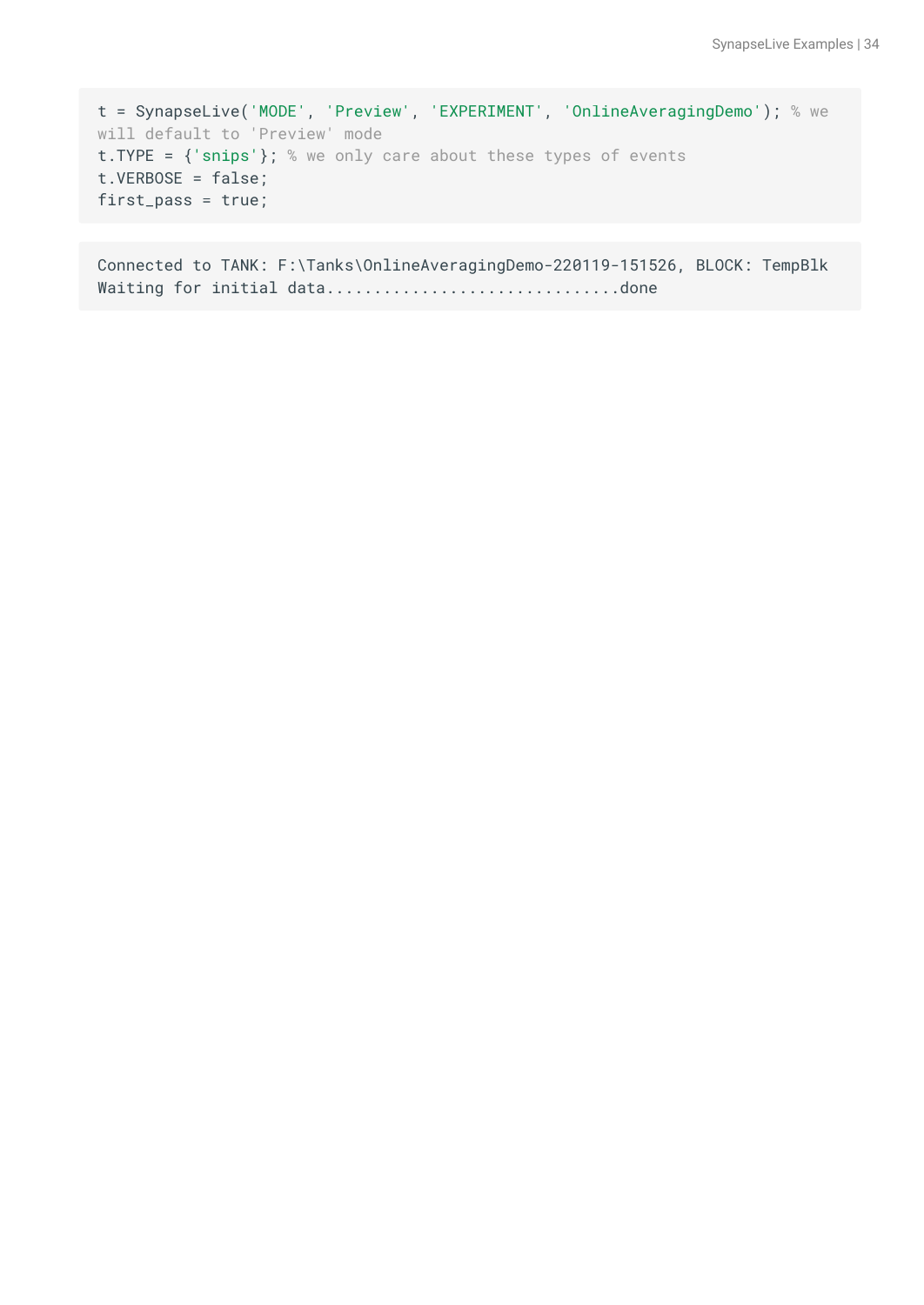**The Main Loop**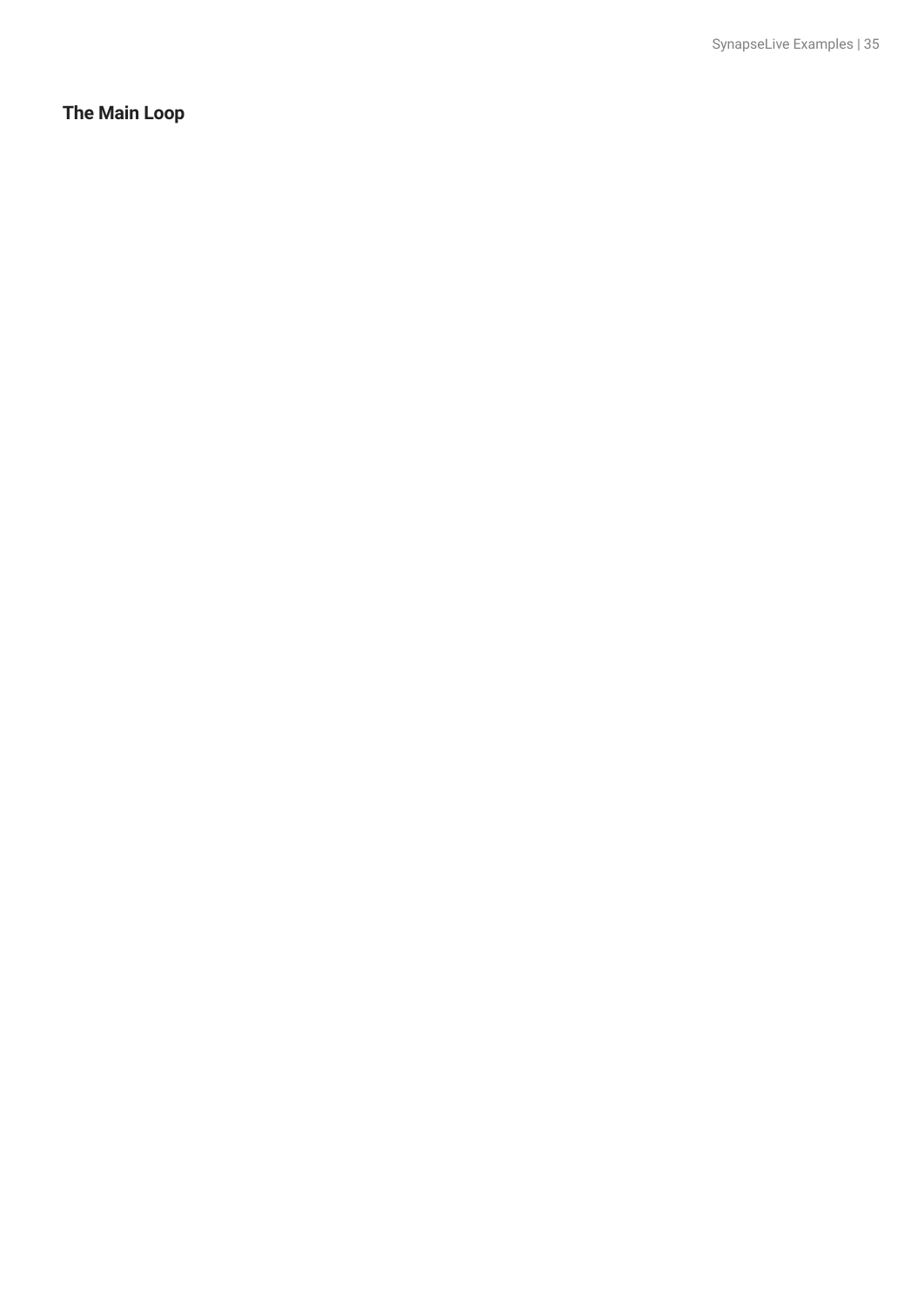```
prevWaves = cell(1,N);
nsweeps = \theta;
while 1
     % slow it down a little
     pause(1)
     % get the most recent data, exit loop if the block has stopped
     if isempty(t.update)
         break
     end
     % read the snippet events
    r = t.get_data(EVENT); if isstruct(r)
         if ~isnan(r.data)
             % get our channel of data
            chan_data = r.data(r.chan == CHANNEL,:);nsize = size(char_data, 1); % cache the waveforms in our circular buffer
             prevWaves = circshift(prevWaves, -nsize);
            for i = 1: (\min(\text{nsize}, N))prevWaves{i} = chan_data(end-(i-1),:;
             end
             % find average signal
            cache\_ind = \sim cellfun('isempty', prevWaves);if KEEPALL == 0 % if we are only keeping the previous N, do average on just 
those
                avg_data = mean(cell2mat(prevWaves(cache_id)')), 1);
             else
                 if first_pass
                      first_pass = false;
                      nsweeps = nsize;
                      avg_data = new_mean;
                 else
                     new_mean = mean(chan_data, 1); % add new average into the old average
                     avg_data = (avg_data .*nsweeps + new_mean *nsize) /(nsweeps + nsize);
                 end
             end
             nsweeps = nsweeps + nsize;
             % plot the preview N waves in gray
            t_{rms} = 1000*(1:numel(avg_data)) / r.fs; plot(t_ms, cell2mat(prevWaves(cache_ind)')','Color', [.85 .85 .
```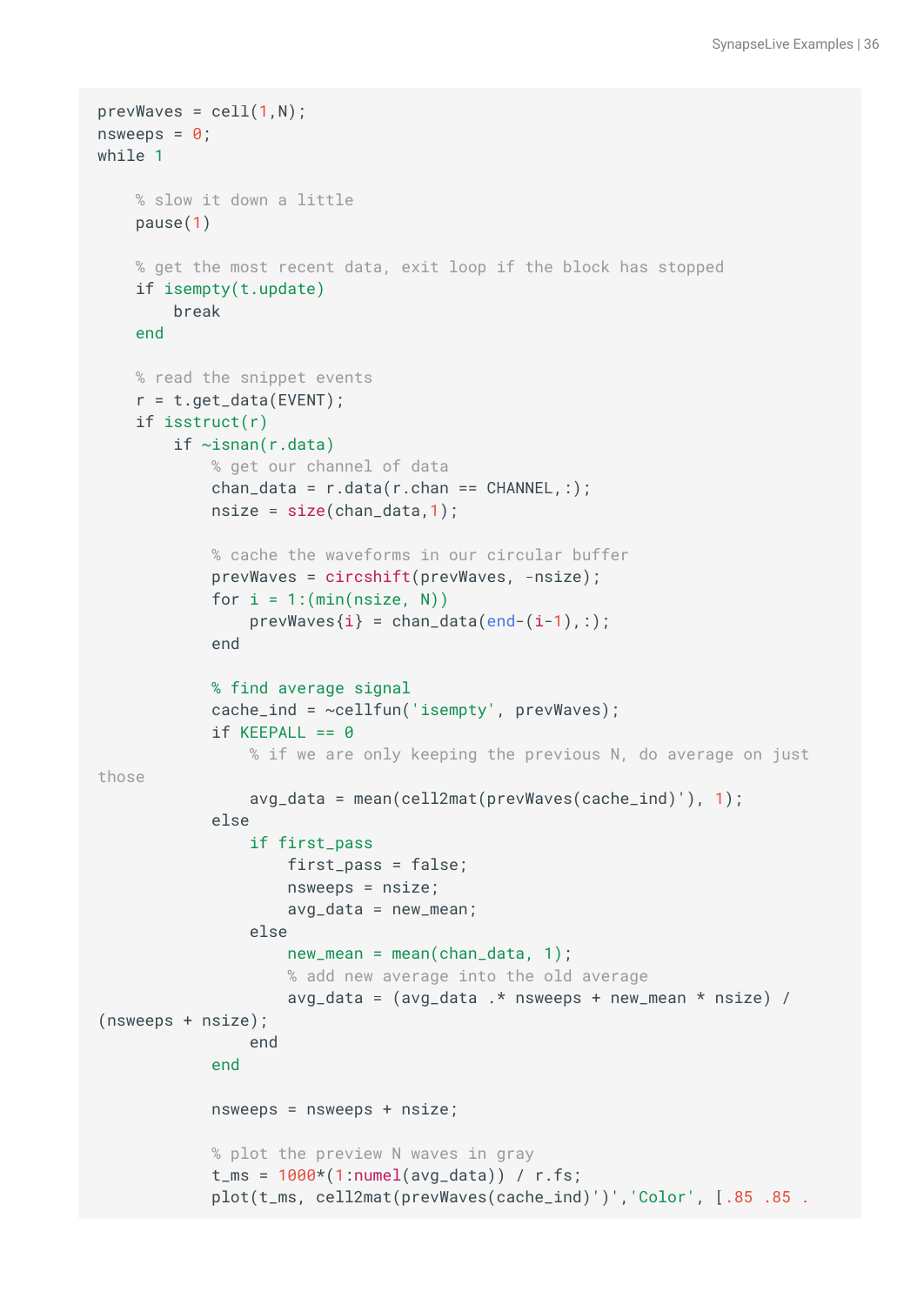```
85]); hold on;
             % plot the average signal in thick blue
             plot(t_ms, avg_data, 'b', 'LineWidth', 3); hold off;
             % finish up plot
             title(sprintf('nsweeps = %d, last %d shown', nsweeps, N));
             xlabel('Time, ms','FontSize',12)
             ylabel('V', 'FontSize', 12)
             temp_axis = axis;
            temp\_axis(1) = t_m(s(1));temp_axis(2) = t_m send); axis(temp_axis);
             % force the plots to update
             try
                  snapnow
             catch
                  drawnow
             end
             % for publishing, end early
             if nsweeps > 30
                 t.SYN.setModeStr('Idle'); % set to idle mode
                  break
             end
         end
     end
end
```
**Runtime Output**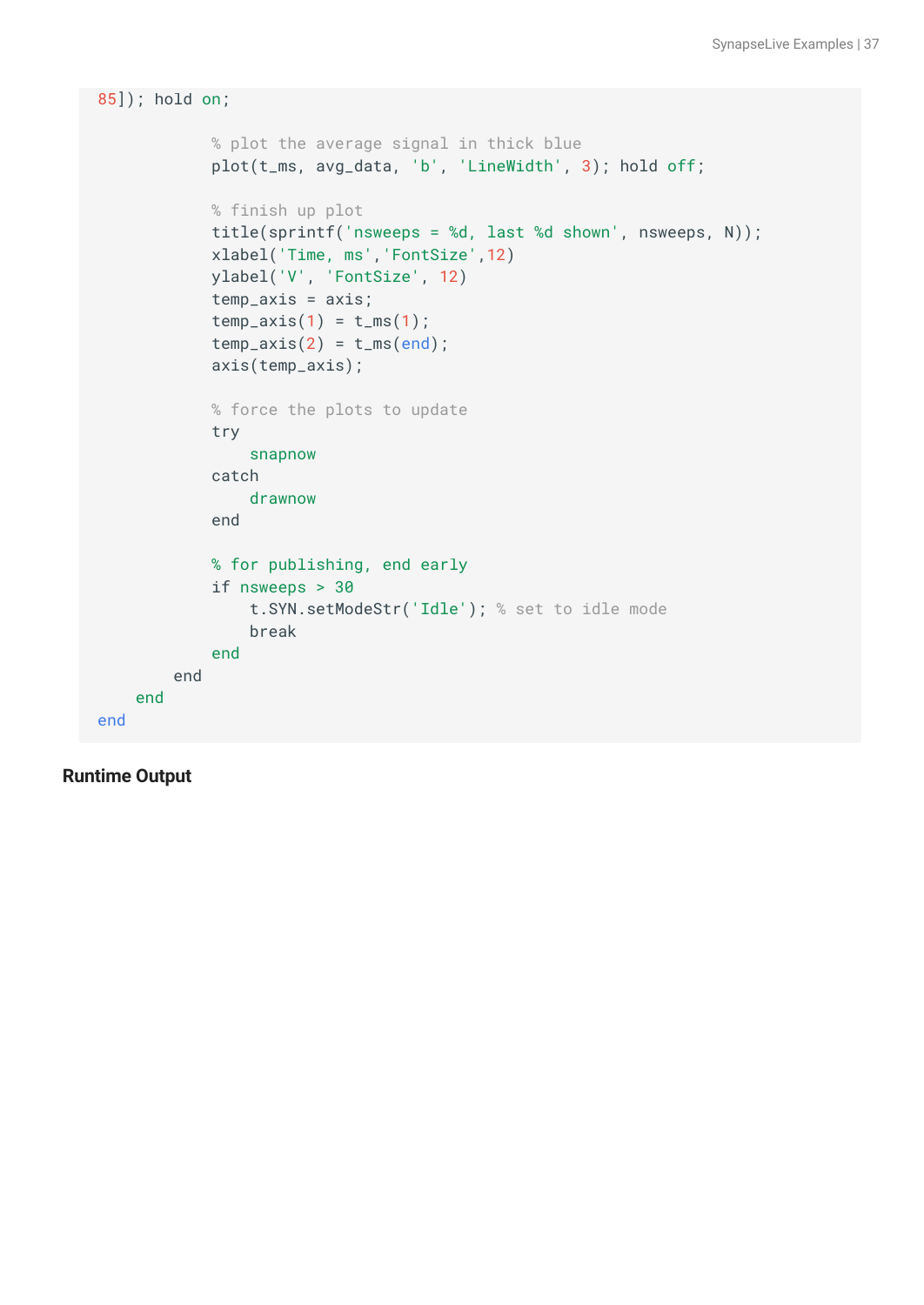## <span id="page-37-0"></span>Online Raster PSTH Example

Import snippet and epoc data into MATLAB using SynapseLive while the experiment is running Generate peri-event raster and histogram plots over all trials

Good for stim-response experiments, such as optogenetic or electrical stimulation, where you need immediate visual feedback

 [Download M File](https://www.tdt.com/docs/sdk/online-control-and-data-analysis/assets/m_files/SynapseLive_demo_RasterPSTH.m)

 [Download Experiment File](https://www.tdt.com/docs/sdk/online-control-and-data-analysis/assets/synexpz_files/RasterPSTHdemo.synexpz)

## Housekeeping

Clear workspace and close existing figures. Add SDK directories to MATLAB path.

```
close all; clc;
[MAINEXAMPLEPATH,name,ext] = fileparts(cd); % \TDTMatlabSDK\Examples
[SDKPATH,name,ext] = fileparts(MAINEXAMPLEPATH); % \TDTMatlabSDK
addpath(genpath(SDKPATH));
```
## Setup

Setup the variables for the data you want to extract. We will extract channel 1 from the eNe1 snippet data store, created by the PCA Sorting gizmo, and use the Tick as our stimulus onset.

```
REF_EPOC = 'Tick';
EVENT = 'eNe1';
CHANNEL = 1;SORTCODE = 0; % set to 0 to use all sorts
TRANGE = [-0.3, 0.8]; % start time, duration
DO_RASTER = 1; % set to \theta to only see histogram
```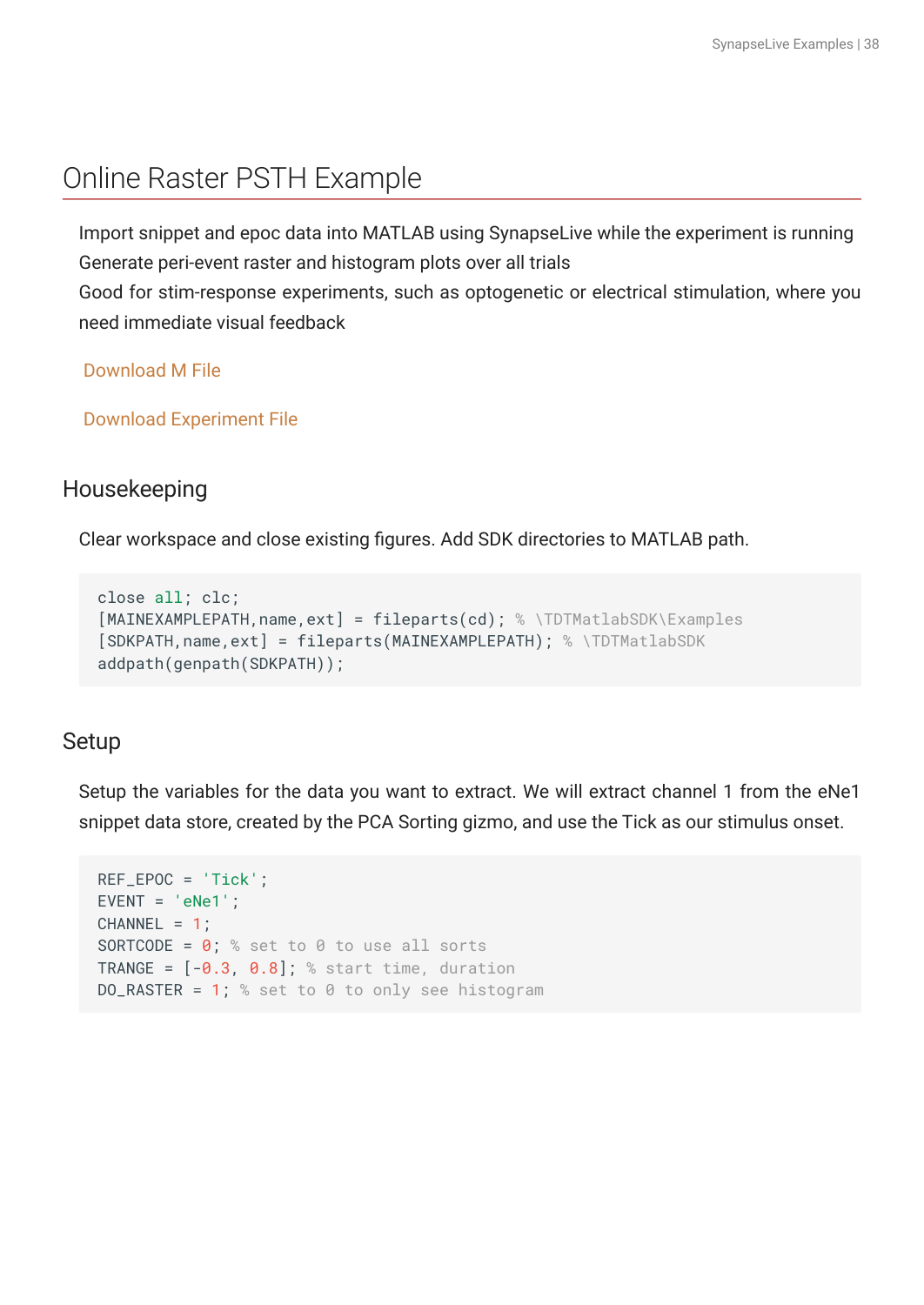## Setup SynapseLive

```
t = SynapseLive('MODE', 'Preview', 'EXPERIMENT', 'RasterPSTHdemo'); % we will 
default to 'Preview' mode
t. NEWONLY = 0; % read all available events in the block on every iteration
t. TIMESTAMPSONLY = 1; % we don't care what the snippets look like, just
their timestamps
t.TYPE = {'snips', 'epocs', 'scalars'}; % we only care about these types of 
events
t.VERBOSE = false;
```
Connected to TANK: F:\Tanks\RasterPSTHdemo-220120-082308, BLOCK: TempBlk Waiting for initial data.................done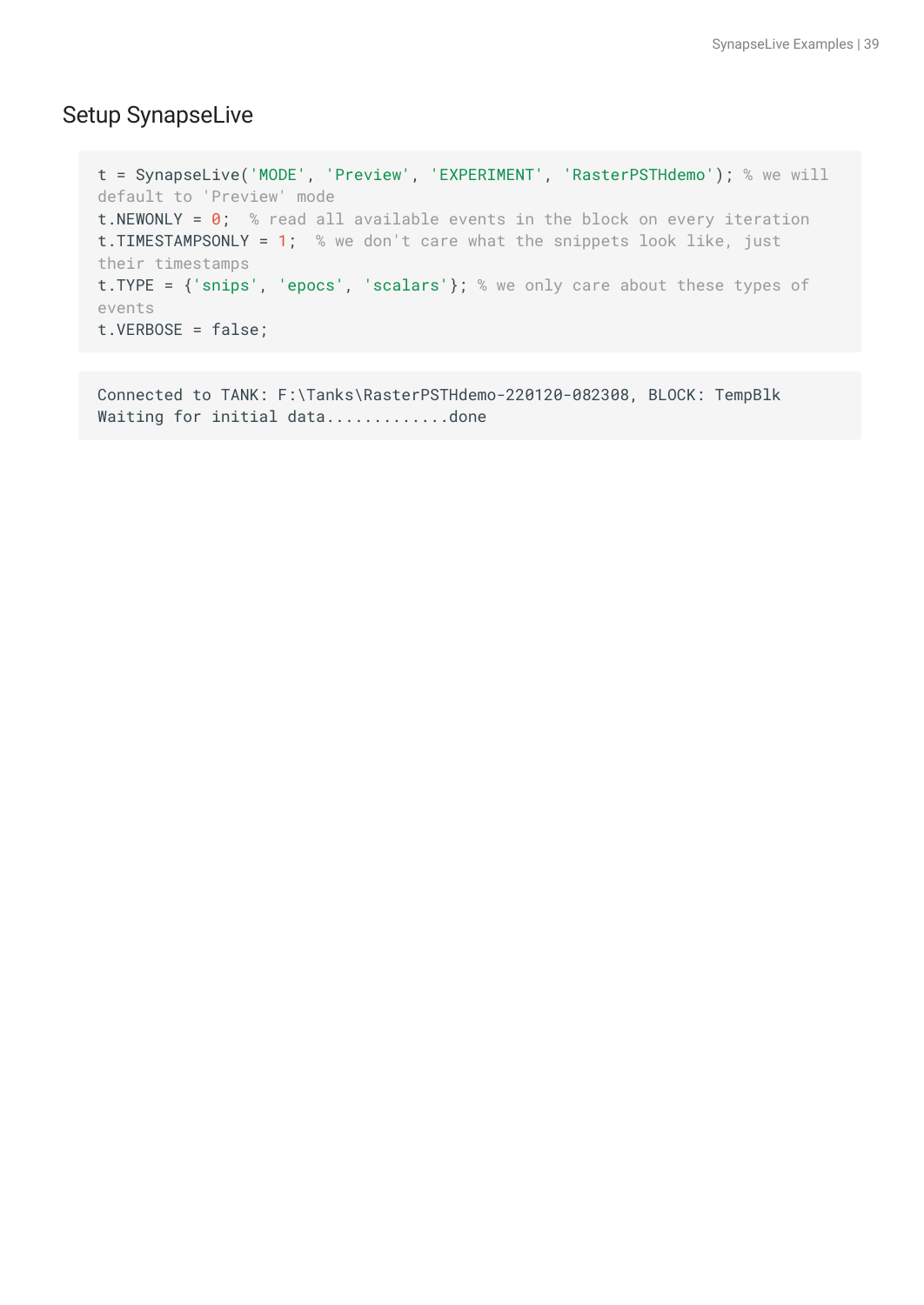The Main Loop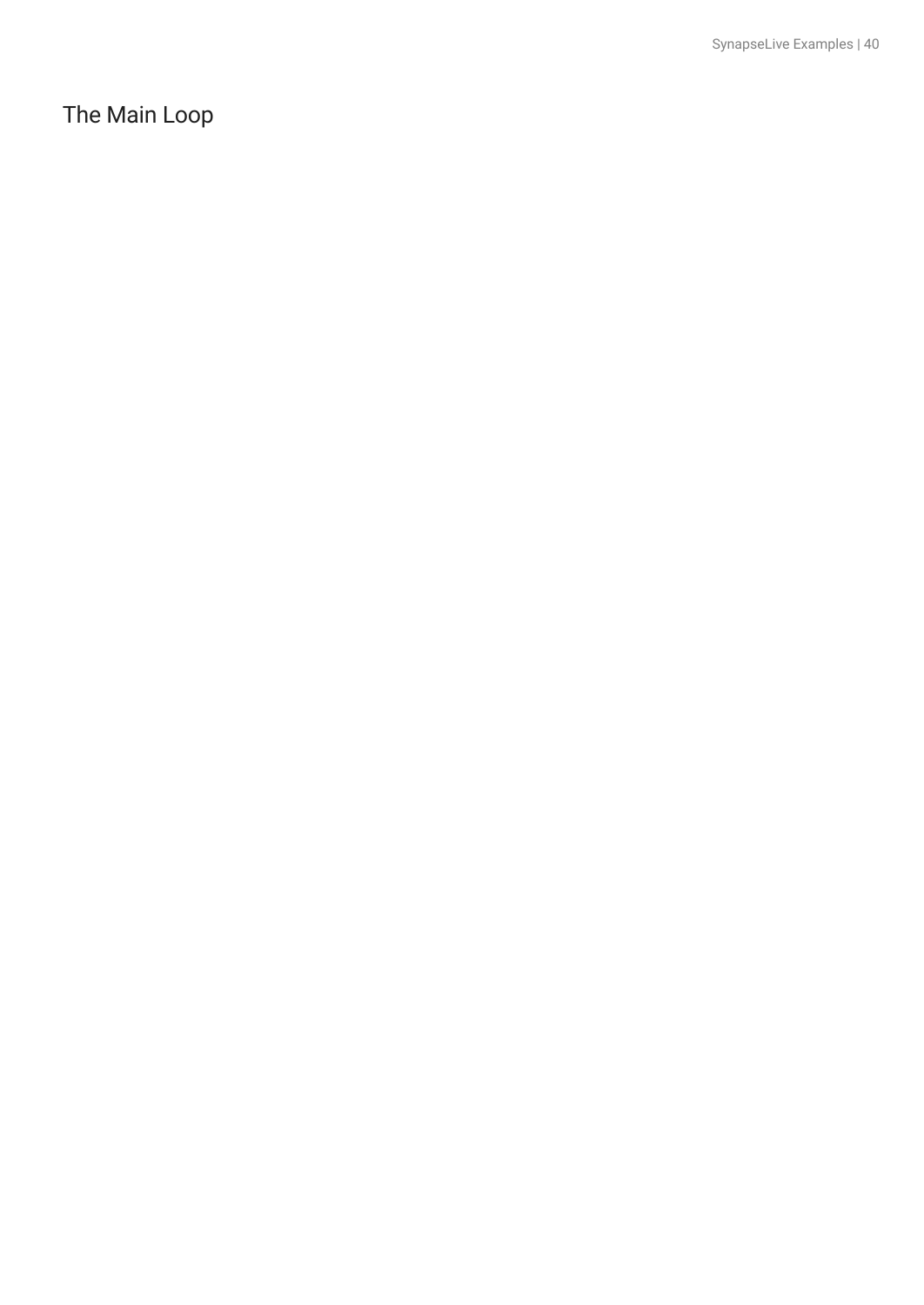```
% Set figure size base on number of plots
if DO_RASTER
     h = figure('Position',[100, 100, 500, 800]);
else
     h = figure('Position',[100, 100, 500, 400]);
end
while 1
     % slow it down a little
     pause(1)
     % get the most recent data, exit loop if the block has stopped.
     if isempty(t.update)
         break
     end
     % read the snippet and event timestamp data.
    r = t.get_data(EVENT); if isstruct(r)
        if \simisnan(r.ts)
             % do our timestamp filtering
             if DO_RASTER
                  data = TDTfilter(t.data, REF_EPOC, 'TIME', TRANGE);
             else
                  data = TDTfilter(t.data, REF_EPOC, 'TIME', TRANGE, 'TIMEREF',
1);
             end
             % do our channel and sort code filtering
            if SORTCODE \sim= 0i = find(data.snips.(EVENT).chan == CHANNEL & data.snips.(EVENT).sortcode == SORTCODE);
             else
                 i = find(data.snips.(EVENT).chan == CHANNEL);
             end
             % grab only the relevant timestamps
             try
                 TS = data.snips.(EVENT).ts(i);
                  if isempty(TS)
                      continue
                  end
             catch
                  continue
             end
             % that's it for the data extraction, now we plot
             num_trials = size(data.time_ranges, 2);
             if DO_RASTER
```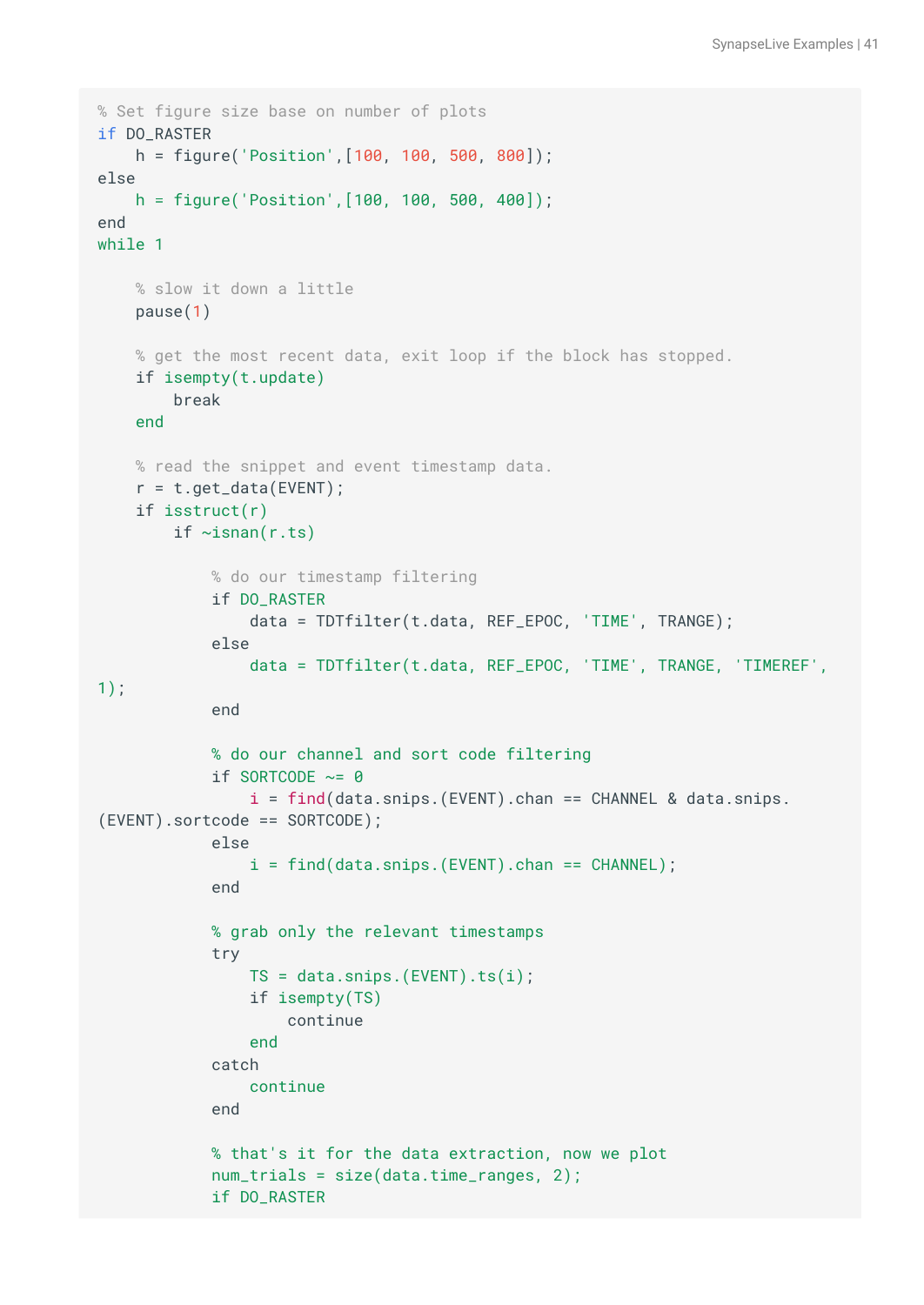```
 % match timestamp to its trial
                 all_TS = cell(num\_trials, 1);
                 all_Y = cell(num\_trials, 1);for trial = 1:num\_trials trial_TS = TS(TS >= data.time_ranges(1, trial) & TS < 
data.time_ranges(2, trial));
                     all_TS\{trial\} = trial_TS - data.time_ranges(1, trial) +
TRANGE(1);
                     all_Y{trial} = trial * ones(numel(trial_TS), 1);
                  end
                 all_X = cat(1, all_TS(:));
                 all_Y = cat(1, all_Y;);
                 % plot raster
                  subplot(2,1,1)
                 hold on;
                  plot(all_X, all_Y, '.', 'MarkerEdgeColor','k', 'MarkerSize',
10)
                 line([0 0], [1, trial], 'Color','r', 'LineStyle','-', 
'LineWidth',3)
                 axis tight; axis square;
                 set(gca, 'XLim', [TRANGE(1), TRANGE(1)+TRANGE(2)]);
                 ylabel('trial number')
                  xlabel('time, s')
                 title(sprintf('Raster ch=%d sort=%d, %d trials', CHANNEL, 
SORTCODE, num_trials))
                 hold off;
                TS = a11_X;
                  subplot(2,1,2)
             end
             % plot PSTH
            NBINS = 20;
            if NBINS > 0 hist(TS, NBINS);
                 hold on;
                 N = hist(TS, NBINS); line([0 0], [0, max(N)*1.1], 'Color','r', 'LineStyle','-', 
'LineWidth',3);
                 hold off;
                  axis tight; axis square;
                  set(gca, 'XLim', [TRANGE(1), TRANGE(1)+TRANGE(2)]);
                 ylabel('number of occurrences')
                 xlabel('time, s')
                 title(sprintf('Histogram ch=%d sort=%d, %d trials', CHANNEL, 
SORTCODE, num_trials))
             end
             % force the plots to update
             try
                  snapnow
```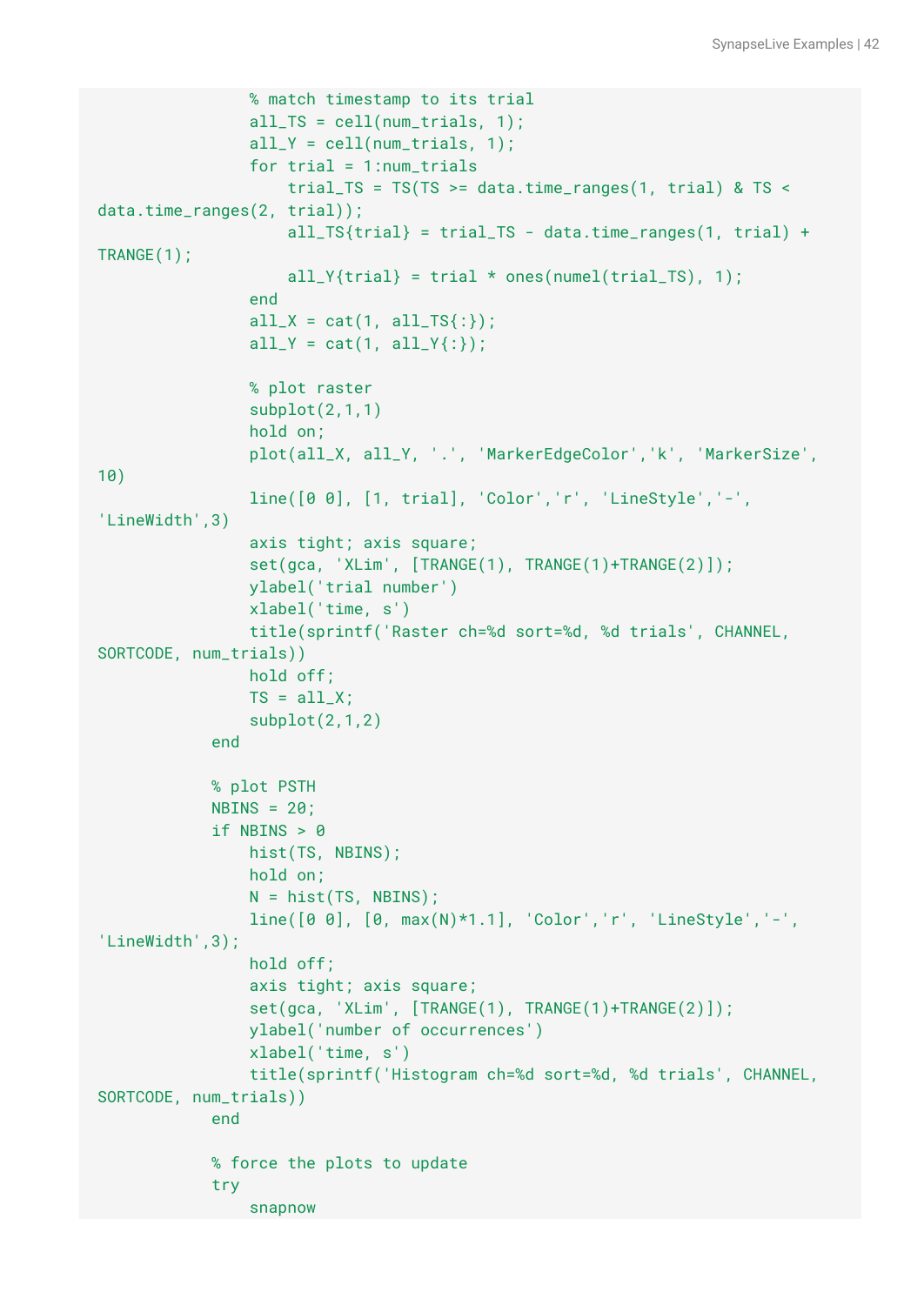```
 catch
                  drawnow
             end
             % for publishing, end early
             if num_trials > 30
                  t.SYN.setModeStr('Idle'); % set to idle mode
                  break
              end
         end
     end
end
```
Runtime Output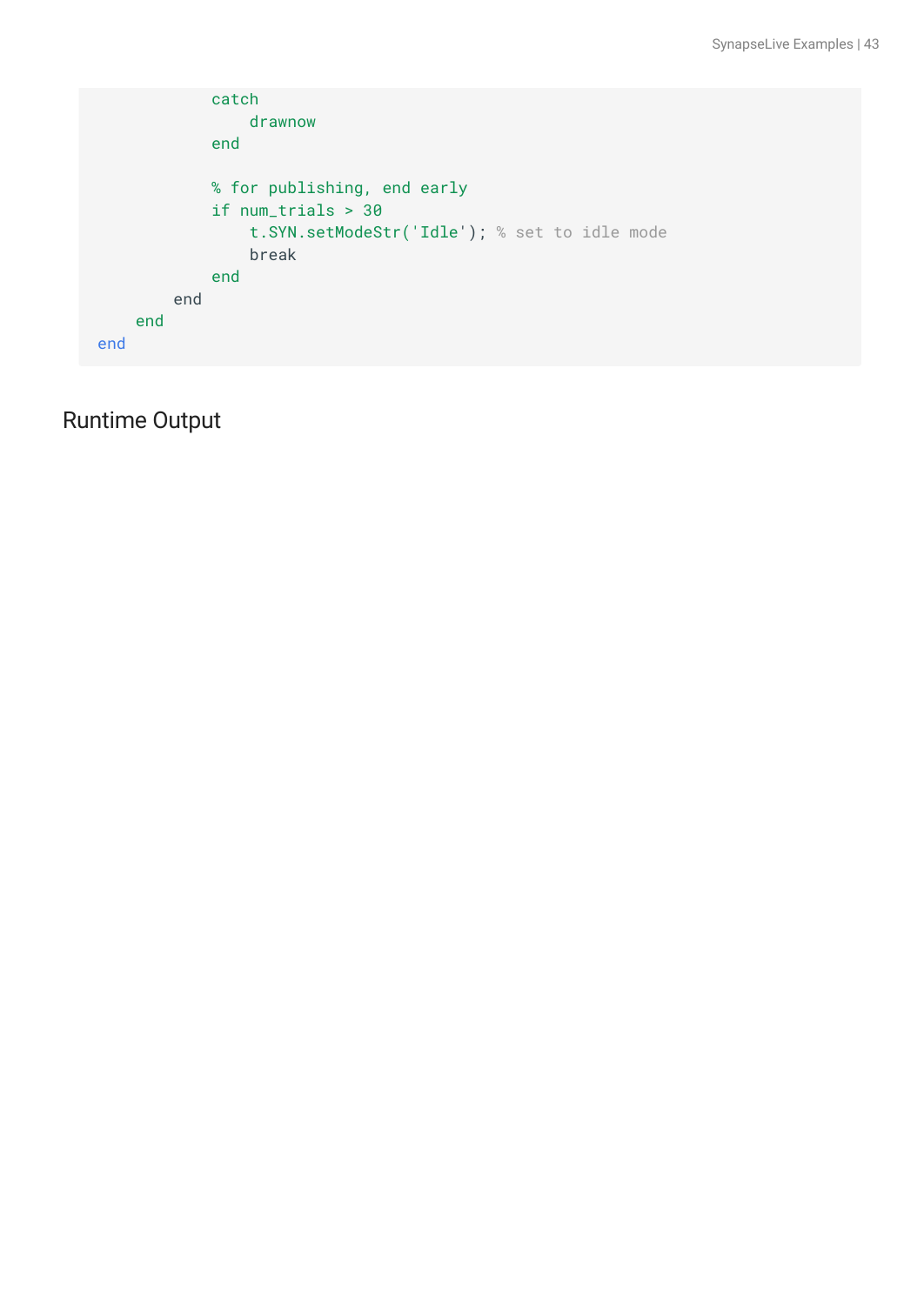## <span id="page-43-0"></span>Online Stream Example

Read a streaming data store into MATLAB from Tank server during a recording

## [Download M File](https://www.tdt.com/docs/sdk/online-control-and-data-analysis/assets/m_files/SynapseLive_demo_Stream.m)

 [Download Experiment File](https://www.tdt.com/docs/sdk/online-control-and-data-analysis/assets/synexpz_files/OnlineStreamDemo.synexpz)

## Housekeeping

Clear workspace and close existing figures. Add SDK directories to MATLAB path.

```
close all; clc;
[MAINEXAMPLEPATH,name,ext] = fileparts(cd); % \TDTMatlabSDK\Examples
[SDKPATH,name,ext] = fileparts(MAINEXAMPLEPATH); % \TDTMatlabSDK
addpath(genpath(SDKPATH));
```
## Setup

```
EVENT = 'EEG1';
t = SynapseLive('MODE', 'Preview', 'EXPERIMENT', 'OnlineStreamDemo');
t.VERBOSE = false;
```
Connected to TANK: F:\Tanks\OnlineStreamDemo-220120-091932, BLOCK: TempBlk Waiting for initial data................done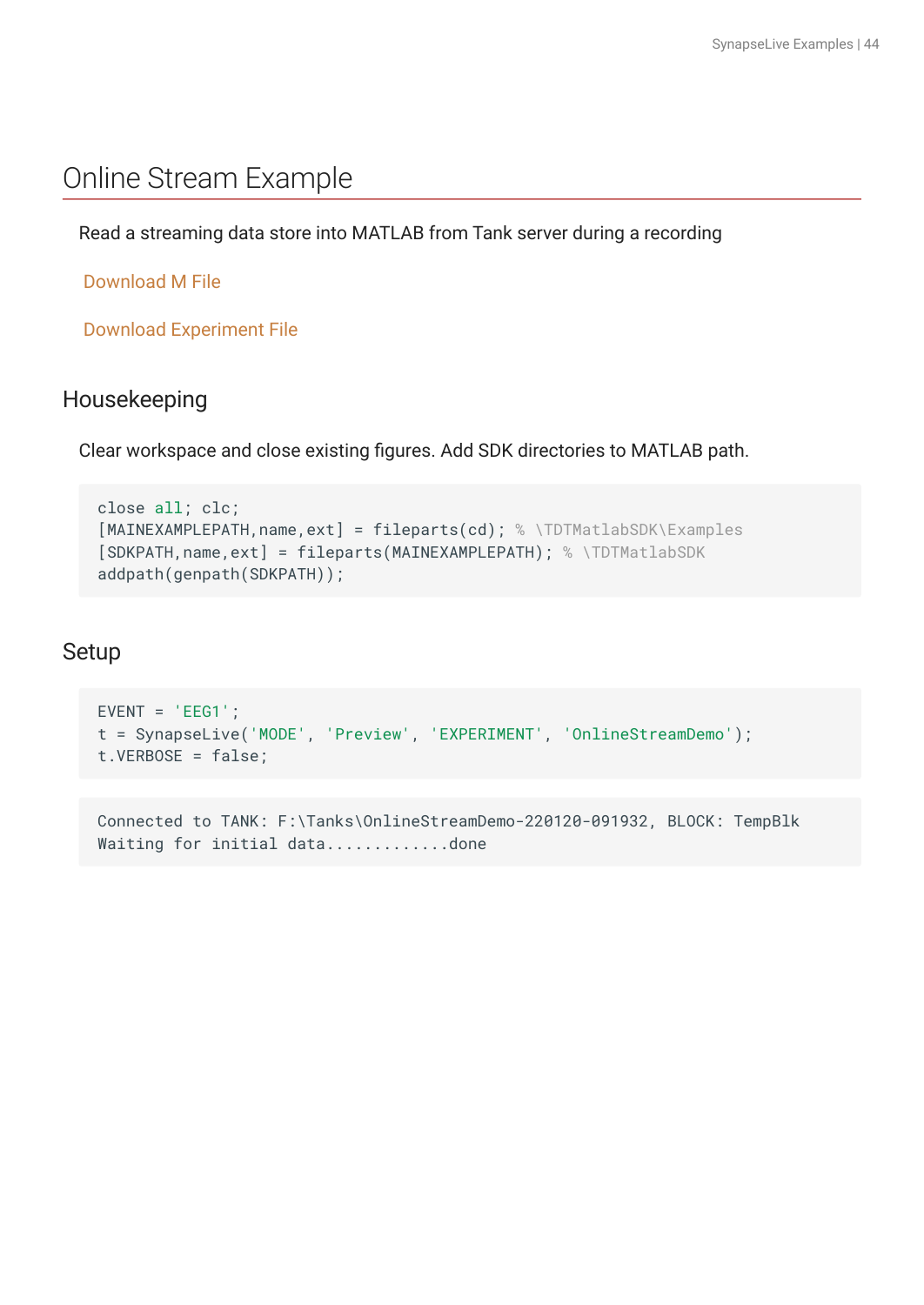## Main Loop

```
first_pass = true;
while 1
     % slow it down
     pause(1)
     % get the most recent data, exit loop if the block has stopped.
     if isempty(t.update)
         break
     end
     % grab the latest events
     r = t.get_data(EVENT);
     if isstruct(r)
         % plot them
        ts = linspace(t.T1, t.T2, max(size(r.data))-1); plot(ts, r.data(:,1:end-1)')
         title(EVENT)
         xlabel('Time, s')
         ylabel('V')
         axis tight
         % force the plots to update
         try
             snapnow
         catch
             drawnow
         end
     end
     % for publishing, end early
     if t.T2 > 30
         t.SYN.setModeStr('Idle'); % set to idle mode
         break
     end
end
```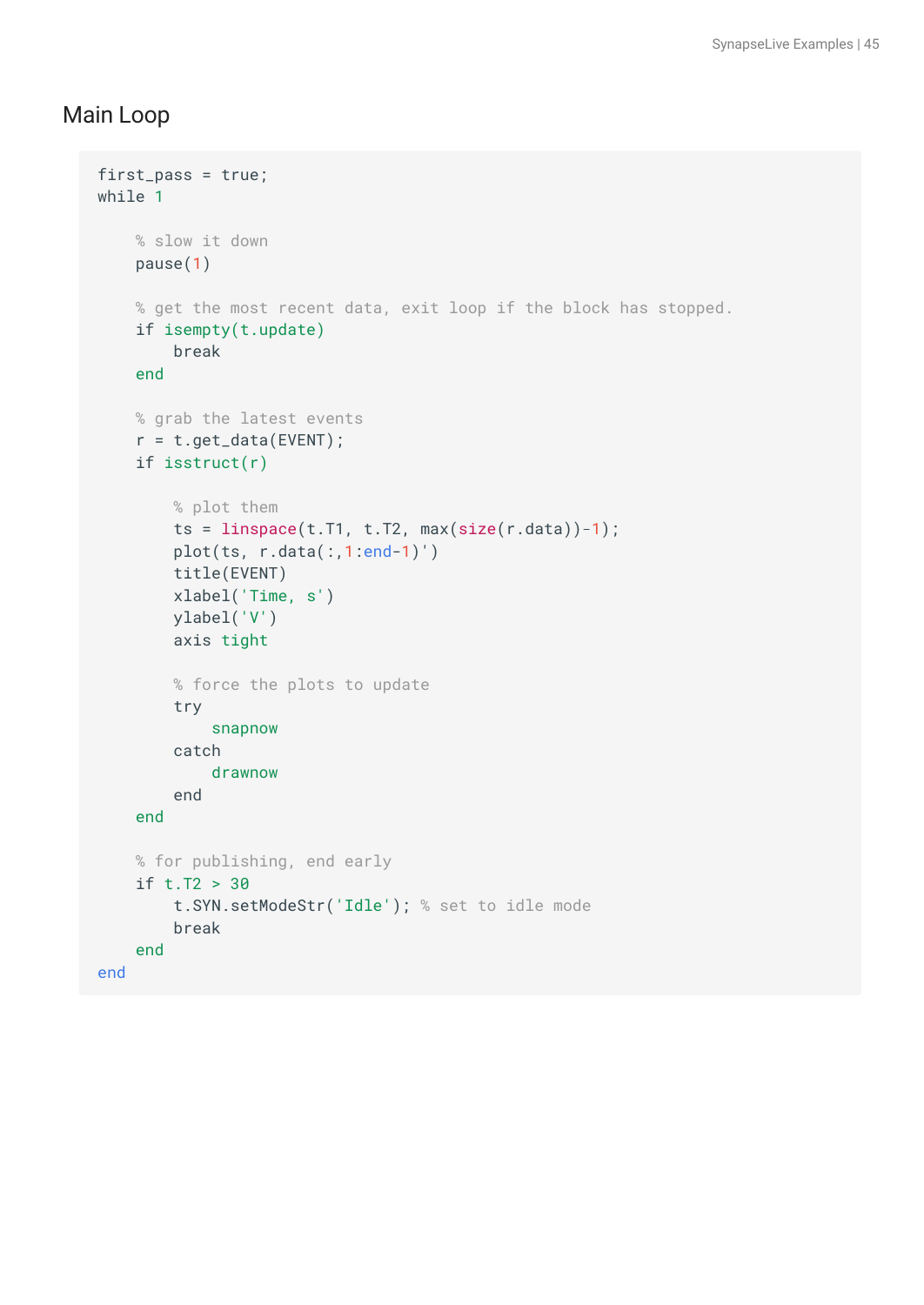## Runtime Output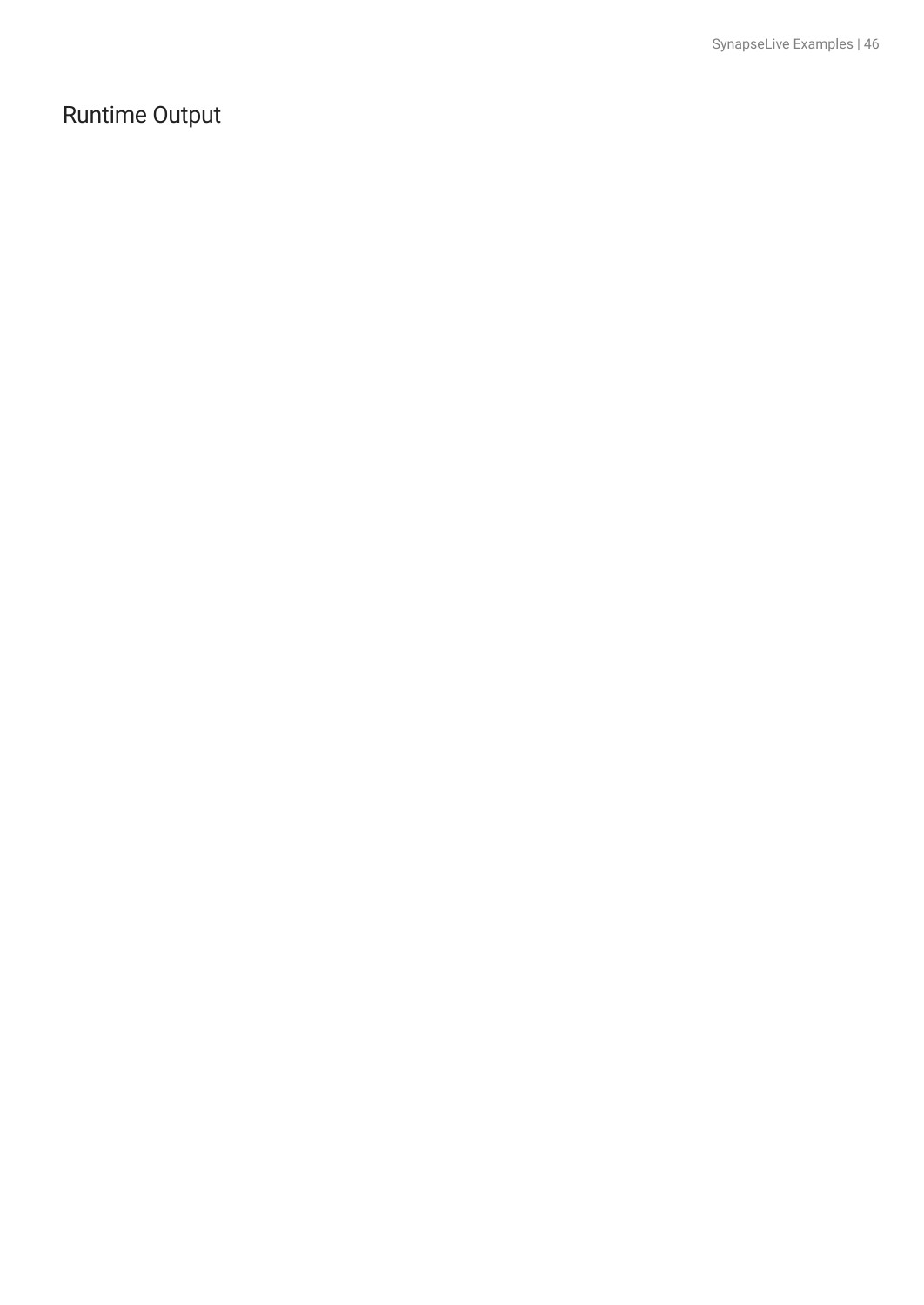# <span id="page-46-0"></span>APIStreamer Examples

## <span id="page-46-1"></span>Stream Data with APIStreamer

Stream multi-channel data directly from the APIStreamer gizmo running on the hardware Good for visualization and online analysis

 [Download M File](https://www.tdt.com/docs/sdk/online-control-and-data-analysis/assets/m_files/Example_Stream.m)

 [Download Experiment File](https://www.tdt.com/docs/sdk/online-control-and-data-analysis/assets/synexpz_files/APIStreamerMCDemo.synexpz)

## **Housekeeping**

Clear workspace and close existing figures. Add SDK directories to Matlab path.

```
close all; clc;
[MAINEXAMPLEPATH,name,ext] = fileparts(cd); % \TDTMatlabSDK\Examples
[SDKPATH,name,ext] = fileparts(MAINEXAMPLEPATH); % \TDTMatlabSDK
addpath(genpath(SDKPATH));
```
## **Variable Setup**

load and run demo experiment

```
syn = SynapseAPI('localhost');
if syn.setCurrentExperiment('APIStreamerMCDemo') == 0
     error('trouble loading experiment');
end
syn.setModeStr('Preview');
```
Setup APIStreamer

```
s = APIStreamer('GIZMO', 'APIStreamerMC1', 'HISTORY', 1, 'CALLBACK',
@my_api_callback);
```

```
APIStreamer on
Resetting APIStreamer
16 channels in 1600000 sample buffer at 6103.515625 Hz
APIStreamer off
```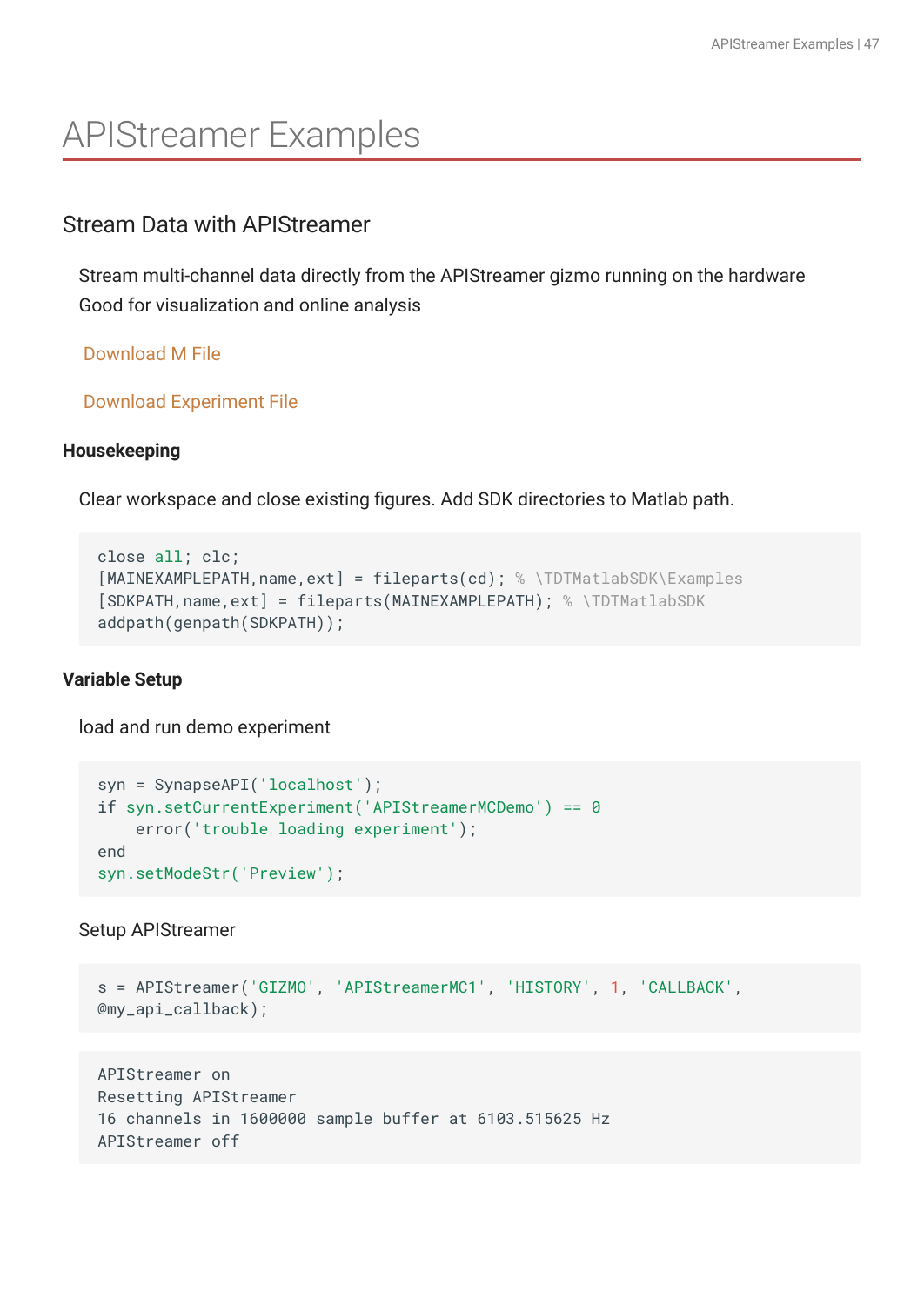#### **The Main Loop**

```
while 1
    [data, ts] = s.get_data(); plot(ts, data);
    axis tight; xlabel('time, s'); ylabel('V')
    % force the plots to update
    try
        snapnow
    catch
        drawnow
     end
    % for publishing, end early
   if max(ts) > 30 s.stop()
        syn.setModeStr('Idle'); % set to idle mode
        break
     end
end
new data: 1000 samples
new data: 1000 samples
new data: 1000 samples
new data: 1000 samples
new data: 1000 samples
new data: 1000 samples
new data: 1000 samples
new data: 1000 samples
```
new data: 1000 samples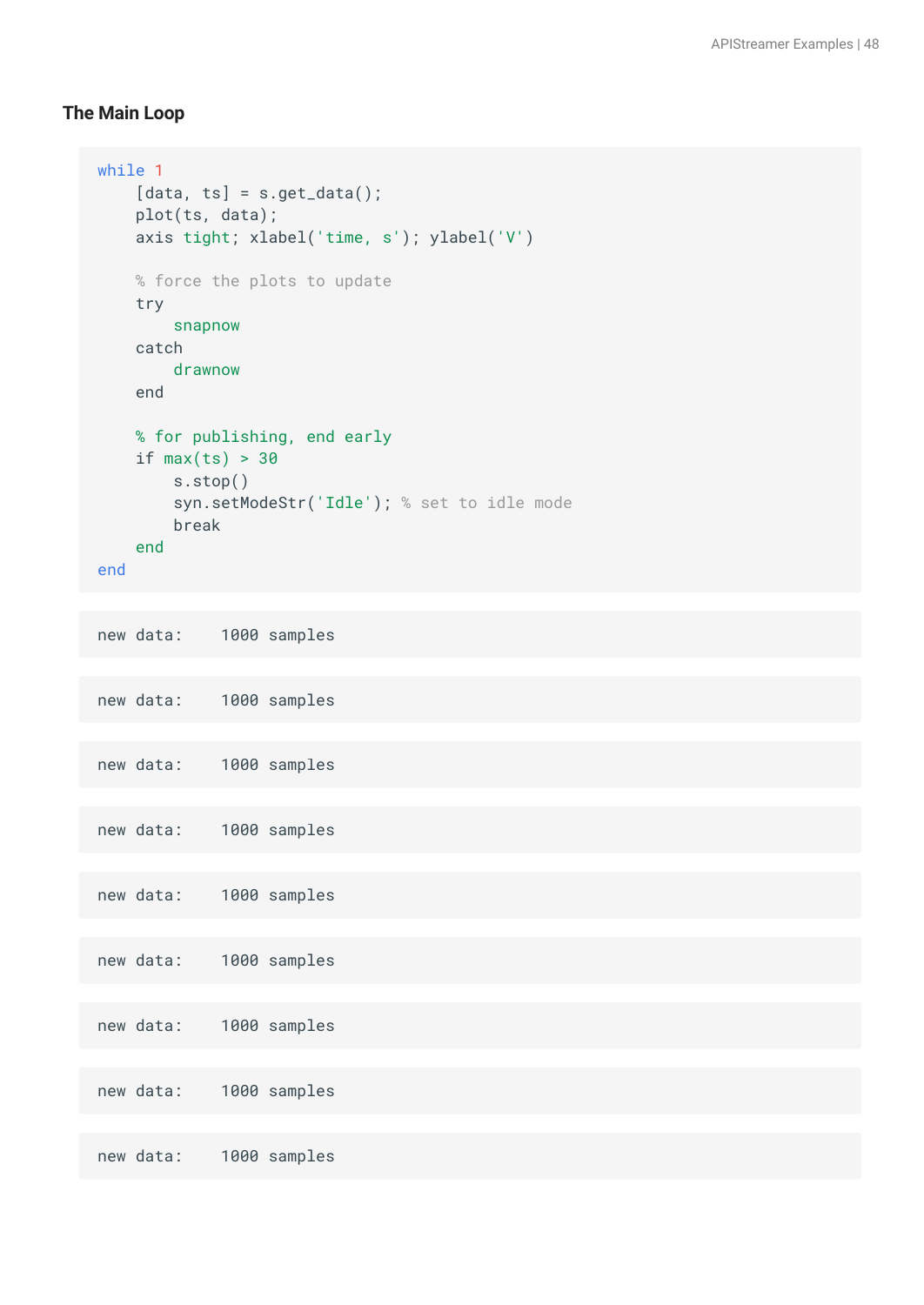new data: 1000 samples new data: 1000 samples APIStreamer off

## **Runtime Output**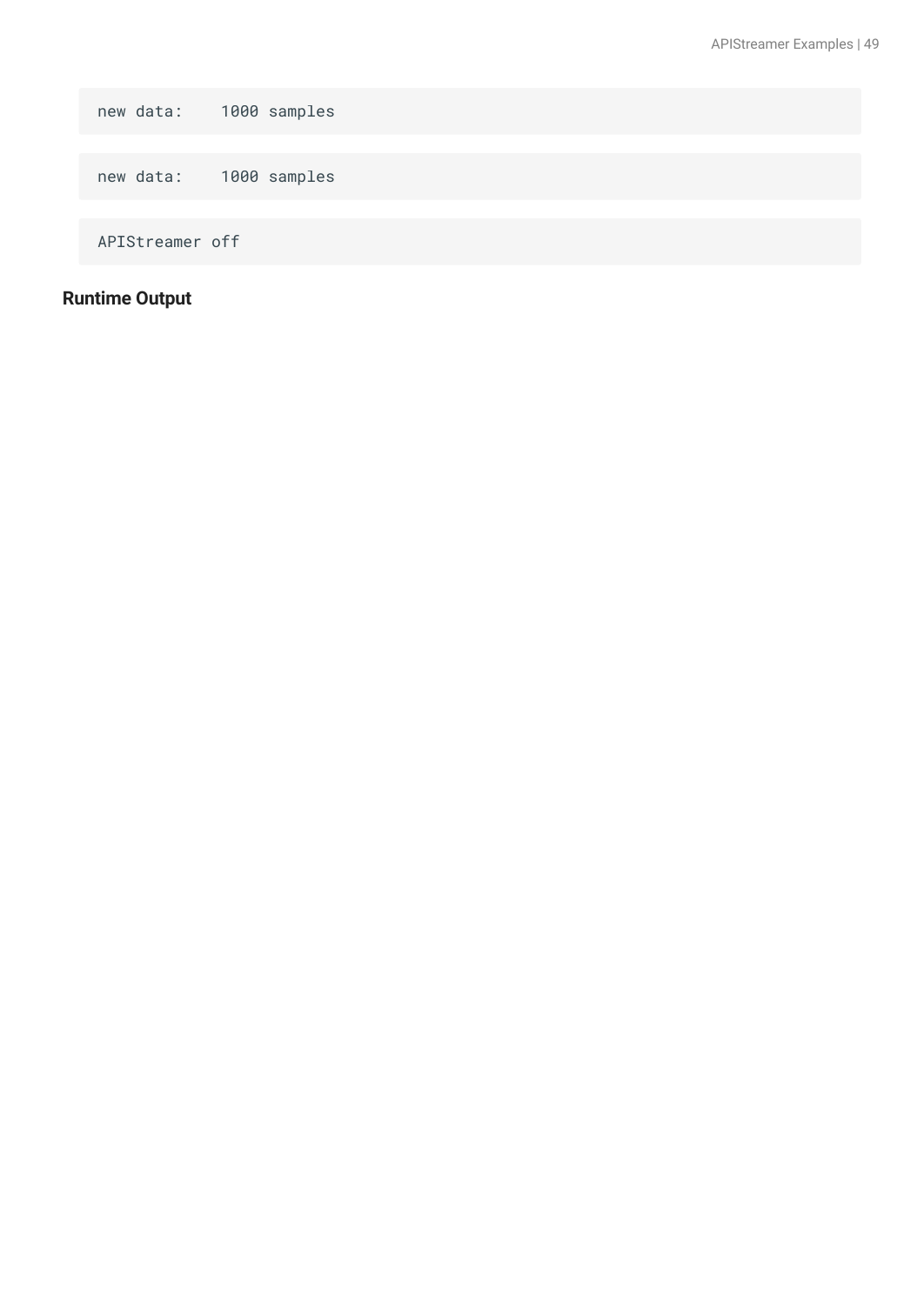## <span id="page-49-0"></span>Spectrum Analyzer

Read a single channel and plot the power spectrum over time Good for visualization and online analysis

 [Download M File](https://www.tdt.com/docs/sdk/online-control-and-data-analysis/assets/m_files/Example_OnlineFFT.m)

 [Download Experiment File](https://www.tdt.com/docs/sdk/online-control-and-data-analysis/assets/synexpz_files/APIStreamer1ChDemo.synexpz)

## Housekeeping

Clear workspace and close existing figures. Add SDK directories to MATLAB path.

```
close all; clc;
[MAINEXAMPLEPATH,name,ext] = fileparts(cd); % \TDTMatlabSDK\Examples
[SDKPATH,name,ext] = fileparts(MAINEXAMPLEPATH); % \TDTMatlabSDK
addpath(genpath(SDKPATH));
```
## Variable Setup

load and run demo experiment

```
syn = SynapseAPI('localhost');
if syn.setCurrentExperiment('APIStreamer1ChDemo') == 0
     error('trouble loading experiment');
end
syn.setModeStr('Preview');
pause(4);
```
Setup APIStreamer

```
s = APIStreamer('GIZMO', 'APIStreamer1Ch1','HISTORY', 30, 'DO_FFT', 1,
'WINSIZE', 1, 'FREQ', [1 20]);
h = figure;
set(gcf, 'Position', [800, 200, 600, 900])
```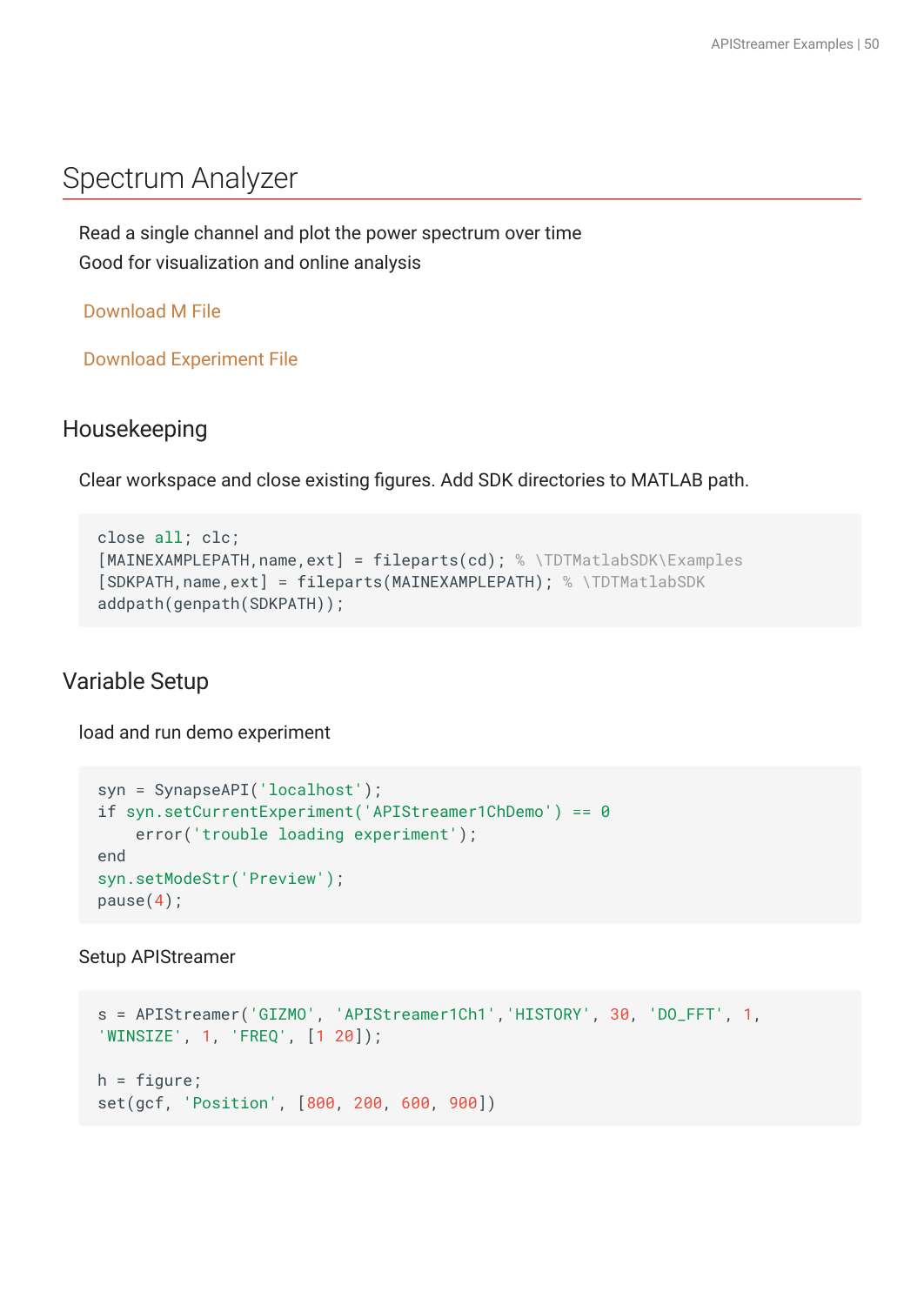APIStreamer on Resetting APIStreamer 1 channels in 100000 sample buffer at 6103.515625 Hz APIStreamer off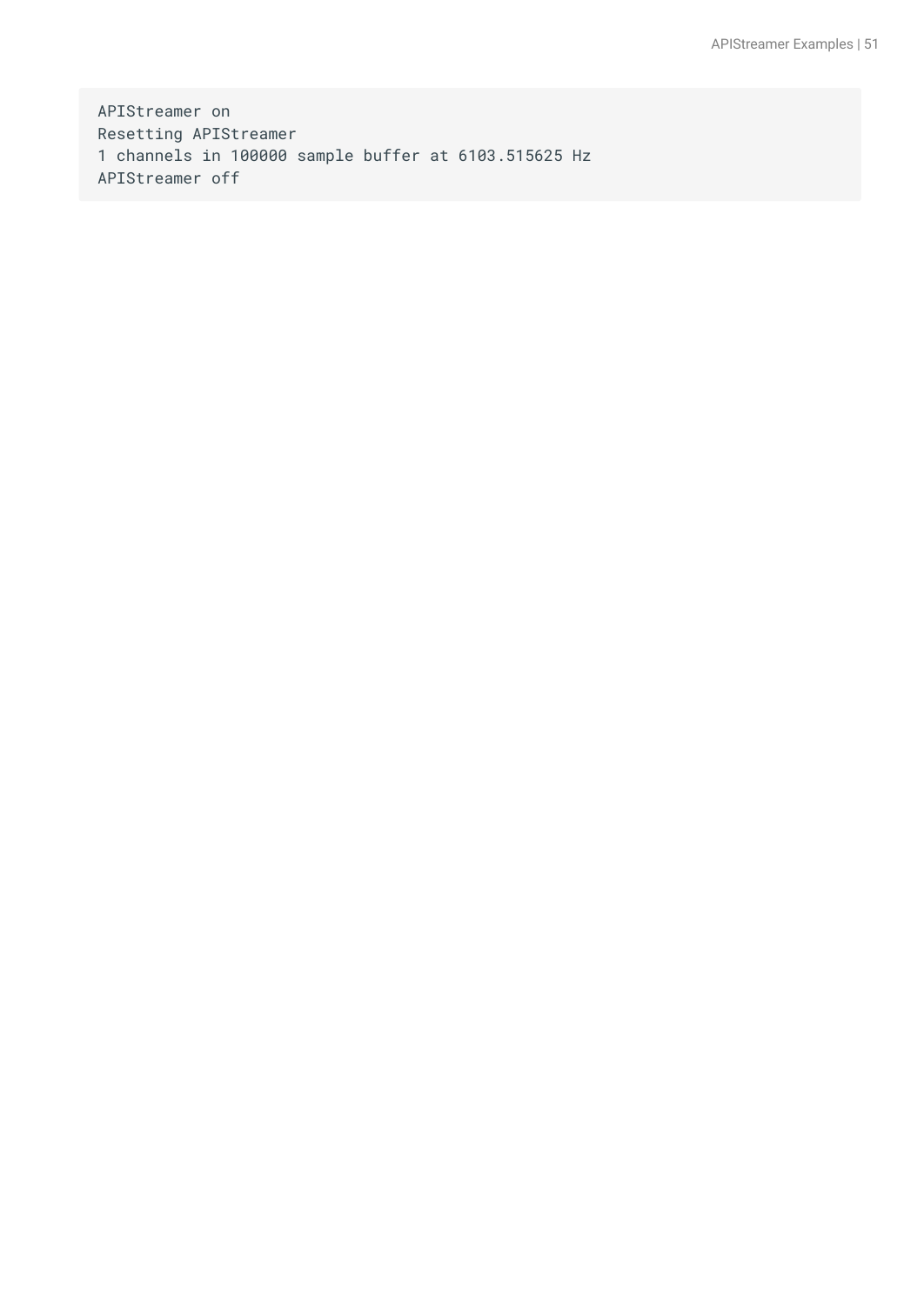The Main Loop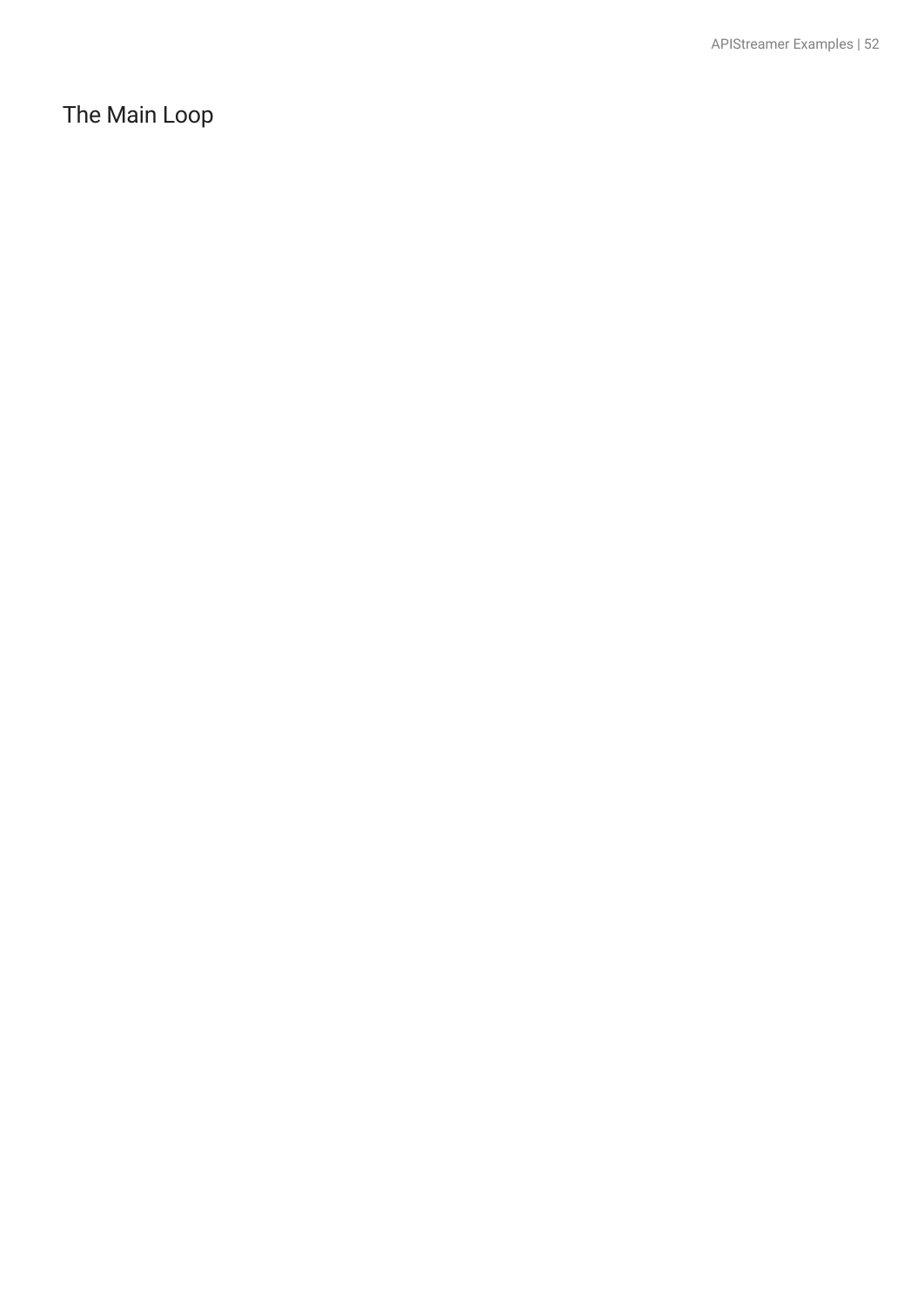```
while size(findobj(h)) > 0 % run while the figure is open
    [fft_data, ts, fft\_freq] = s.get_data(); if ~any(fft_data(:)), continue, end
     psdx = fft_data/(s.fs*size(fft_data,2));
    %20*log10(fft_data) for power in dB
    last_psd = psdx; end);
    spectral_peak = max(last_psd); peak_freq = fft_freq(last_psd == spectral_peak);
    % calculate power and normalize color bar
     Power = fft_data;
     if any(isinf(Power(:))), continue, end
   Z_STD = 6 * std(Power(:));Z_MEAN = mean(Power(:)); % plot it
     subplot(2,1,1);
     plot(fft_freq, last_psd);
     grid on
    title('Periodogram Using FFT')
     xlabel('Frequency (Hz)')
    ylabel('Energy/Frequency (1/Hz)')
     subplot(2,1,2);
     imagesc(ts, fft_freq, Power, [Z_MEAN-Z_STD, Z_MEAN+Z_STD]);
    h_colorbar = colorbar;
    colormap(jet);
     set(gca,'fontsize',12);
     xlabel('Time (s)','fontsize',15);
    ylabel('Frequency (Hz)','fontsize',15);
    ylabel(h_colorbar,'Energy','Rotation',-90,'fontsize',
15,'VerticalAlignment','baseline');
    title(sprintf('Spectrogram'))
     axis xy;
    % force the plots to update
    try
         snapnow
     catch
         drawnow
     end
    % for publishing, end early
    if max(ts) > 30
```